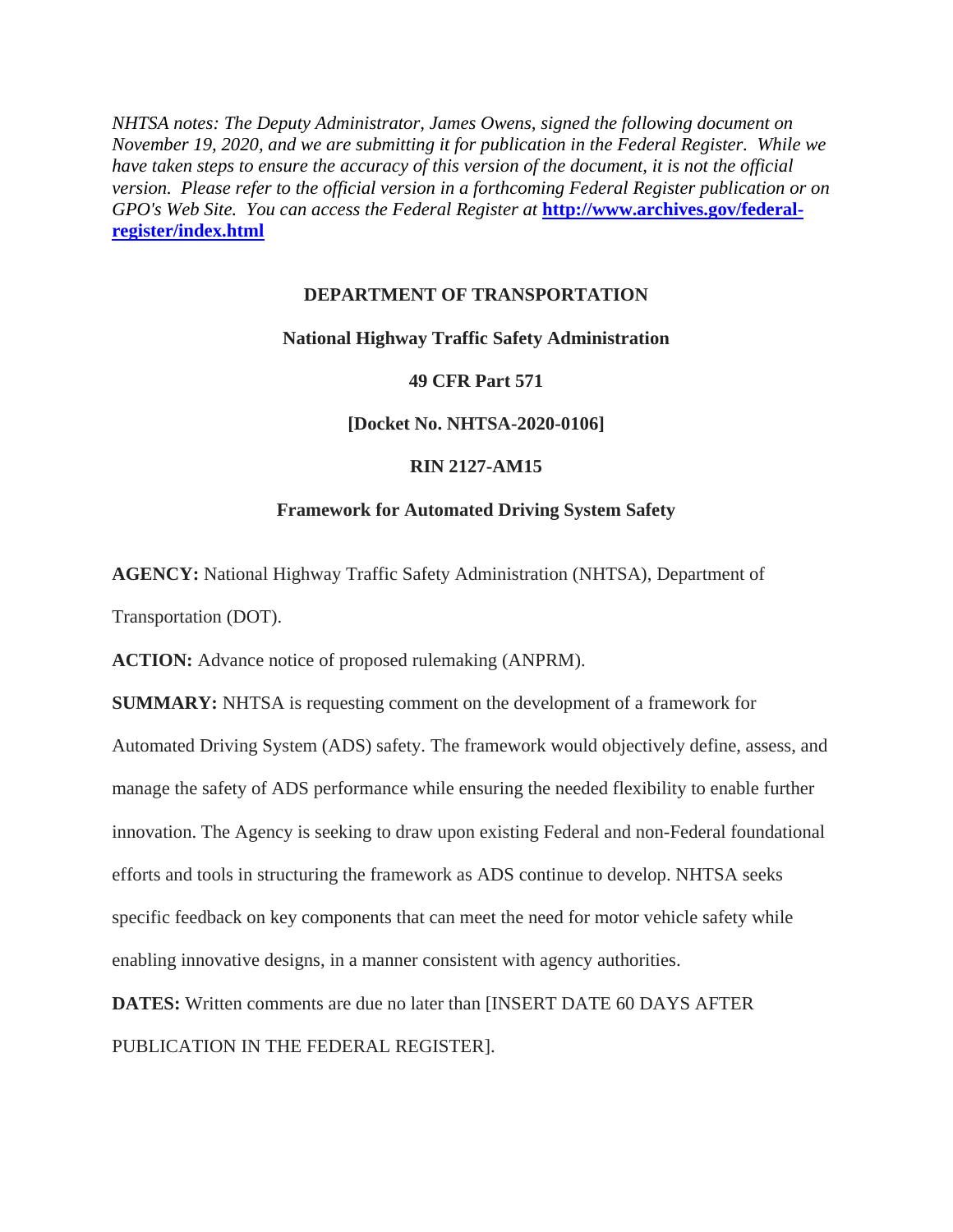**ADDRESSES:** Comments must refer to the docket number above and be submitted by one of the following methods:

• Federal eRulemaking Portal: Go to *http://www.regulations.gov*. Follow the online instructions for submitting comments.

• Mail: Docket Management Facility, M-30, U.S. Department of Transportation, West Building, Ground Floor, Room W12-140, 1200 New Jersey Avenue S.E., Washington, D.C. 20590.

• Hand Delivery or Courier: U.S. Department of Transportation, West Building, Ground Floor, Room W12-140, 1200 New Jersey Avenue S.E., Washington, D.C., between 9 a.m. and 5 p.m. Eastern time, Monday through Friday, except Federal holidays. To be sure someone is there to help you, please call (202) 366-9322 before coming.

• Fax: 202-493-2251.

Regardless of how you submit your comments, you must include the docket number identified in the heading of this notice.

Note that all comments received, including any personal information provided, will be posted without change to *http://www.regulations.gov*. Please see the "Privacy Act" heading below.

You may call the Docket Management Facility at 202-366-9322. For access to the docket to read background documents or comments received, go to *http://www.regulations.gov* or the street address listed above. To be sure someone is there to help you, please call (202) 366-9322 before coming. We will continue to file relevant information in the Docket as it becomes available.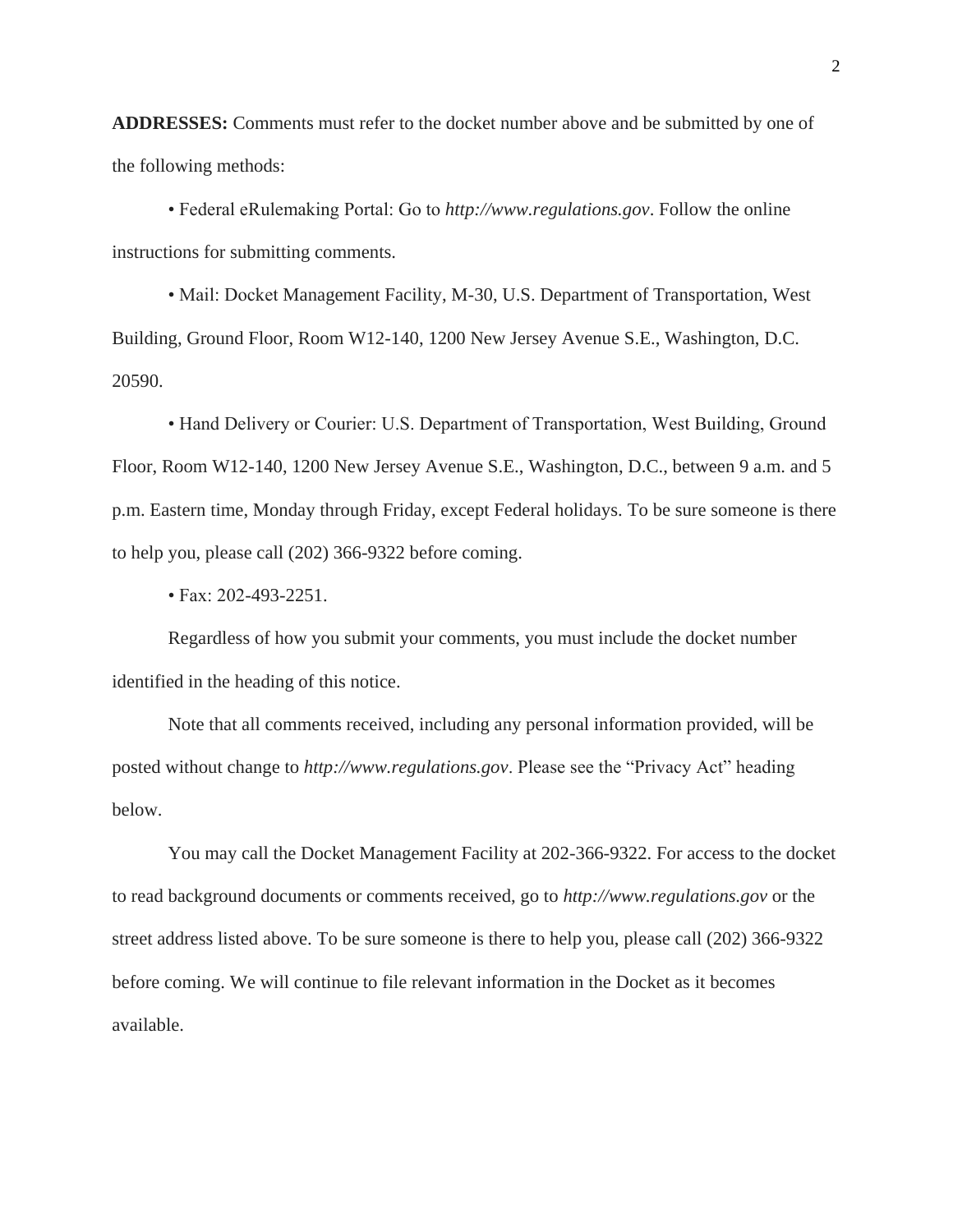Privacy Act: In accordance with [5 U.S.C. 553\(c\),](https://1.next.westlaw.com/Link/Document/FullText?findType=L&pubNum=1000546&cite=5USCAS553&originatingDoc=I311FD5E0FC2C11E784EDD2835AA22DDC&refType=RB&originationContext=document&transitionType=DocumentItem&contextData=(sc.Search)#co_pp_4b24000003ba5) DOT solicits comments from the public to inform its decision-making process. DOT posts these comments, without edit, including any personal information the commenter provides, to *http://www.regulations.gov*, as described in the system of records notice (DOT/ALL-14 FDMS), which can be reviewed at *https://www.transportation.gov/privacy*. Anyone can search the electronic form of all comments received into any of our dockets by the name of the individual submitting the comment (or signing the comment, if submitted on behalf of an association, business, labor union, etc.).

### **FOR FURTHER INFORMATION CONTACT:**

For legal issues, Sara R. Bennett, Attorney-Advisor, Vehicle Rulemaking and

Harmonization, Office of Chief Counsel, 202-366-2992, email *Sara.Bennett@dot.gov*.

For research issues, Lori Summers, Director, Office of Vehicle Crash Avoidance and

Electronic Controls Research, telephone: 202-366-4917, email *Lori.Summers@dot.gov*;

For rulemaking issues, Tim J. Johnson, Acting Director, Office of Crash Avoidance Standards, telephone 202-366-1810, email *Tim.Johnson@dot.gov*;

### **SUPPLEMENTARY INFORMATION:**

# **Table of Contents**

- **I. Executive Summary**
- **II. Introduction**
	- **A. Development of ADS**
	- **B. Potential Benefits of ADS**

**C. NHTSA Regulatory Activity to Remove Unintentional and Unnecessary Barriers to the Development and Deployment of ADS Vehicles** 

**D. Need for a Safety Framework, including Implementation and Oversight Mechanisms, for Federal Efforts to Address ADS Performance**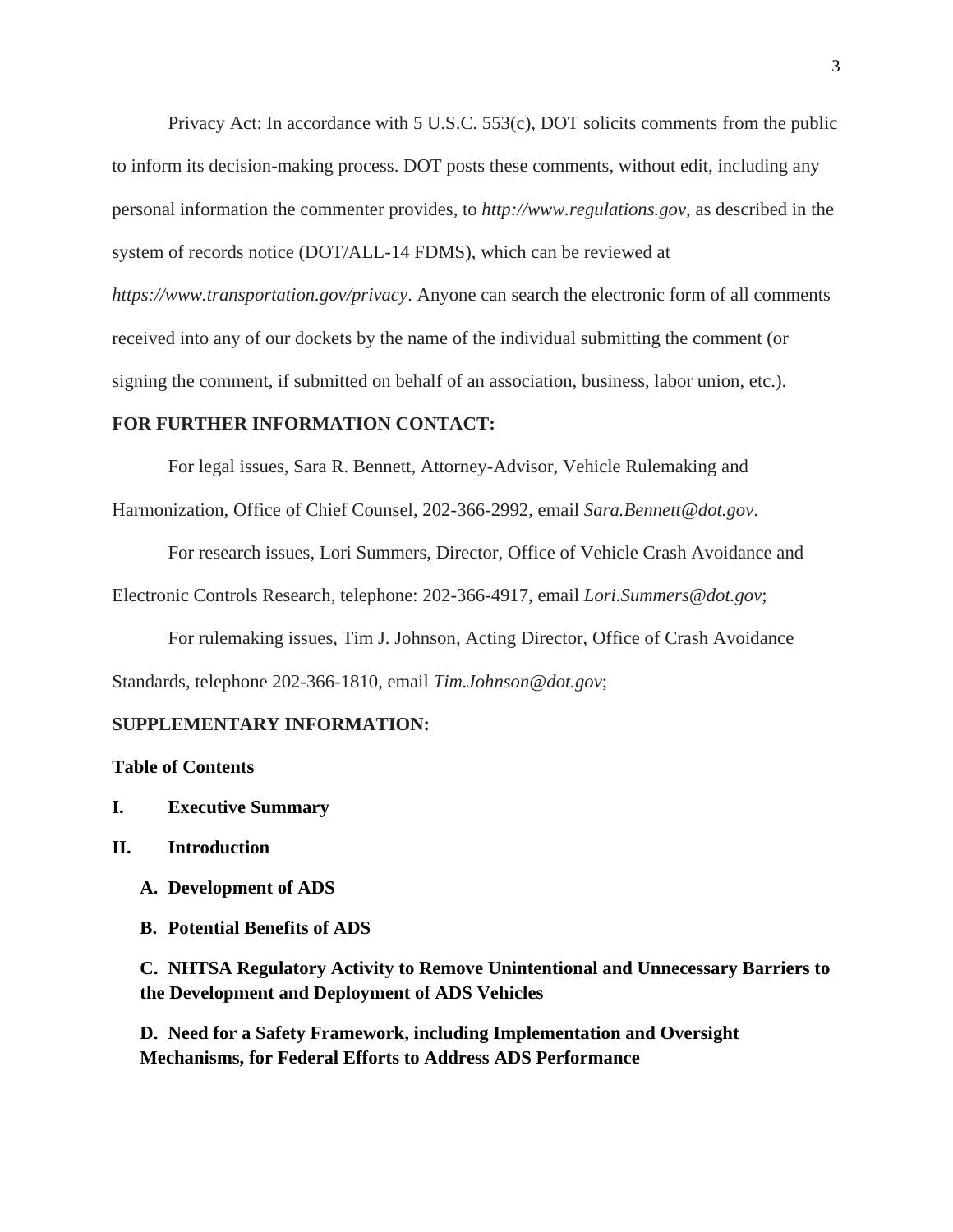- **III. Safety Framework—Core Elements, Potential Approaches, and Current Activities**
	- **A. Engineering Measures—Core Elements of ADS Safety Performance**
		- **1. Core ADS Safety Functions**
		- **2. Other Safety Functions**
		- **3. Federal Engineering Measure Development Efforts**
		- **4. Other Notable Efforts Under Consideration as Engineering Measures**

**B. Process Measures—Safety Risk Minimization in the Design, Development, and Refinement of ADS**

- **1. Functional Safety**
- **2. Safety of the Intended Functionality**
- **3. UL 4600**
- **IV. Safety Framework—Administrative Mechanisms for Implementation and Oversight**
	- **A. Voluntary Mechanisms**
		- **1. Safety Self-Assessment and Other Disclosure/Reporting**
		- **2. New Car Assessment Program (NCAP)**
		- **3. Operational Guidance**
	- **B. Regulatory Mechanisms**
		- **1. Mandatory Reporting and/or Disclosure**
		- **2. NHTSA's FMVSS Setting Authority**
		- **3. Applying the Established FMVSS Framework to ADS Safety Principles**
		- **4. Reforming How NHTSA Drafts New FMVSS to Keep Pace with Rapidly Evolving Technology**
		- **5. Examples of Regulatory Approaches**
	- **D. Timing and Phasing of FMVSS Development and Implementation**

**E. Critical Factors Considered in Designing, Assessing, and Selecting Administrative Mechanisms**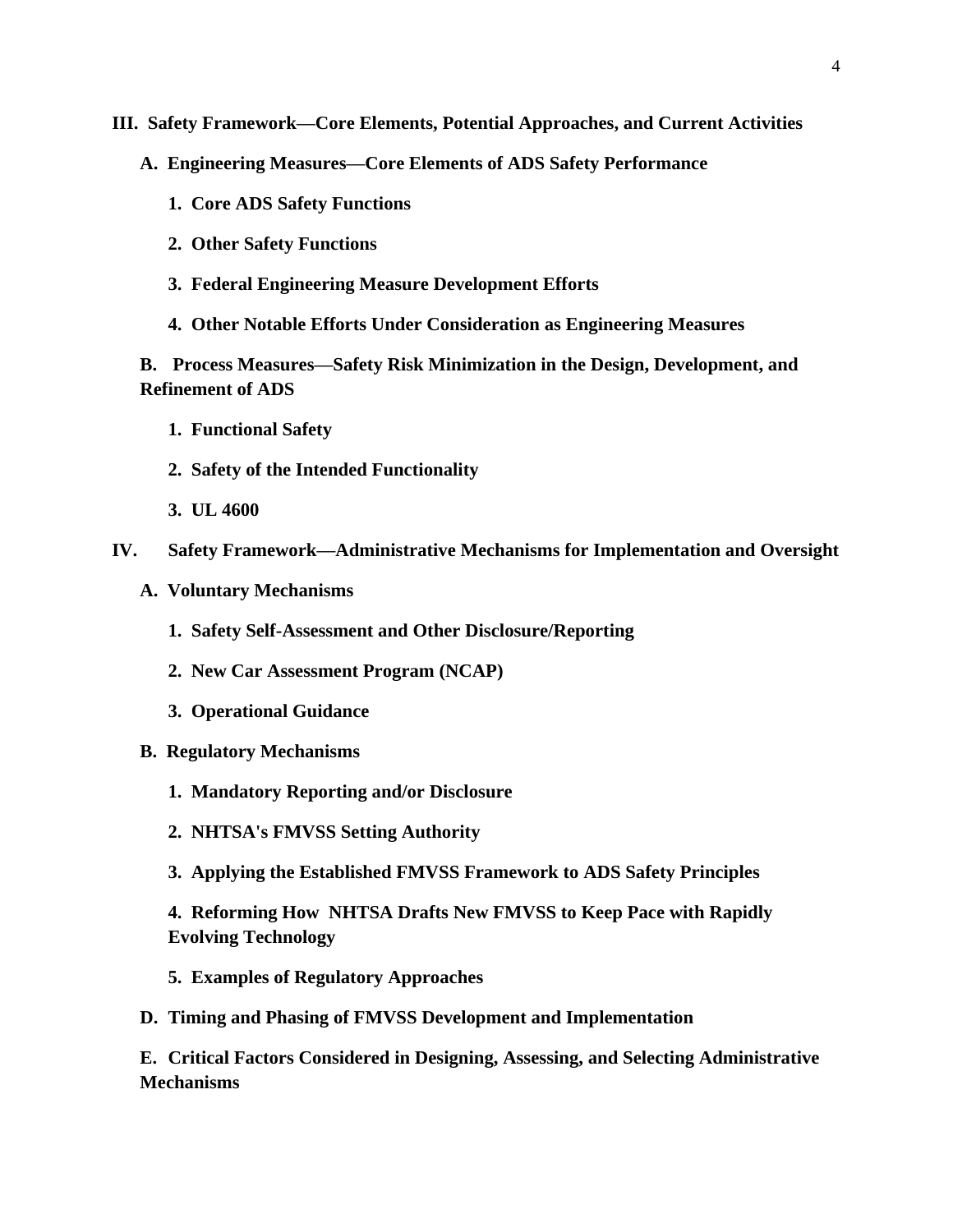# **V. Questions and Requests**

### **VI. Preparation and Submission of Written Comments**

**VII. Regulatory Notices**

## **I. Executive Summary**

 $\overline{\phantom{a}}$ 

Over the past several years, NHTSA has published numerous research reports, guidance documents, advance notices of proposed rulemakings, and, on March 30, 2020 (85 FR 17624), a notice of proposed rulemaking relating to the development of vehicles equipped with Automated Driving Systems (ADS).<sup>1</sup> An ADS is the hardware and software that are, collectively, capable of performing the entire dynamic driving task on a sustained basis, regardless of whether it is limited to a specific operational design domain  $(ODD)$ .<sup>2</sup> In less technical terms, an ADS maintains the control and driving functions within the situations that the system is designed to operate in.

In general, the Agency's ADS-related publications issued so far address the challenges involved in determining which requirements of the existing Federal Motor Vehicle Safety Standards (FMVSS) are relevant to the safety needs of ADS-equipped vehicles without

<sup>&</sup>lt;sup>1</sup> ADS, as defined by SAE International and as used in this notice, refers to driving automation Levels 3-5. SAE International J3016\_201806 Taxonomy and Definitions for Terms Related to Driving Automation Systems for On Road Motor Vehicles. Previous notices issued by NHTSA focused on driving automation Levels 4 and 5, due to the unique vehicle designs expected for vehicles intended to operate without necessary human intervention, and thus, potentially designed without traditional manual controls.

This notice does not focus on any particular vehicle type, but rather, on the ADS itself. NHTSA recognizes that the vehicle type for which the ADS is developed to operate may impact the resulting ADS performance, but the Agency is not delving into this level of specificity at this time.

Finally, the major notices that NHTSA has published in the past several years are: *Removing Regulatory Barriers for Vehicles With Automated Driving Systems Request for Comment*, 83 FR 2607 (Jan. 18, 2018); *Removing Regulatory Barriers for Vehicles With Automated Driving Systems Advance Notice of Proposed Rulemaking*, 84 FR 24433 (May 28, 2019); *Occupant Protection for Automated Driving Systems Notice of Proposed Rulemaking*, 85 FR 17624 (Mar. 20, 2020).

<sup>&</sup>lt;sup>2</sup> SAE International J3016\_201806 Taxonomy and Definitions for Terms Related to Driving Automation Systems for On-Road Motor Vehicles.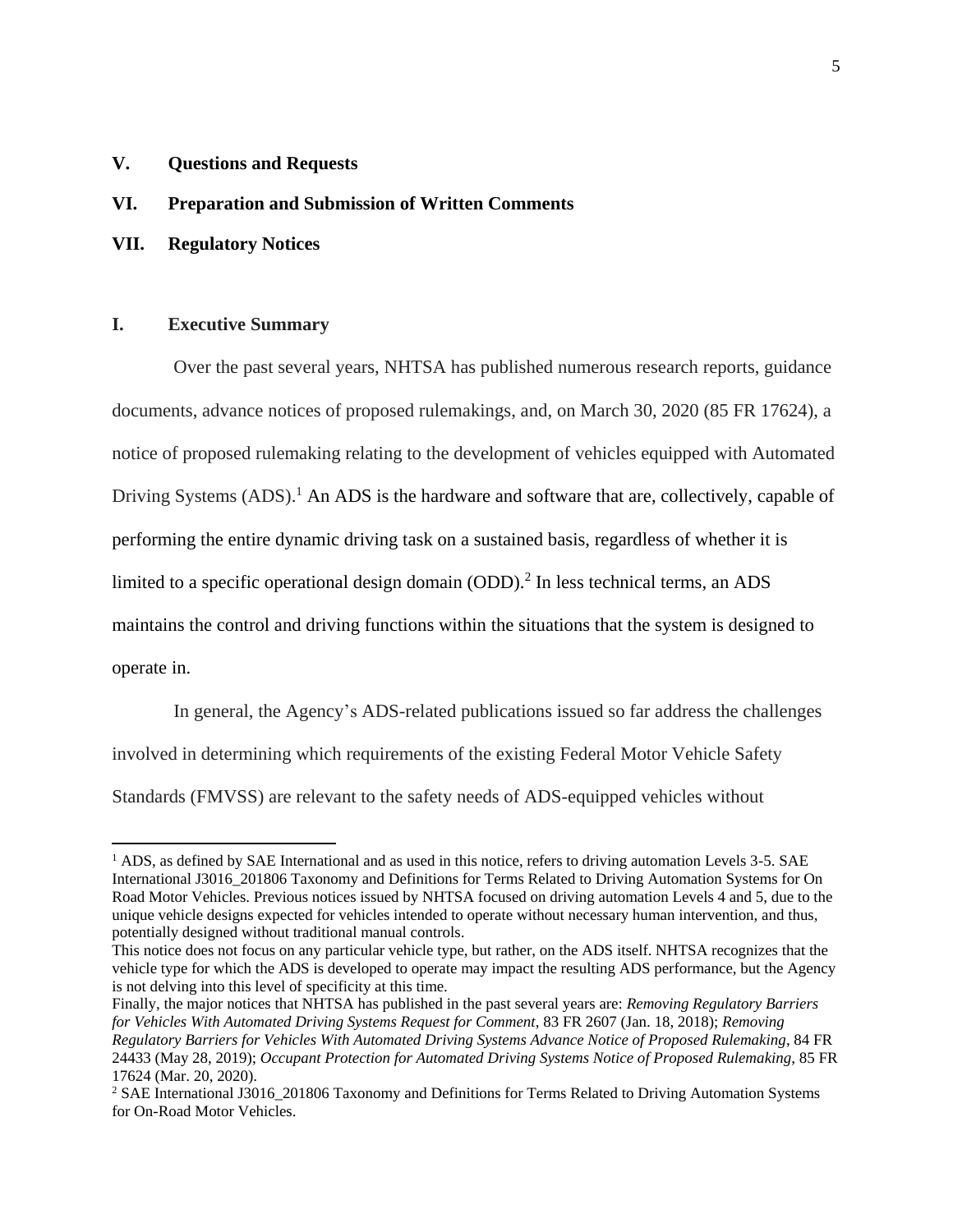traditional manual controls, and then adapting or developing the requirements and the associated test procedures so that the requirements can effectively be applied to the novel vehicle designs that may accompany such vehicles without adversely affecting safety. Thus, those notices, particularly the Agency's regulatory notices, have focused more on the design of the vehicles that may be equipped with an ADS—not necessarily on the performance of the ADS itself. NHTSA has also published recommendations to ADS developers, including automakers and technology companies, most prominently in *Automated Driving Systems 2.0: A Vision for Safety*. The Agency has also proposed in a notice-and-comment rulemaking to remove unintended and unnecessary regulatory barriers (*e.g.,* proposing to remove the requirement for installation of advanced air bag systems in delivery trucks with no occupant compartment) or other impediments to the development or deployment of vehicles with ADS. This approach has been appropriate as a means to pave the way for the safe development and eventual deployment of ADS technology, particularly because the Agency understands that ADS-equipped vehicles are likely to remain in the pre-deployment testing and development stage for at least the next several years. Further, as small-scale deployments start to appear in the coming years, NHTSA will address unreasonable safety risks that may arise using its defect investigation and remediation authority.

Though wide-scale deployment still may be several years away, many companies are actively developing and testing ADS technology throughout the United States. This development process for ADS is complex and iterative. Accordingly, it may be premature for NHTSA to develop and promulgate a specialized set of FMVSS or other performance standards for ADS competency. NHTSA's existing FMVSS set minimum performance requirements for vehicles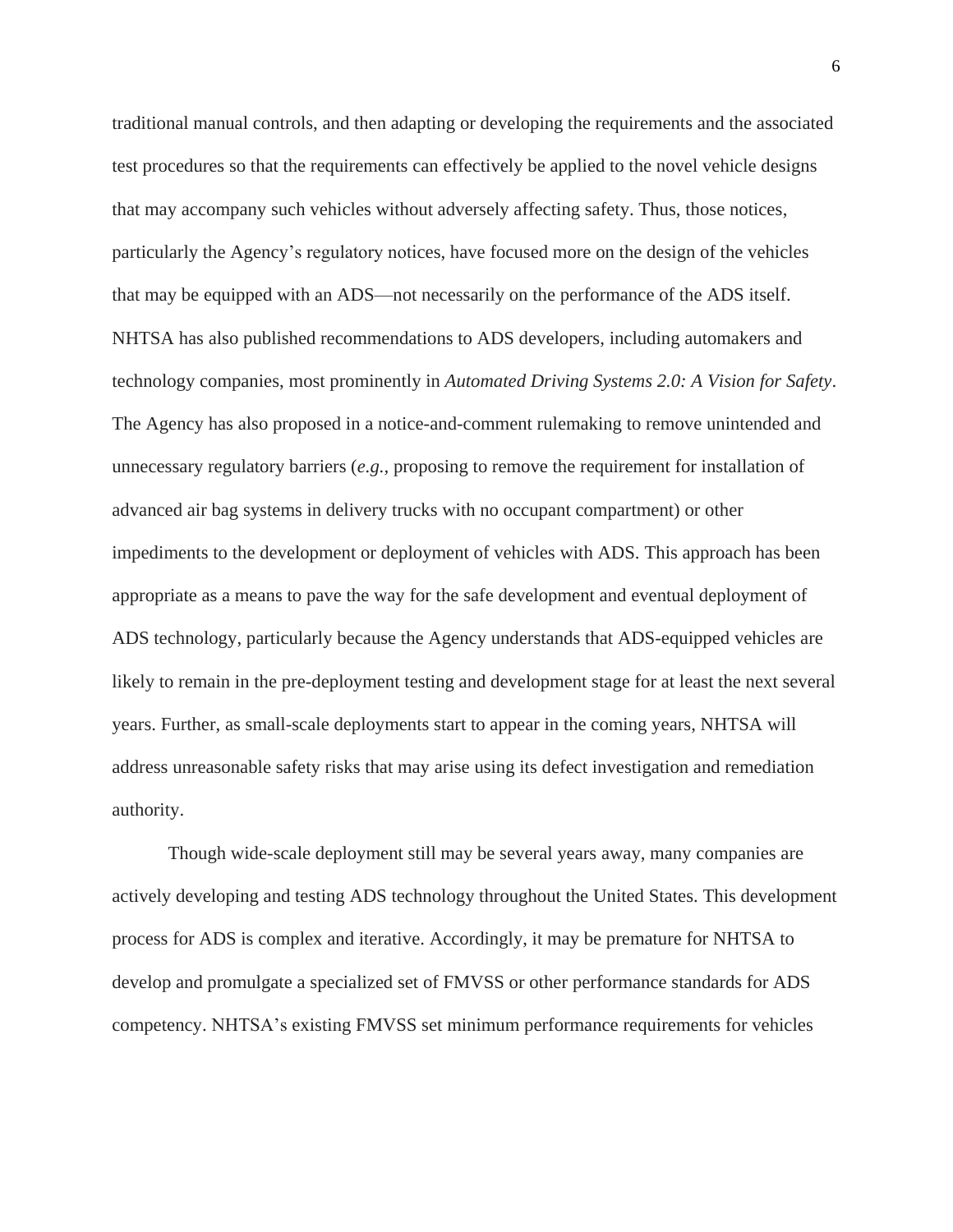and equipment, and they follow an approach that is performance-based, objective, practicable, and established with precise and repeatable test procedures.<sup>3</sup>

The development of an FMVSS typically requires significant engineering research, the development of an objective metric (*i.e.,* knowing *what* aspect or aspects of performance to measure), and the establishment of an appropriate standard based upon that metric (*i.e.,* specifying the minimum required level of performance). Premature establishment of an FMVSS without the appropriate knowledge base could result in unintended consequences. For example, a premature standard might focus on the wrong metric, potentially placing constraints on the wrong performance factors, while missing other critical safety factors. Such a standard could inadvertently provide an unreliable sense of security, potentially lead to negative safety results, or potentially hinder the development of new ADS technology.

#### Safety Framework

 $\overline{\phantom{a}}$ 

Although the establishment of an FMVSS for ADS may be premature, it is appropriate to begin to consider how NHTSA may properly use its regulatory authority to encourage a focus on safety as ADS technology continues to develop. This Notice, thus, marks a significant departure from the regulatory notices NHTSA has previously issued on ADS because NHTSA is looking beyond the existing FMVSS and their application to novel vehicle designs and is considering the creation of a governmental safety framework specifically tailored to ADS.

Rather than elaborating and prescribing by rule specific design characteristics or other technical requirements for ADS, NHTSA envisions that a framework approach to safety for ADS developers would use performance-oriented approaches and metrics that would accommodate the

<sup>3</sup> *See* 49 U.S.C. § 30111(a); *Chrysler Corp. v. Dep't of Transp.*, 472 F.2d 659 (6th Cir. 1972); *Nat'l Tire Dealers & Retreaders Ass'n, Inc. v. Brinegar*, 491 F.2d 31 (D.C. Cir. 1974); *Paccar, Inc. v. Nat'l Highway Traffic Safety Admin*., 573 F.2d 632 (9th Cir. 1978).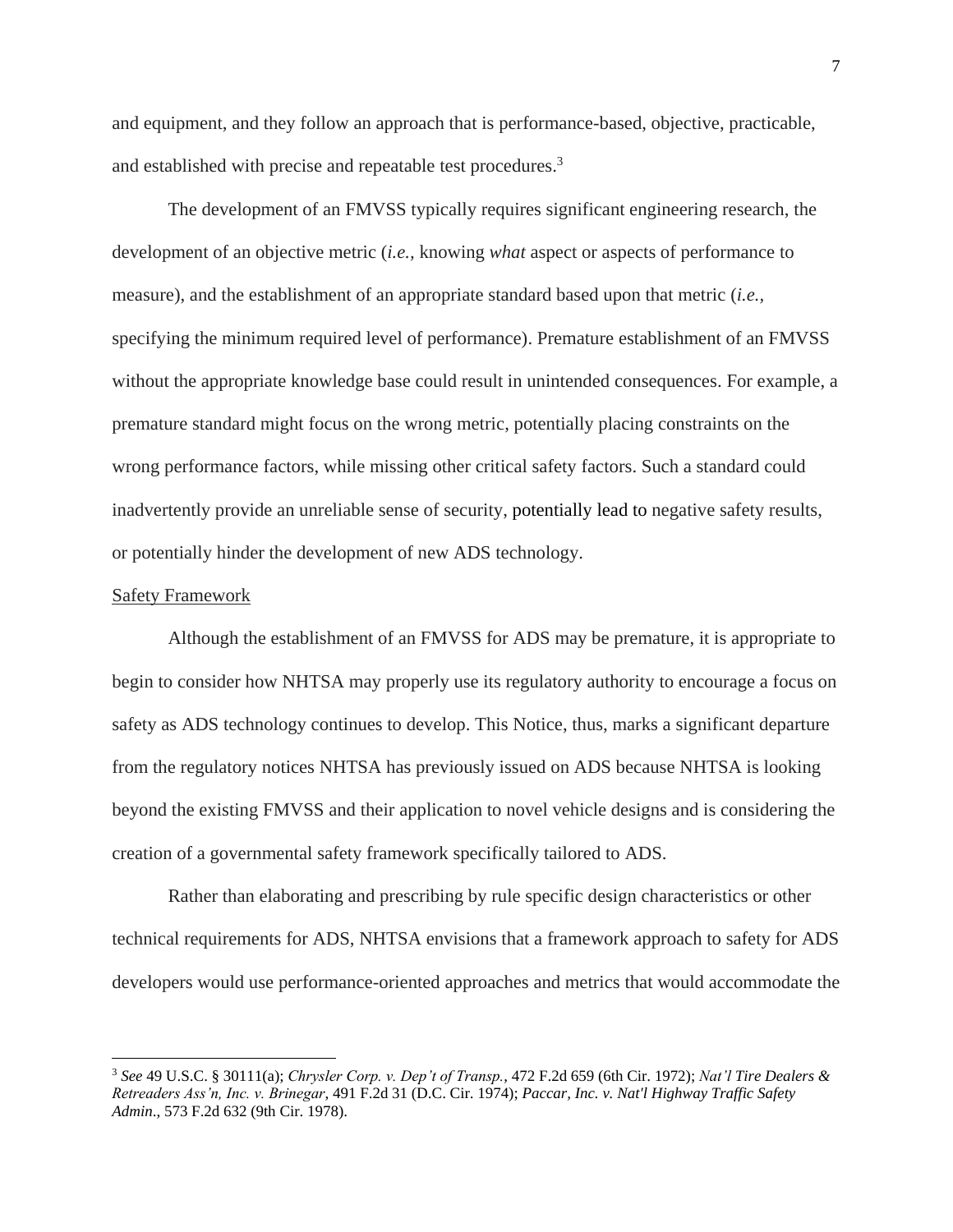design flexibility needed to ensure that manufacturers can pursue safety innovations and novel designs in these new technologies. This framework could involve a range of actions by NHTSA, including guidance documents addressing best industry practices, providing information to consumers, and describing different approaches to research and summarizing the results of research, as well as more formal regulation, from rules requiring reporting and disclosure of information to the adoption of ADS-specific FMVSS. These different approaches would likely build off the three primary ADS guidance documents issued in recent years by DOT (*i*.*e*., ADS 2.0, *Preparing for the Future of Transportation: Automated Vehicles 3.0* (AV 3.0), and *Ensuring American Leadership in Automated Vehicle Technologies: Automated Vehicles 4.0 (AV 4.0)). As* described in this Notice, NHTSA seeks comment on the appropriate role of the Agency in facilitating ADS risk management through guidance and/or regulation.

This Notice focuses on ways the Agency could approach the performance evaluation of ADS through a safety framework, containing a variety of approaches and mechanisms that, together, would allow NHTSA to identify and manage safety risks related to ADS in an appropriate manner. NHTSA anticipates focusing this framework on the functions of an ADS that are most critical for safe operation.

At this stage, NHTSA believes there are four primary functions of the ADS that should be the focus of the Agency's attention. First, how the ADS receives information about its environment through sensors ("sensing"). Second, how the ADS detects and categorizes other road users (vehicles, motorcyclists, pedestrians, etc.), infrastructure (traffic signs, signals, etc.), and conditions (weather events, road construction, etc.) ("perception"). Third, how the ADS analyzes the situation, plans the route it will take on the way to its intended destination, and makes decisions on how to respond appropriately to the road users, infrastructure, and conditions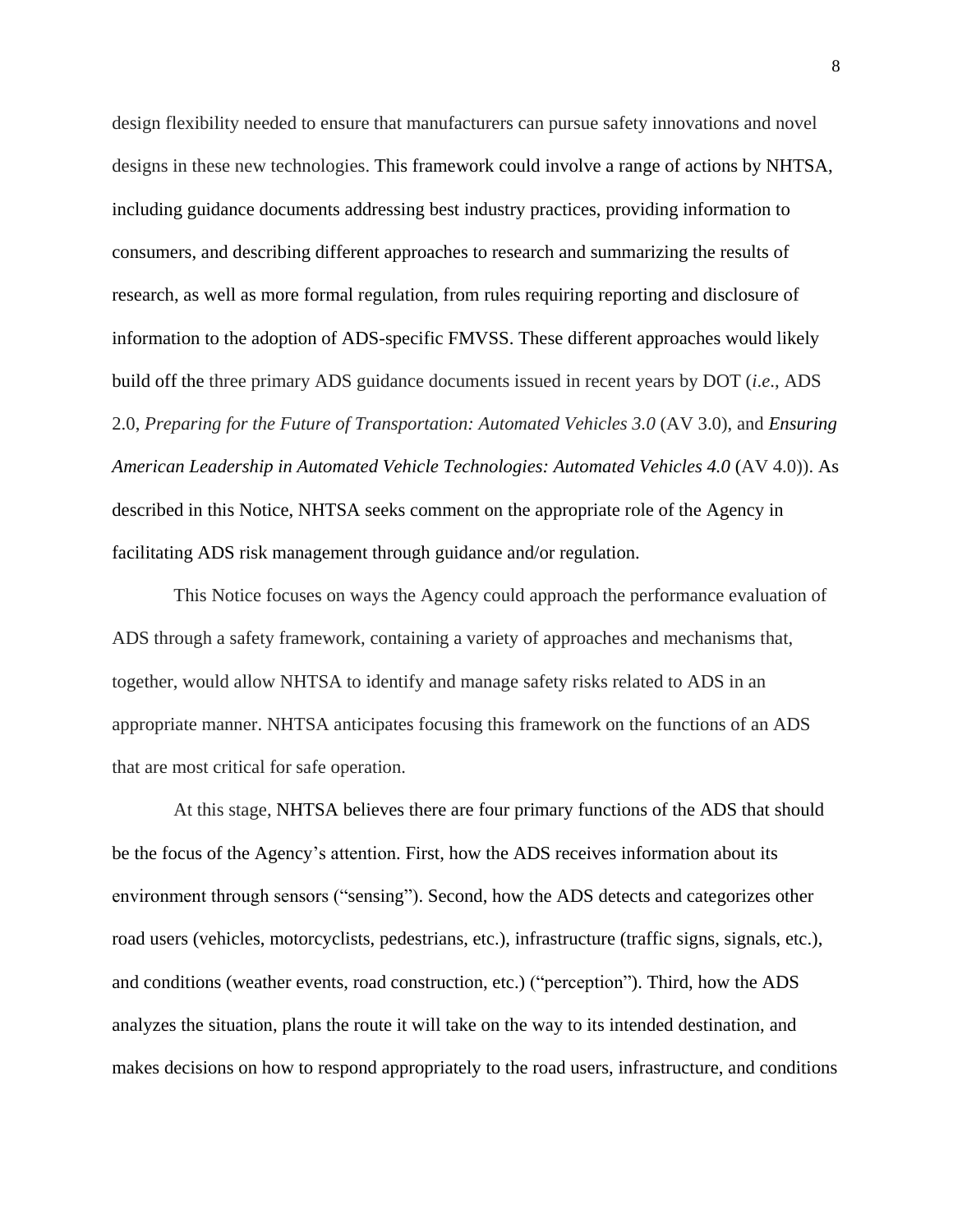detected and categorized ("planning"). Fourth, how the ADS executes the driving functions necessary to carry out that plan ("control") through interaction with other parts of the vehicle. While other elements of ADS safety are discussed throughout this Notice, these four primary functions serve as the core elements NHTSA is considering.

The Agency anticipates that the safety framework would include both process and engineering measures to manage risks. The process measures (*e.g.,* general practices for analyzing, classifying by severity level and frequency, and reducing potential sources of risks during the vehicle design process) would likely include robust safety assurance and functional safety programs. The engineering measures (*e.g.,* performance metrics, thresholds, and test procedures) would seek to provide ways of demonstrating that ADS perform their sensing, perception, planning, and control (*i.e.,* execution) of intended functions with a high level of proficiency.

### Administration of a Framework

NHTSA is seeking comment on the manner in which the framework can and should be administered (*e.g.,* guidance, consumer information, or regulation) to support agency oversight of ADS-related aspects. Since some of the mechanisms described in this Notice (e.g., guidance) could be implemented more quickly than others (e.g., FMVSS), the mechanisms could be adopted, when and as needed, in a phased manner, and implementation of some types of mechanisms might end up not being necessary. This Notice will go into greater detail on the various types of administrative mechanisms upon which the Agency is seeking comment in later sections.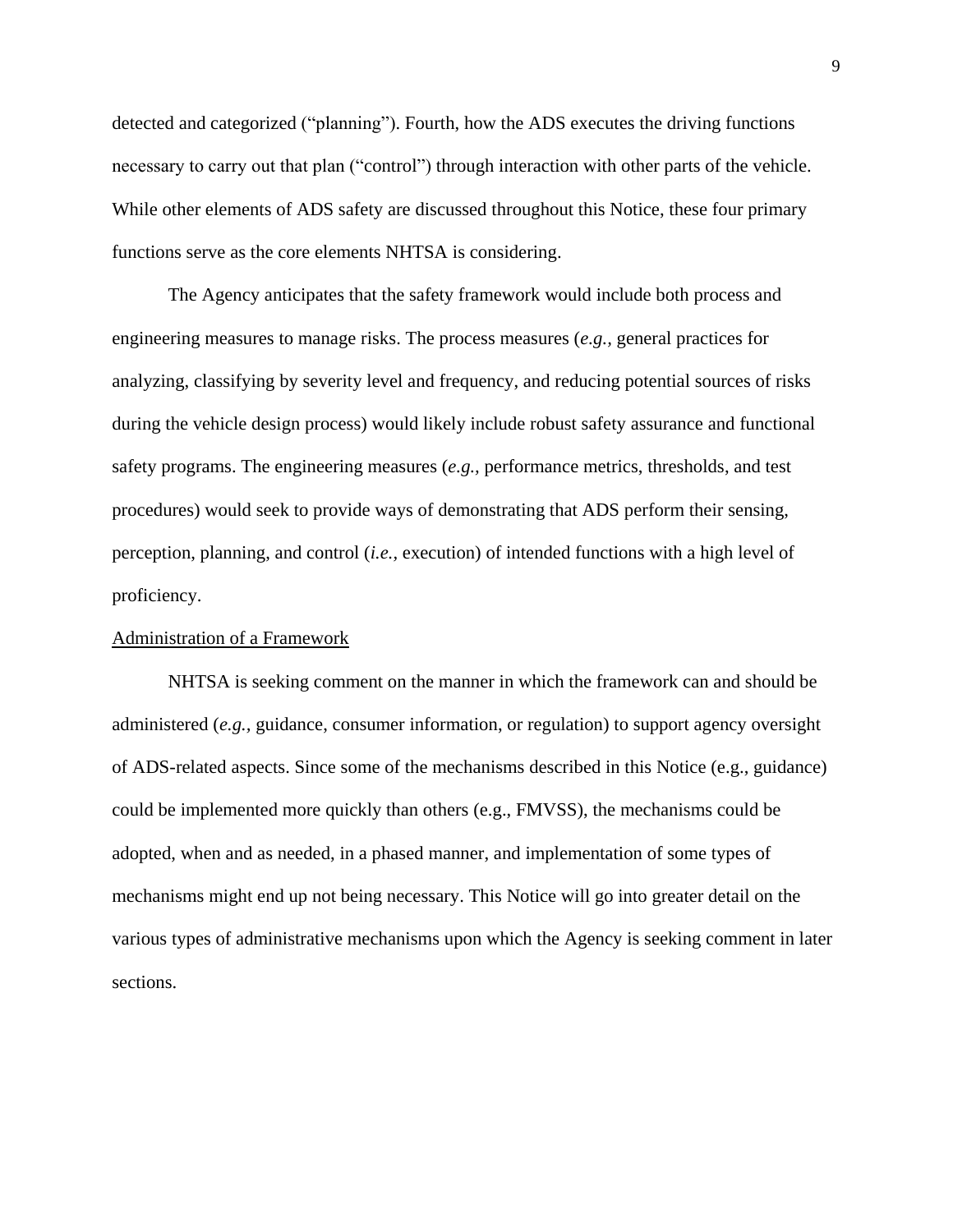### Future of ADS Regulation

Eventually, non-regulatory aspects of the framework, combined with information learned from research and the continued development of ADS, could serve as the basis for development of FMVSS governing the competence of ADS. The sub-elements of the sensing, perception, planning, and control functions could evolve into new FMVSS focused entirely on ADS competence. A new generation of FMVSS should give the manufacturers of vehicles, sensors, software, and other technologies needed for ADS sufficient flexibility to change and improve without the need for frequent modifications to the regulations. If new FMVSS were developed and adopted, they could be applied on an "if-equipped" basis to existing traditional classes of vehicles (*e.g.,* passenger cars, multipurpose passenger vehicles, buses, and trucks). By an "ifequipped" FMVSS, NHTSA means an FMVSS that would not mandate the installation of ADS in motor vehicles, but would instead specify performance requirements for those vehicles equipped with ADS. Similarly, a new FMVSS could be applied to the entire vehicle of new classes of vehicles, *i.e.*, subclasses of vehicles equipped with ADS. In making this choice, the administrative feasibility of creating, updating, and implementing requirements for multiple subclasses would need to be carefully considered.

#### Comments Requested

NHTSA seeks comments on how to select and design the structure and key elements of a framework and the appropriate administrative mechanisms to achieve the goals of improving safety, mitigating risk, and enabling the development and introduction of new safety innovations. To aid interested persons in forming their views and preparing their comments, this notice surveys ongoing efforts in the private and public sectors to create a safety framework.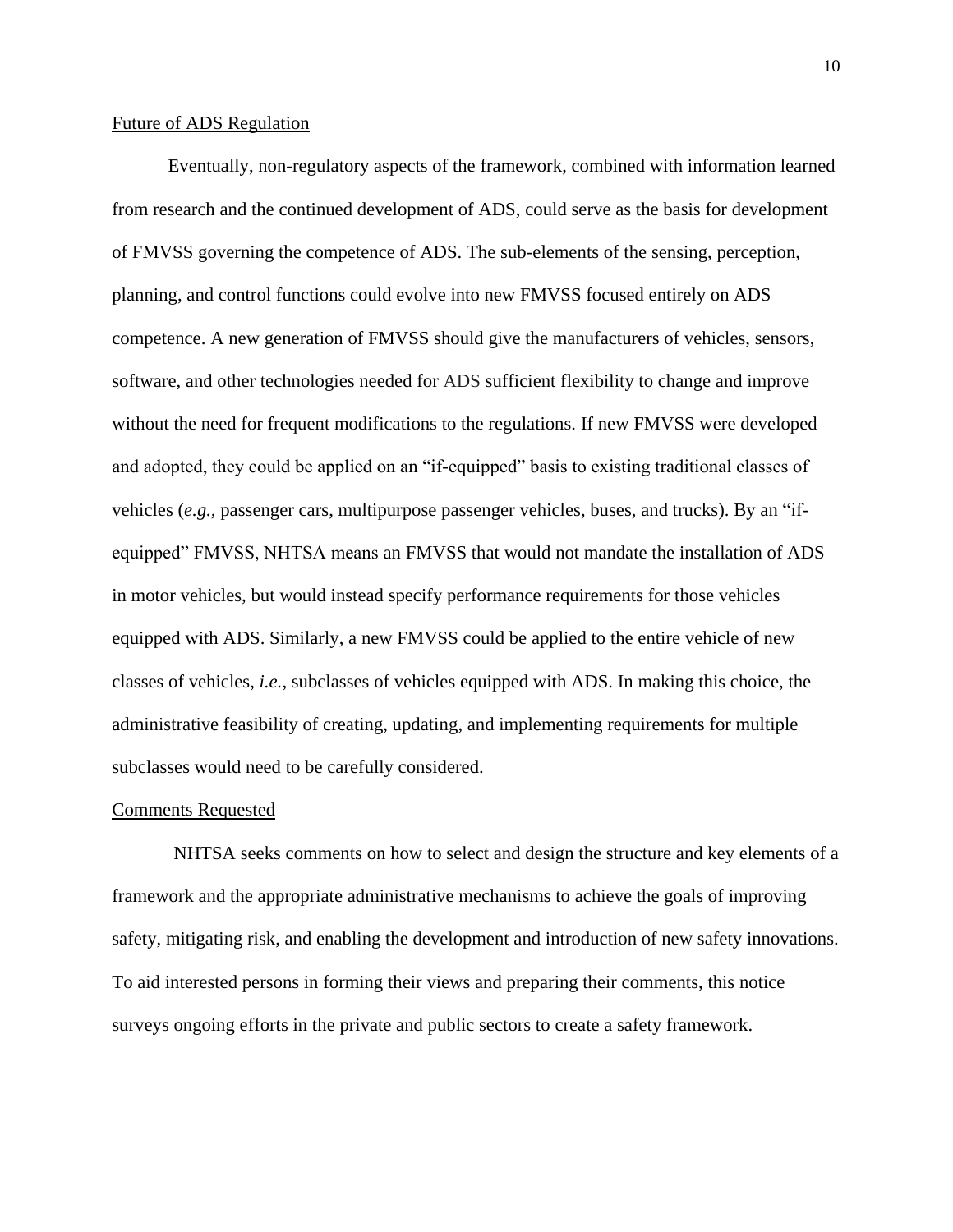In their written submissions, commenters should discuss, for example, what engineering and process measures should be included, and what aspects of ADS performance are suitable for potential safety performance standard setting (*i.e.,* what aspects of ADS performance should manufacturers be required to certify that their system possess? Of the many aspects of sensing, perception, planning, and control that manufacturers will need to prove for their own purposes, the Agency wishes to know which aspects would be so important that they should be subject to separate Federal regulations. The Agency also wishes to hear from the public on whether ADSspecific regulations are appropriate or necessary prior to the broad commercial deployment of the technology, and, if so, how regulations could be developed consistent with the Agency's legal obligations without being based upon the existence of commercially available ADS technology from which to measure required performance. The Agency also seeks comment on how the need for and benefits of issuing regulations can be assessed before ADS become available to allow testing and validation of the assumptions supporting those needs and benefits. In addition, the Agency seeks comment on which type or types of administrative mechanisms would be most appropriate for constructing the framework, either in general or for its component parts, and ensuring its effective and efficient implementation.

### **II. Introduction**

 $\overline{\phantom{a}}$ 

#### **A. Development of ADS**

The development of ADS<sup>4</sup> continues and is well under way. Developers are testing components and systems through simulation and modeling, controlled track testing, and limited

<sup>4</sup> The term "ADS" specifically refers to SAE Level 3, 4, or 5 driving automation systems as described in SAE International J3016\_201806 Taxonomy and Definitions for Terms Related to Driving Automation Systems for On Road Motor Vehicles.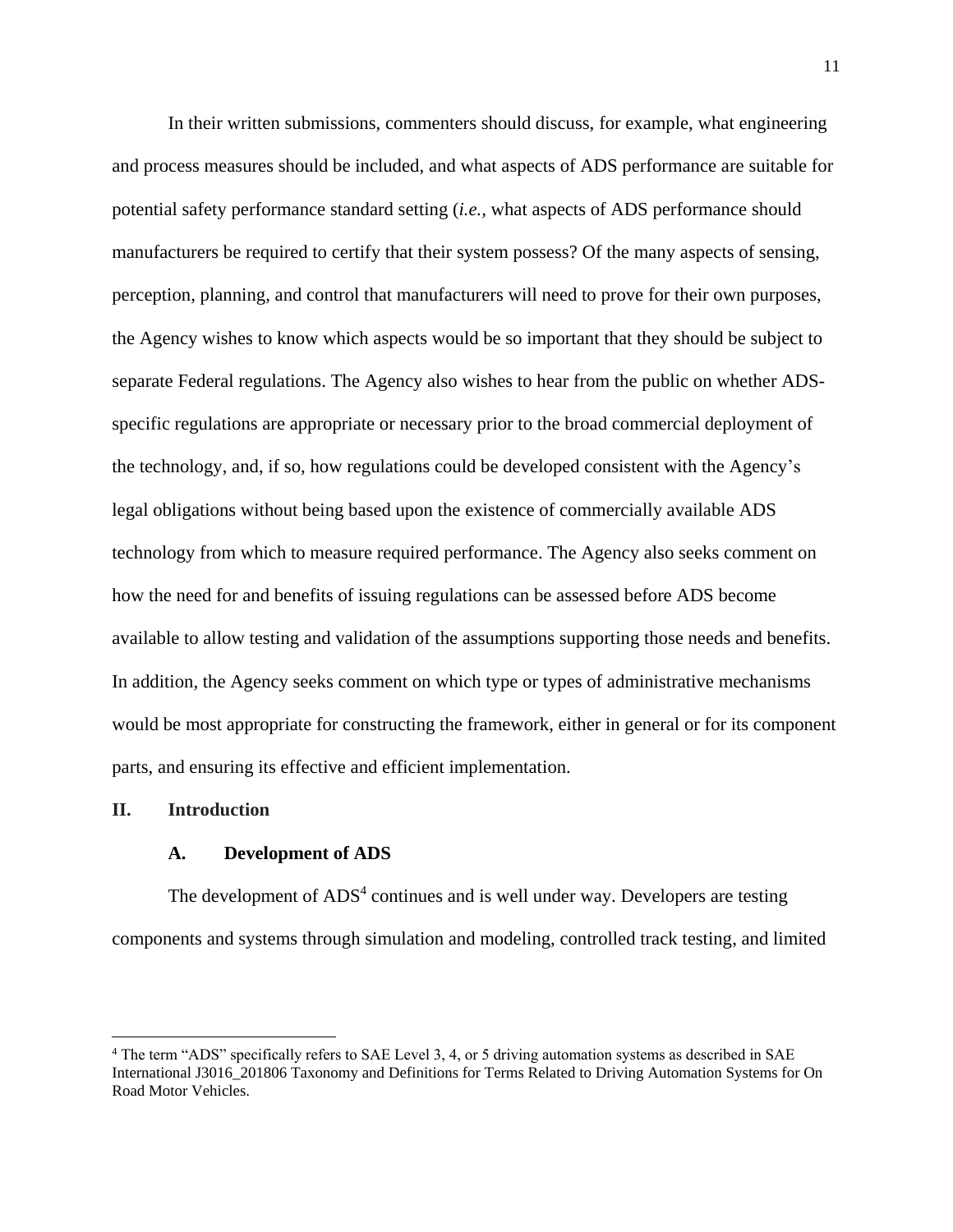on-road testing with test vehicle operators and monitors, and, in some cases, limited on-road deployments. The Agency believes these activities will continue to increase.<sup>5</sup>

In July 2020, NHTSA identified on-road testing and development activities in 40 States and the District of Columbia.<sup>6</sup> At the same time, 66 companies in California, one of the main hubs of testing activity in the world, had valid State permits to test ADS-equipped vehicles with safety drivers on public roadways.<sup>7</sup> Two of those companies also received permits allowing for driverless testing in California. <sup>8</sup> One of those companies received permission from California in July 2019 to carry passengers in its ADS-equipped vehicles while a safety driver is present.<sup>9</sup> In the Phoenix area, one company is even providing limited rideshare services to participants in its testing program without an in-vehicle safety driver. This same company recently announced that it is expanding these rideshare services. <sup>10</sup> One manufacturer of small, low-speed, occupant-less delivery vehicles, received a temporary exemption from NHTSA to deploy up to 2,500 vehicles per year for two years.<sup>11</sup> That same company has also received a permit from California to perform driverless testing.<sup>12</sup>

As described in AV 3.0, ADS development does not start with public, on-road testing. Rather, much of the very early testing of prototype ADS by developers is conducted in simulation and/or closed-course (*i.e.*, track) testing environments.<sup>13</sup> Public road testing of a prototype ADS typically begins after significant engineering and safety analysis are performed

<sup>5</sup> Some examples of companies planning on the ride-sharing or delivery business models include Cruise, Waymo, Argo AI, Uber, Lyft, Nuro.

<sup>6</sup> NHTSA notes that the State count includes active (ongoing), planned, and inactive (completed) projects. <sup>7</sup> [https://www.dmv.ca.gov/portal/dmv/detail/vr/autonomous/permit.](https://www.dmv.ca.gov/portal/dmv/detail/vr/autonomous/permit)

<sup>8</sup> [https://www.dmv.ca.gov/portal/dmv/detail/vr/autonomous/driverlesstestingpermits.](https://www.dmv.ca.gov/portal/dmv/detail/vr/autonomous/driverlesstestingpermits)

<sup>&</sup>lt;sup>9</sup> Other companies have received permission to carry passengers in their ADS-equipped vehicles while a safety driver is present, and they are listed here: [https://www.cpuc.ca.gov/avcissued/.](https://www.cpuc.ca.gov/avcissued/)

<sup>10</sup> [https://blog.waymo.com/2020/10/waymo-is-opening-its-fully-driverless.html.](https://blog.waymo.com/2020/10/waymo-is-opening-its-fully-driverless.html)

<sup>11</sup> 85 FR 7826 (Feb. 11, 2020).

<sup>&</sup>lt;sup>12</sup> https://www.dmv.ca.gov/portal/dmv/detail/vr/autonomous/driverlesstestingpermits.

<sup>&</sup>lt;sup>13</sup> [https://www.transportation.gov/av/3.](https://www.transportation.gov/av/3)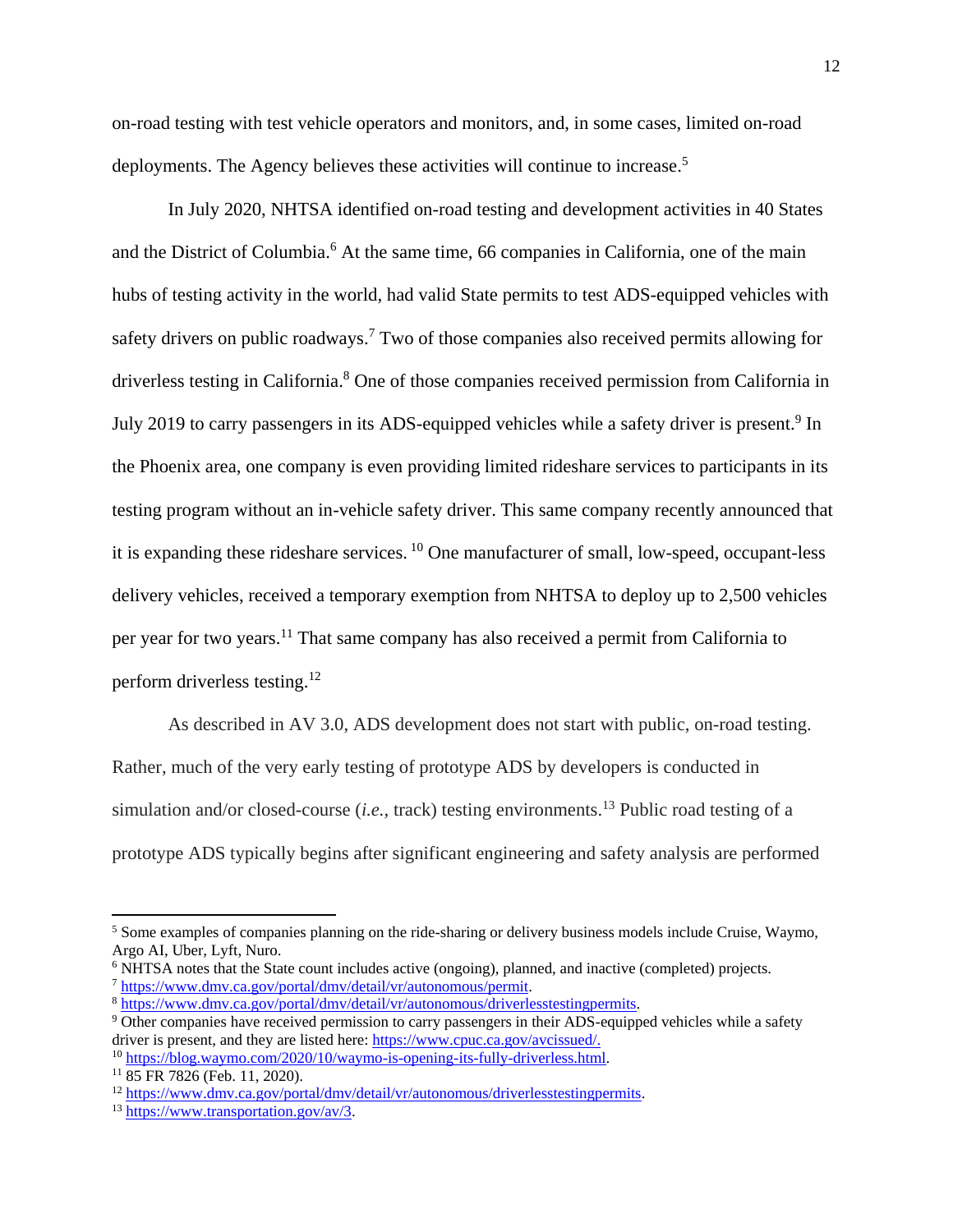by developers to understand safety risks and mitigation strategies are put in place to address those risks. It is important to note that the development process is generally both iterative and cyclical. A developer does not "graduate" from simulation to track test, and then to on-road testing, and then deployment. Instead, developers will generally continue simulation testing throughout the development process to gain additional experience with various scenarios that may be encountered rarely in the real world. Similarly, track testing designed to resemble scenarios that may be encountered rarely or that would be dangerous to attempt on public roads until later stages of readiness will occur throughout the process, even as on-road testing is occurring. Further, experiences gained from on-road testing will often lead to simulation and/or test track replication of situations encountered on public roads to improve the ADS. In other words, the fact that a vehicle is being tested on public roads does not mean that the vehicle or ADS is nearing deployment readiness and, conversely, the fact that a vehicle is still undergoing simulation or track testing does not mean is it not safe to be tested on public roads.

NHTSA's understanding is that there are generally different stages of safety risk management during the on-road testing of prototype ADS.<sup>14</sup> First is the development and early stage road testing, which is often comprised of the characteristics such as safety drivers serving key safety risk mitigation roles, rapid updating of ADS software to incorporate lessons learned, and focus on validating the performance of the ADS from the simulation and close-course testing environments. Second, once development progresses, companies may expand ADS road testing and focus on building confidence in the ADS within the locations and situations in which the

<sup>14</sup> [https://www.transportation.gov/sites/dot.gov/files/docs/policy-initiatives/automated-vehicles/320711/preparing](https://www.transportation.gov/sites/dot.gov/files/docs/policy-initiatives/automated-vehicles/320711/preparing-future-transportation-automated-vehicle-30.pdf)[future-transportation-automated-vehicle-30.pdf.](https://www.transportation.gov/sites/dot.gov/files/docs/policy-initiatives/automated-vehicles/320711/preparing-future-transportation-automated-vehicle-30.pdf)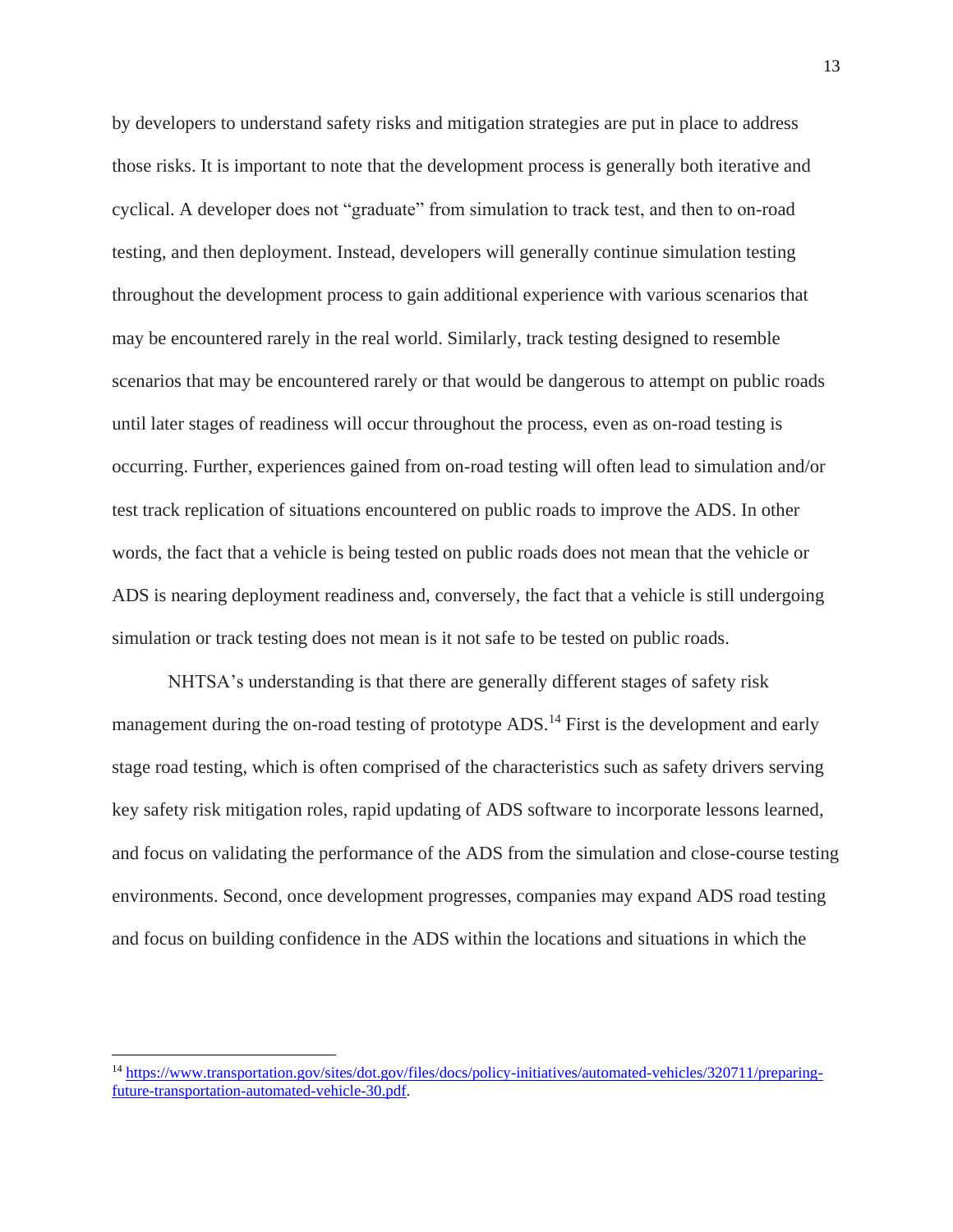system is designed to function *(i.e., operational design domain)*.<sup>15</sup> The primary purpose of this stage of testing is to build statistical confidence in matured software and hardware within the intended operational environment and observe system failures, safety driver subjective feedback, and execution of fail-safe/fail-operational system behaviors. Third, and finally, ADS developers may progress to deployment of ADS, in either limited or full capacity.

As stated in AV 3.0, NHTSA believes that on-road testing is essential for the development of ADS-equipped vehicles that will be able to operate safely on public roads. Most of the ADS testing activity in the United States is in the early stages of on-road testing. Safety drivers oversee the ADS during testing for most companies, though some companies have progressed to the later stages of on-road testing. Despite this development and all the progress the industry has made over the past several years, no vehicle equipped with an ADS is available for purchase in the United States or deployed across the United States.<sup>16</sup>

NHTSA recognizes the critical role that State and local governments play in traffic safety, including our shared oversight of on-road testing of vehicles with ADS. Their roles in the active on-road testing and development throughout the country is part of why NHTSA recently launched its Automated Vehicles Transparency and Engagement for Safe Testing (AV TEST) Initiative to facilitate further dialogue and transparency of the state of ADS development. This initiative features a series of meetings and workshops where State and local governments discuss

<sup>&</sup>lt;sup>15</sup> Operational design domain (ODD) is the operating conditions under which a given driving automation system or feature thereof is specifically designed to function, including, but not limited to, environmental, geographical, and time-of-day restrictions, and/or the requisite presence or absence of certain traffic or roadway characteristics. SAE International J3016\_201806 Taxonomy and Definitions for Terms Related to Driving Automation Systems for On Road Motor Vehicles.

<sup>&</sup>lt;sup>16</sup> While Nuro was granted an exemption allowing for deployment of their low-speed, occupantless delivery vehicle, the terms of the exemption provide that Nuro must maintain ownership and operational control over the R2Xs that are built pursuant to the exemption for the life of the vehicles. See Nuro, Inc.; Grant of Temporary Exemption for a Low-Speed Vehicle With an Automated Driving System, 85 FR 7826 (Feb. 11, 2020), *available at* [https://www.federalregister.gov/documents/2020/02/11/2020-02668/nuro-inc-grant-of-temporary-exemption-for-a](https://www.federalregister.gov/documents/2020/02/11/2020-02668/nuro-inc-grant-of-temporary-exemption-for-a-low-speed-vehicle-with-an-automated-driving-system)[low-speed-vehicle-with-an-automated-driving-system.](https://www.federalregister.gov/documents/2020/02/11/2020-02668/nuro-inc-grant-of-temporary-exemption-for-a-low-speed-vehicle-with-an-automated-driving-system)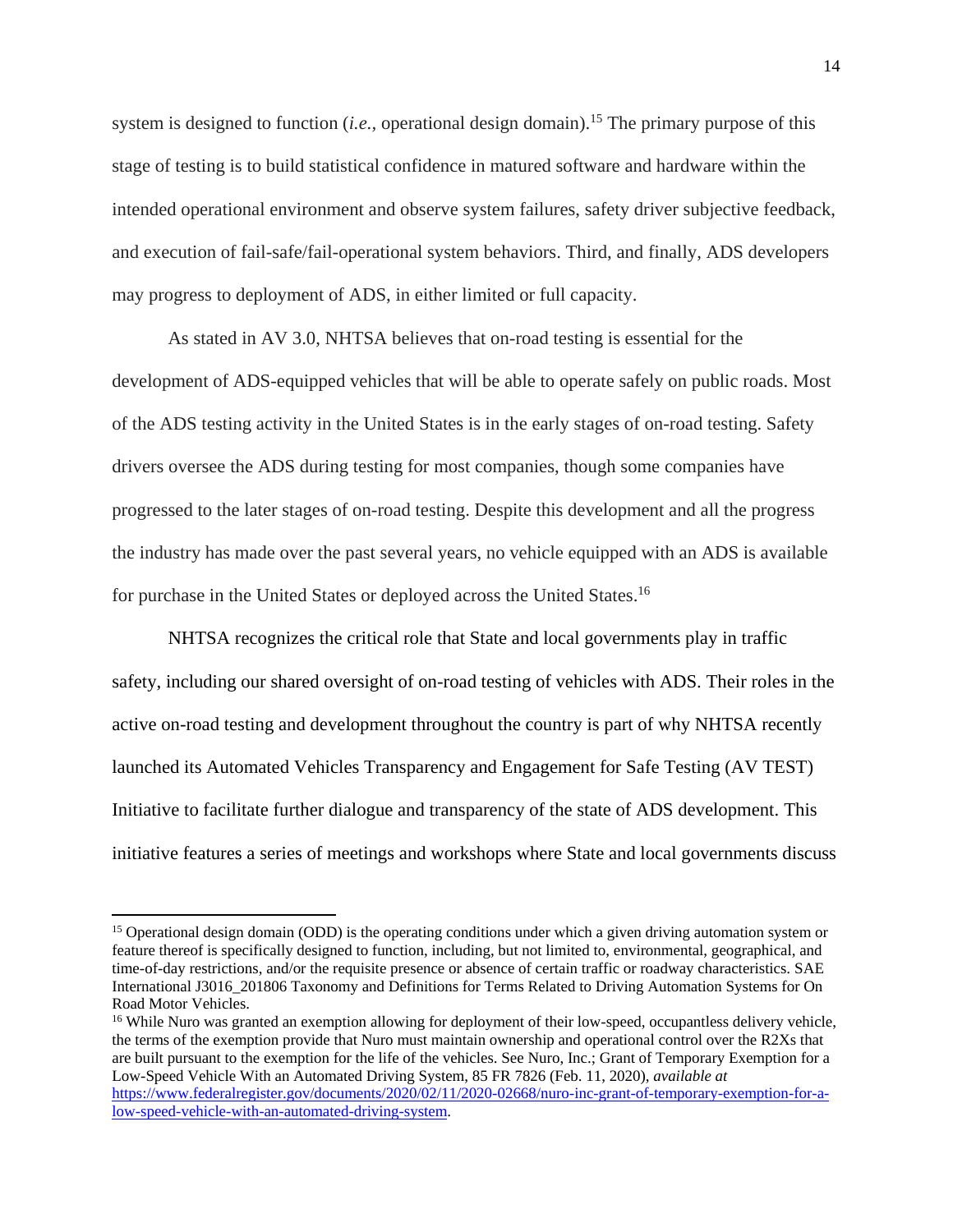their activities, lessons learned, and best practices for oversight of on-road testing, and NHTSA discusses its research and rulemaking activities. The initiative also involves automakers and ADS developers, and provides a forum to promote public engagement and knowledge-sharing about safety in the development and testing of ADS-equipped vehicles. The AV TEST Initiative will also provide an online, public-facing platform for sharing ADS road testing activities and other relevant information at the local, State, and national levels. It will feature an online mapping tool that will show road testing locations, as well as testing activity data such as dates, frequency, vehicle counts, and routes.

### **B. Potential Benefits of ADS**

 $\overline{\phantom{a}}$ 

NHTSA's mission is to save lives, prevent injuries, and reduce economic costs due to road traffic crashes, through education, research, guidance, safety standards, and enforcement activity. If developed and deployed safely, ADS can aid in achieving that mission, given their potential to prevent, reduce, or mitigate crashes involving human error or poor choices. This potential stems from the substantial role that human factors (distraction, impairment, fatigue, errors in judgment, and decisions not to obey traffic laws) play in contributing to crashes.<sup>17</sup> In addition, they have the potential to enhance accessibility (*e.g.,* through allowing personal transportation to people with disabilities or people incapable of driving), and improve productivity (*e.g.,* by allowing people to work while being transported and allowing platooning or entirely automated operation of commercial trucks). Accordingly, NHTSA is placing a priority on the safe development and testing of ADS that factors safety into every step toward eventual deployment.

<sup>17</sup> *See* Critical Reasons for Crashes Investigated in the National Motor Vehicle Crash Causation Survey (Feb. 2015), *available at* <https://crashstats.nhtsa.dot.gov/Api/Public/ViewPublication/812115>*.*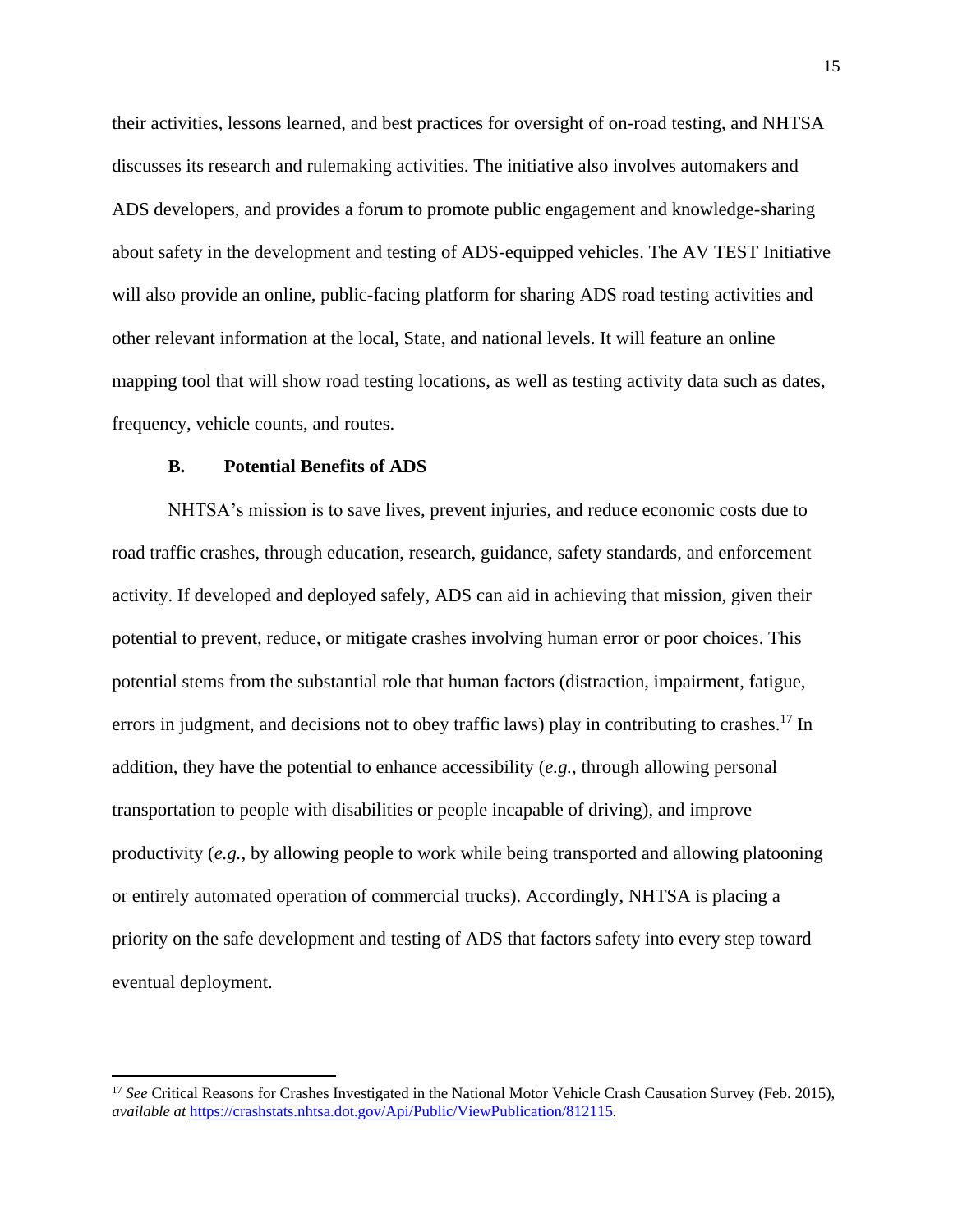# **C. NHTSA Regulatory Activity to Remove Unintentional and Unnecessary Barriers to the Development and Deployment of ADS Vehicles**

To date, NHTSA's regulatory notices have focused on ADS-equipped *vehicles* without traditional manual controls by assessing the modifications to existing FMVSS that may be necessary to address the designs and any unique safety needs of those vehicles.<sup>18</sup> For example, while vehicles that cannot be driven by human drivers and vehicles that can be driven by human drivers both need brakes that stop them effectively, each set of vehicles may have different safety needs. Traditional vehicles rely on human drivers, while the ADS-equipped vehicles rely on an ADS to acquire information about the location and movement of other roadway users, weather conditions, and vehicle operating status—all while making driving decisions. These differing safety needs may mean that the installation of some features currently required by the FMVSS (*e.g.,* mirrors, dashboard controls, some displays) into vehicles without traditional manual driving controls may no longer meet a need for safety. Further, while steering machines and other equipment can be made to simulate human drivers in conducting the track testing of vehicles with manual controls, having NHTSA instruct the ADS of a vehicle that lacks manual controls how to perform the same testing may be more challenging.

# **D. Need for a Safety Framework, including Implementation and Oversight Mechanisms, for Federal Efforts to Address ADS Performance**

The National Traffic and Motor Vehicle Safety Act of 1966, as amended ("Safety Act") tasks NHTSA with reducing traffic accidents, deaths, and injuries resulting from traffic accidents through issuing motor vehicle safety standards for motor vehicles and motor vehicle equipment and carrying out needed safety research and development.<sup>19</sup> The FMVSS established by NHTSA

<sup>18</sup> *See* 84 FR 24433 (May 28, 2019) and 85 FR 17624 (Mar. 30, 2020).

<sup>19</sup> 49 U.S.C. 30101.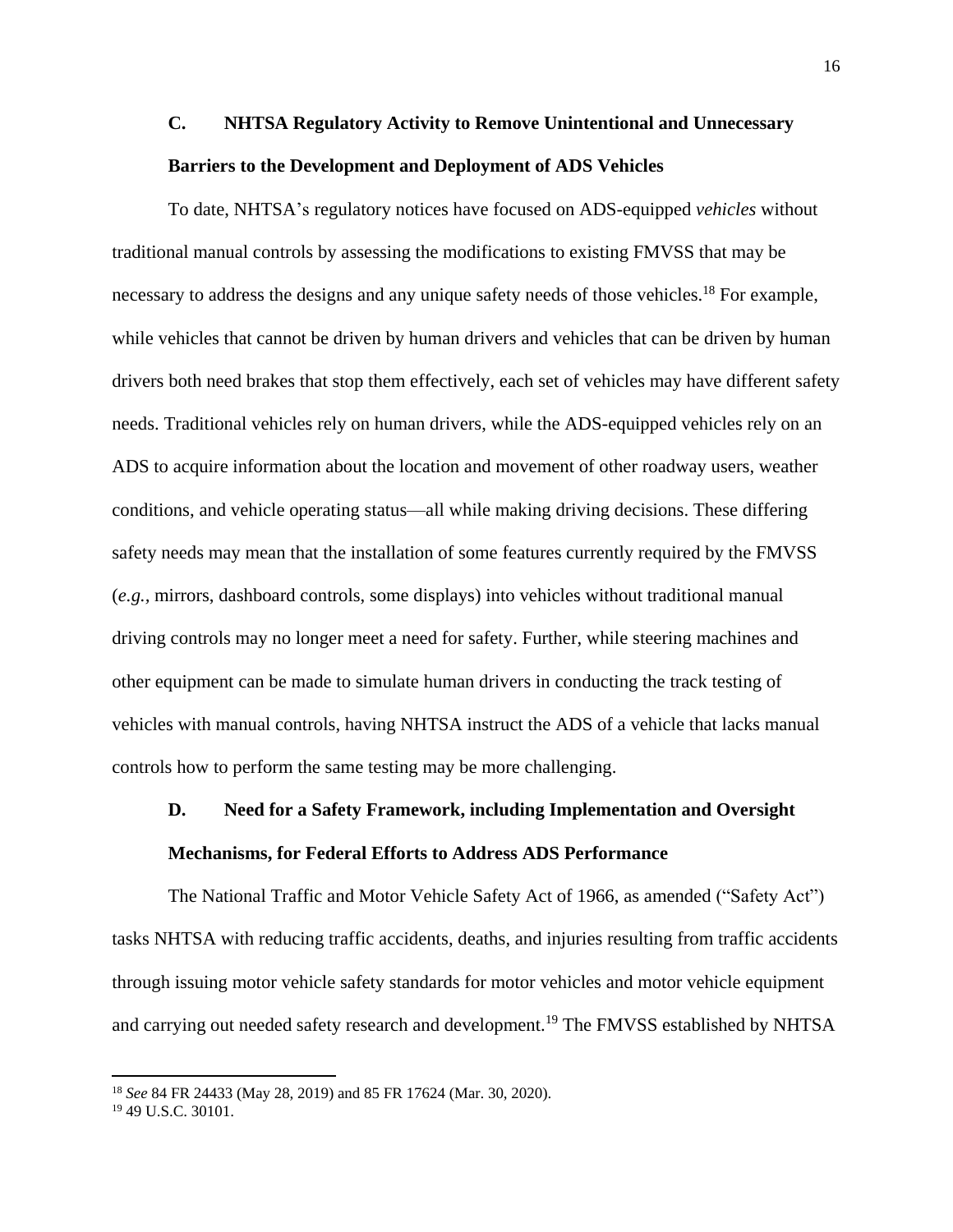must: meet the need for motor vehicle safety; be practicable, both technologically and economically; and be stated in objective terms. The final requirement means that they are capable of producing identical results when test conditions are exactly duplicated and determinations of compliance must be based on scientific measurements, not subjective opinion.<sup>20</sup> In addition, in issuing an FMVSS, the Agency must consider whether the standard is reasonable, practicable, and appropriate for the types of motor vehicles or motor vehicle equipment for which it is prescribed. $21$ 

NHTSA typically begins the process of promulgating a FMVSS by identifying the aspect of performance that may need regulation *(i.e.,* the safety need<sup>22</sup>). NHTSA analyzes real-world crash data and other available information in order to identify safety issues and quantify the size of the safety problems, researches potential solutions or countermeasures to the safety issues that have been identified, and then develops practicable performance or related requirements intended to either resolve or mitigate the crash risk identified. Manufacturers are then required to selfcertify, by whatever reasonable means they choose, that their vehicles or equipment meet the performance requirements. Finally, NHTSA assesses vehicle or equipment compliance with those established requirements through the validated test procedures that it has developed.

Based on the current state of ADS development, it is probably too soon to make any decisions about the extent to which new FMVSS might be needed to address particular aspects of the safety performance of these systems. ADS are, generally, in the development stages, and market-ready, mature ADS do not yet exist. Accordingly, there do not exist meaningful data about the on-road experience of these systems that can be analyzed to determine the safety need

<sup>20</sup> 49 U.S.C. 30111(a), *Chrysler Corp. v. Dep't of Transp.*, 472 F.2d 659 (6th Cir. 1972).

 $21$  49 U.S.C. 30111(b)(3).

<sup>&</sup>lt;sup>22</sup> "The Safety Act's mandate is not, however, categorical. Not all risks of accident or injury are to be eliminated, but only those that are "unreasonable." *Ctr. for Auto Safety v. Peck*, 751 F.2d 1336, 1343 (D.C. Cir. 1985).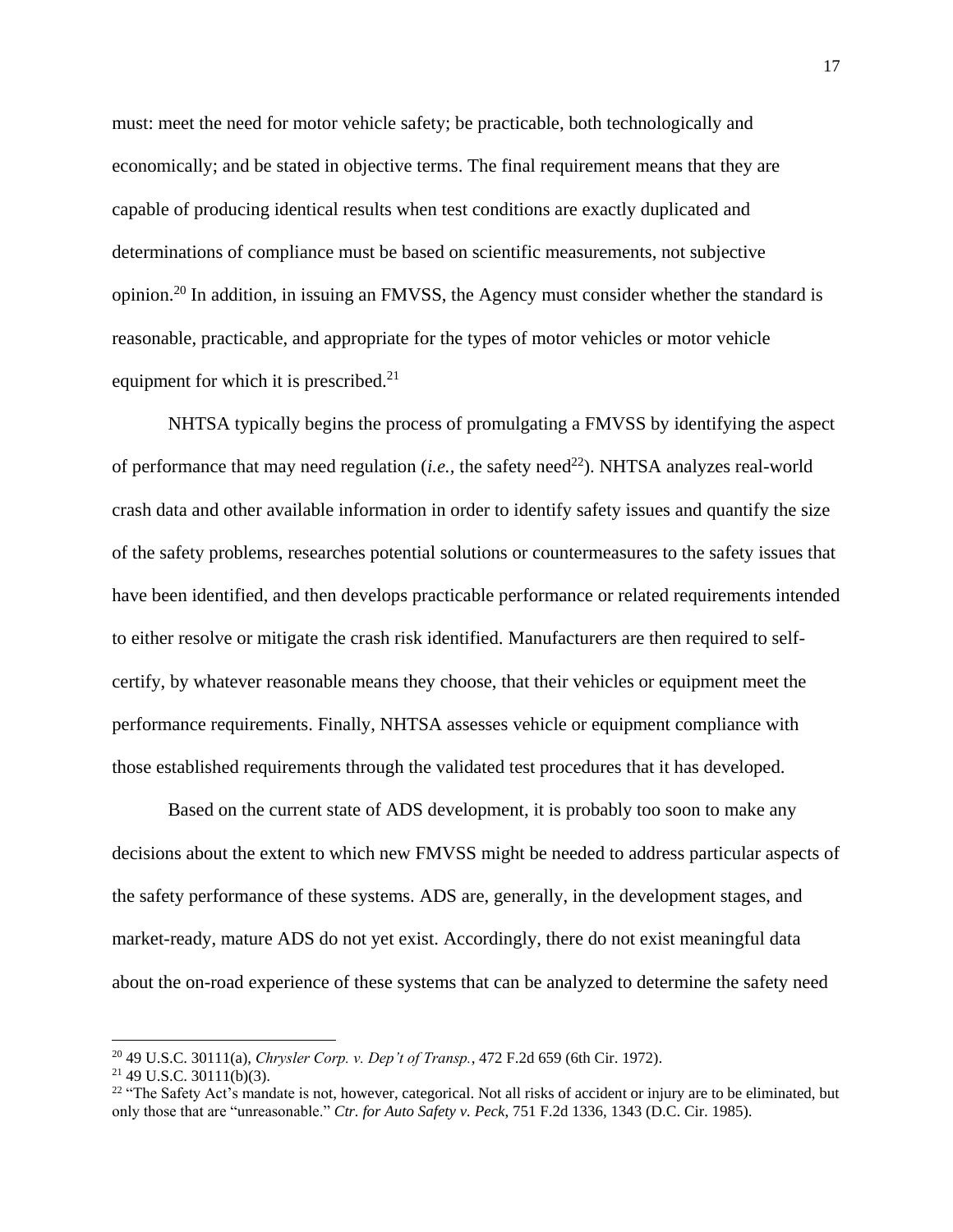that potentially should be addressed, *e.g.,* which aspects of performance are in need of regulation, what would be reasonable, practicable, or appropriate for regulation, or the minimum thresholds for performance, much less how to regulate such performance. Likewise, there are no vehicles equipped with mature ADS that can be purchased by the Agency and tested to validate the effectiveness of a contemplated standard in addressing the safety needs of those vehicles.

NHTSA has no desire to issue regulations that would needlessly prevent the deployment of any ADS-equipped vehicle, as this could inhibit the development of a promising technology that has the potential to result in an unprecedented increase in safety. Any regulatory approach must have well-founded supporting data indicating safety needs. An ill-conceived standard may fail to meet the need for motor vehicle safety and needlessly stifle innovation. Worse yet, issuing premature regulations could even increase safety risk with unintended consequences. Pursuing a "precautionary" FMVSS may, in fact, be prohibited by the Safety Act itself, as sufficient information does not yet exist to establish a standard that is practicable, meets the need for motor vehicle safety, and can be stated in objective terms.

It is not too soon, however, for the Agency, with input from stakeholders, to begin identifying and developing the elements of a framework that meets the need for motor vehicle safety and assesses the degree of success in manufacturers' efforts to ensure safety, while also providing sufficient flexibility for new and more effective safety innovations. In addition, NHTSA seeks to explore the adoption of alternative or complementary mechanisms for implementing potential engineering and process measures, as described below, to manage risks and facilitate agency safety oversight.

NHTSA seeks to develop a safety framework of standards and/or guidance that manufacturers of ADS would (or, in the case of guidance, could) follow to evaluate and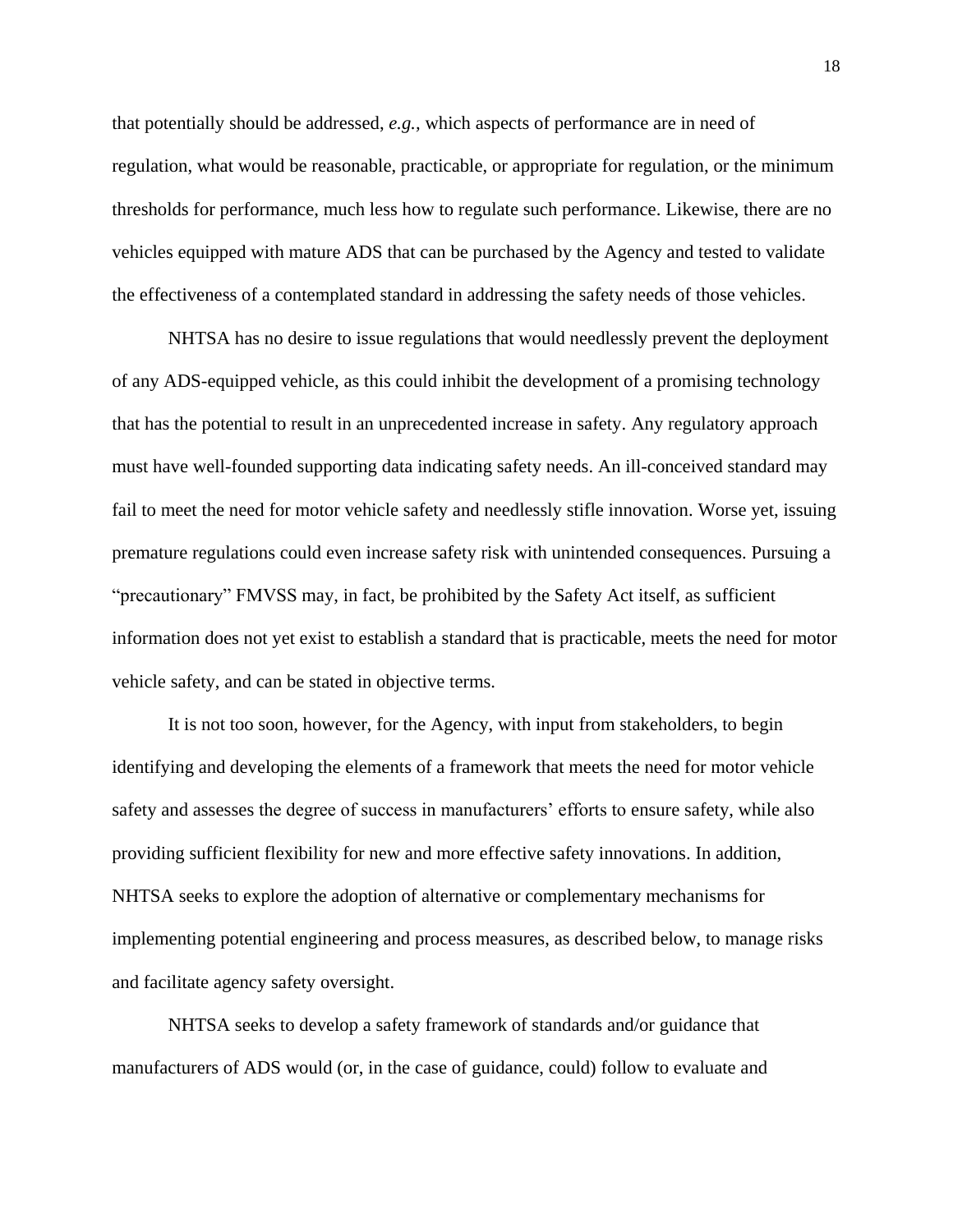demonstrate the safety of their new systems, as produced and, at least in some cases, throughout the lifetime of those systems. The framework would rest on the elements described below in section IV of this notice.

In addition, the Agency seeks to identify the best administrative mechanisms for establishing and implementing engineering and process measures and facilitating agency safety oversight. Potential mechanisms are described in section IV of this notice.

## **III. Safety Framework—Core Elements, Potential Approaches, and Current Activities**

Safety assurance generally refers to the broad array of proactive approaches a company can take proactively to identify and manage potential safety risks associated with a system, such as the ADS of a vehicle. Safety assurance, as contemplated in many of the documents discussed in this section, is typically a process controlled and conducted by the manufacturer that is designing a vehicle and certifying that vehicle's compliance. Many of these process and engineering measures are used by manufacturers in the development of their products, and NHTSA intends to explore how the Agency might harness these same processes in the development of a new regulatory or sub-regulatory approach to evaluate the safety of ADS.

The Department's guidance documents on vehicles equipped with ADS, ADS  $2.0^{23}$  and Preparing for the Future of Transportation: Automated Vehicles 3.0,<sup>24</sup> generally describe these aspects of safety assurance and how the Department envisions its role in safety risk management and oversight during the development and deployment of ADS.

This section elaborates on the core elements of ADS safety performance and the documents behind the various elements of the safety framework for ADS that NHTSA is

<sup>23</sup> Pages 5-16. *Available at* [https://www.nhtsa.gov/sites/nhtsa.dot.gov/files/documents/13069a](https://www.nhtsa.gov/sites/nhtsa.dot.gov/files/documents/13069a-ads2.0_090617_v9a_tag.pdf)[ads2.0\\_090617\\_v9a\\_tag.pdf.](https://www.nhtsa.gov/sites/nhtsa.dot.gov/files/documents/13069a-ads2.0_090617_v9a_tag.pdf)

<sup>24</sup> *See* table on page 50. *Available at* [https://www.transportation.gov/av/3.](https://www.transportation.gov/av/3)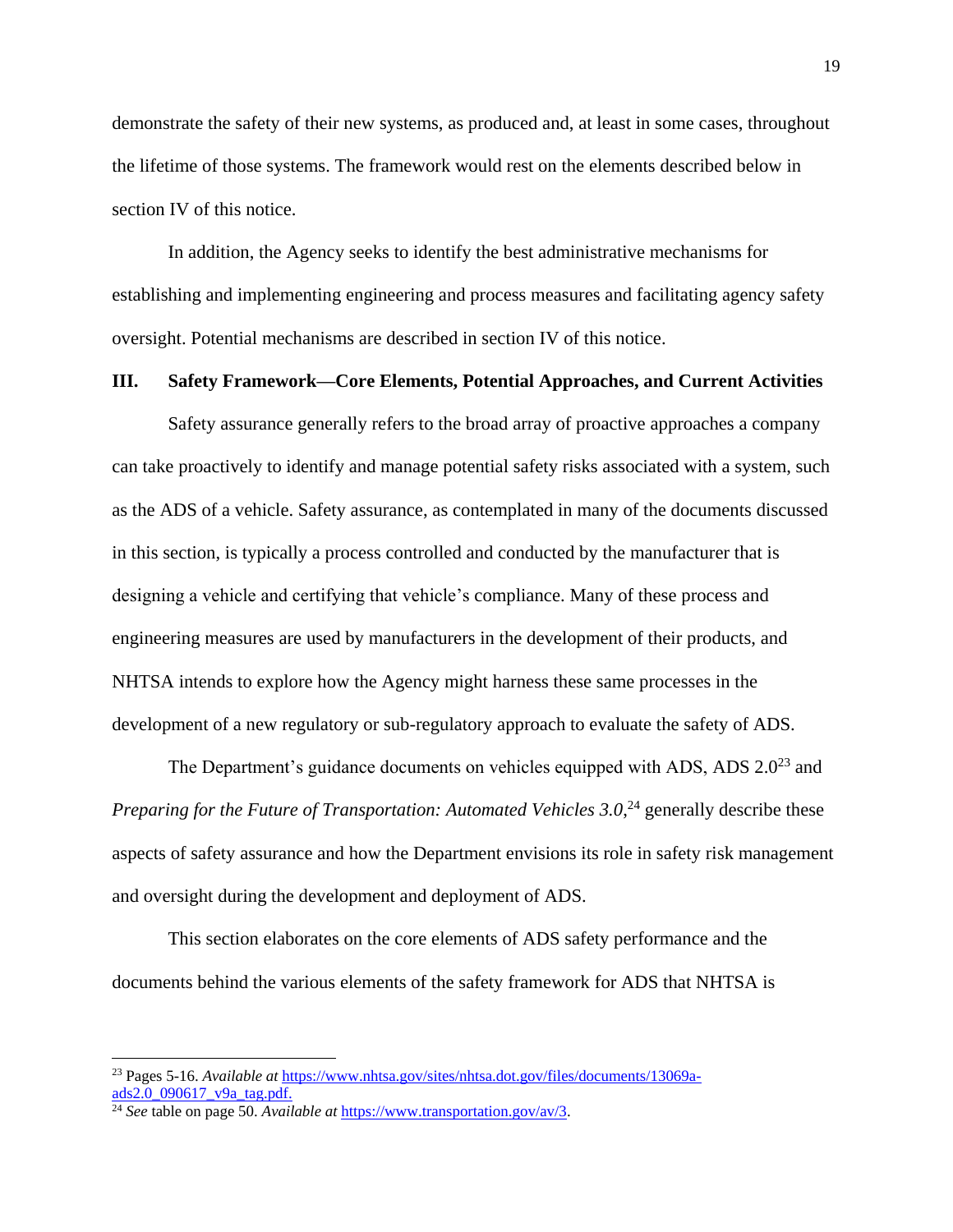currently considering. This section also describes some of the many private and public activities related to evaluating ADS safety performance.

### **A. Engineering Measures—Core Elements of ADS Safety Performance**

Engineering measures are those aspects that can be readily determined through the testing of a finished motor vehicle or system and establish the level of safety performance. Engineering measures could be used to assess safety performance of the ADS, such as successful crash avoidance (*i.e.,* whether the ADS-equipped vehicle is capable of completing certain maneuvers without loss of control), but how exactly to design these measures is highly complicated. While a mature ADS may avoid many of the human driver errors and poor choices that lead to the majority of crashes today, an ADS may still find itself in crash-imminent scenarios that may warrant emergency maneuvers. Successful crash avoidance would depend on a vehicle's mechanical abilities (*e.g.*, abilities to stop quickly and to maintain or regain directional stability and control). ADS-equipped vehicles, though, are unique in that the vehicle's system must also be able to perform appropriately the following safety relevant functions that are inherent to the adequate functionality of an ADS-equipped vehicle:

- Sensing;
- Perception;
- Planning; and
- Control.

# **1. Core ADS Safety Functions**

"Sensing" refers to the ability of the ADS to receive adequate information from the vehicle's internal and external environment through connected sensors. Sensors on an ADSequipped vehicle might include cameras, radar, LiDAR, Global Positioning Satellite (GPS),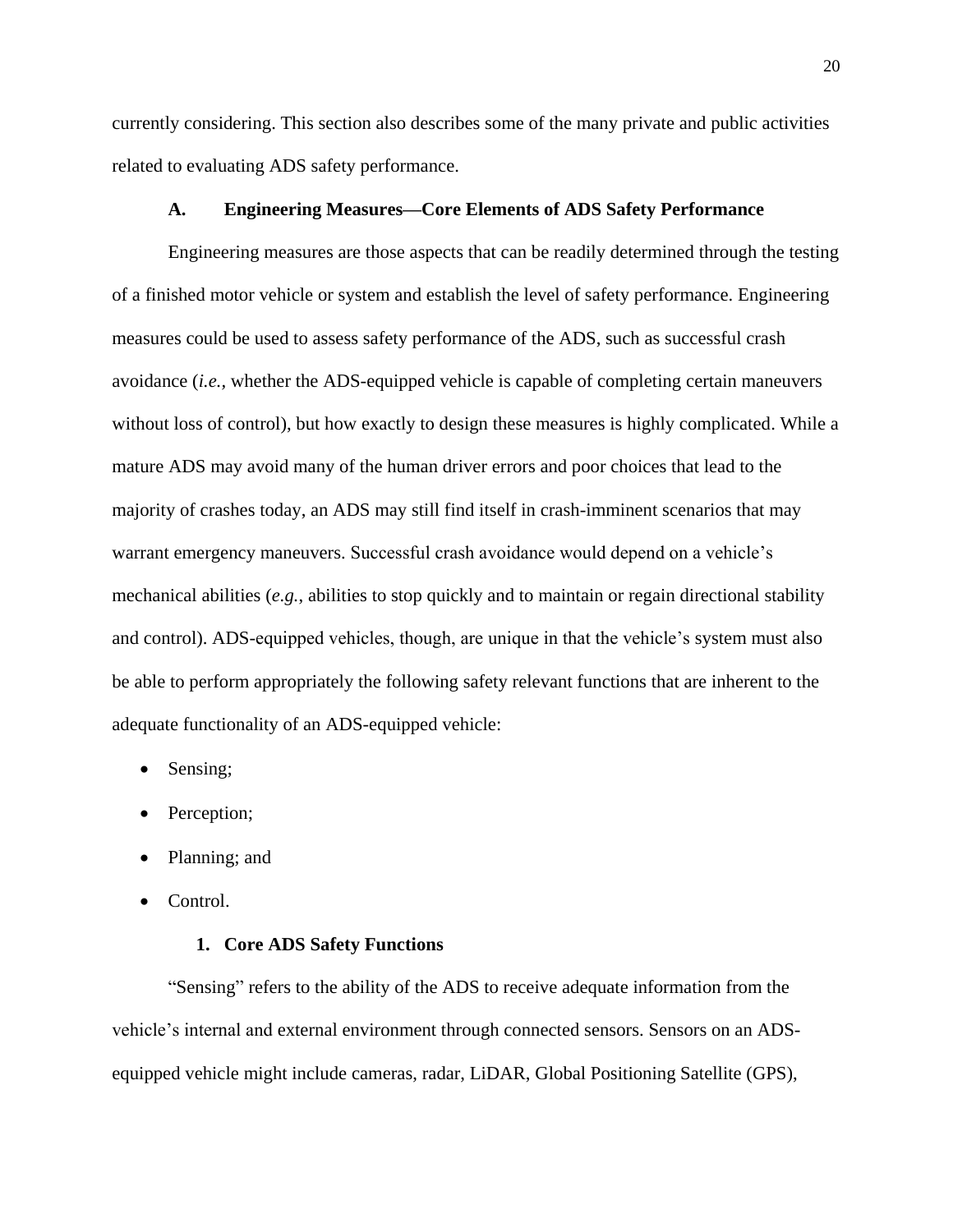vehicle-to-vehicle (V2V) and/or vehicle-to-everything (V2X) devices, among other technologies. Sensing also involves scanning the driving environment with emphasis on the direction of travel in which the ADS intends to head. The sensing functionality serves as the "eyes" of the ADS.

"Perception" refers to the ability of an ADS to interpret information about its environment obtained through its sensors. This involves an ADS determining the location of the vehicle in relation to the driving environment and its ODD, including whether it is operating within any geolocational limitations in the ODD. Perception includes detection and identification of relevant static features and objects (*e.g.,* road edges, lane markings, and traffic signs) and dynamic objects (*e.g*., vehicles, cyclists, and pedestrians) detected by sensors within proximity of the vehicle. Through perception, the ADS is provided with information necessary to predict the future behavior (*e.g.,* speed and path) of relevant static and dynamic objects (*i.e.,* those whose speed and path may create the risk of a collision with the vehicle). Thus, while sensing serves as the "eyes" of the ADS, perception performs the associated cognitive recognition of information detected through the sensor's "eyes." Perception provides necessary interpreted information to the system so that it can conduct other key functions for successful completion of the driving task.

"Planning" refers to the ability of an ADS to establish and navigate the route it will take on the way to its intended destination. The planning function of an ADS builds from the sensing and perception functions by using the information collected through sensing and interpreted through perception, and predicts the future state of static and dynamic objects to create a path that mitigates crash risks, follows rules of the road,<sup>25</sup> and safely reaches its intended destination.

<sup>&</sup>lt;sup>25</sup> NHTSA notes that, while compliance with many rules of the road can be readily and objectively determined, compliance with others cannot. The rule to obey posted speed limits is an example of the former. If a vehicle has mapped or can read posted speed limit signs, it can readily compare its speed with the posted speed and modulate its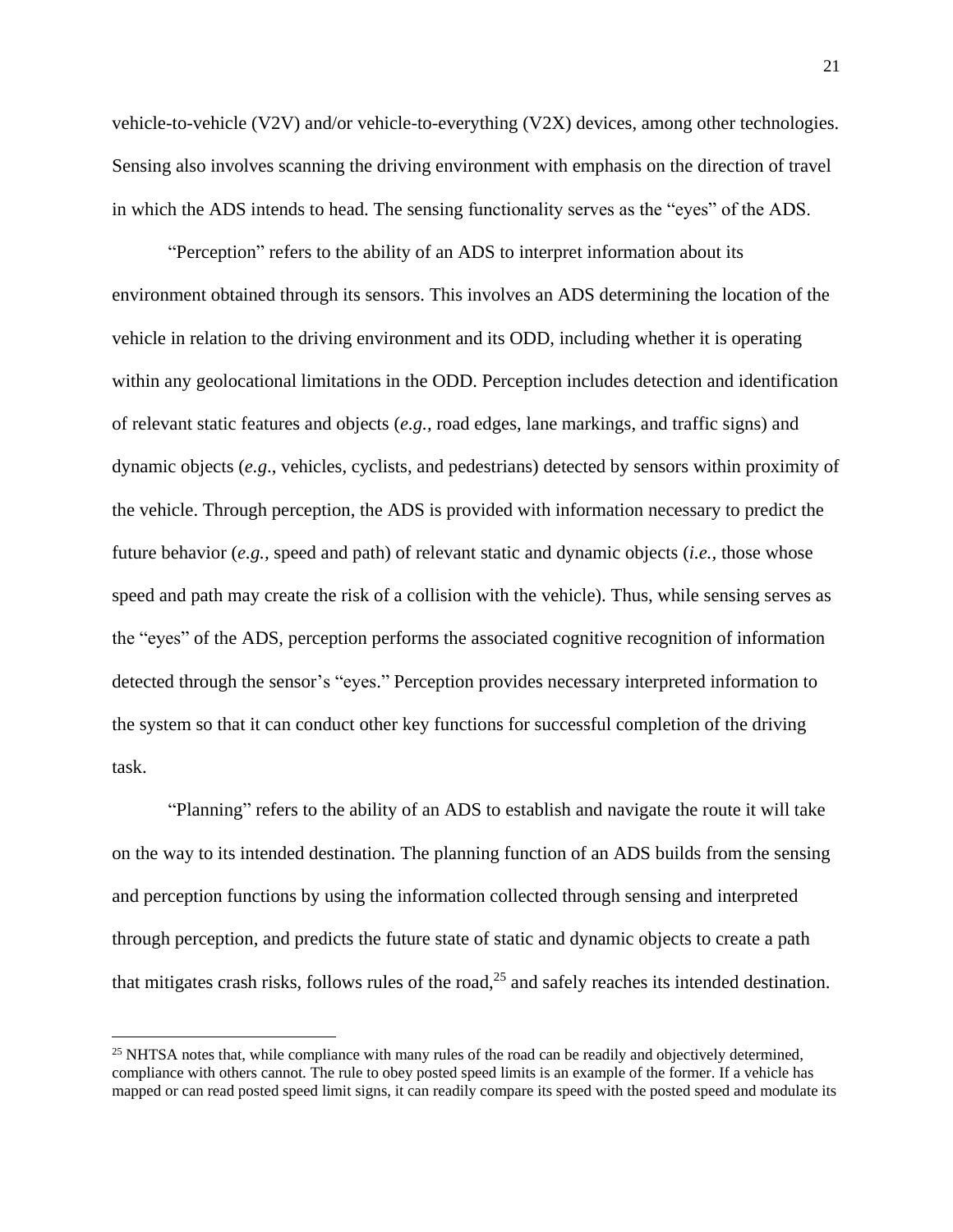If the perception function is akin to the part of the brain of an ADS responsible for cognitive interpretation, the planning function is equivalent to that part of the brain of the ADS responsible for decision-making.

Finally, the "control" function of an ADS refers to the ability of the system to execute the driving functions necessary to carry out the continuously updated driving plan. Control includes implementing the driving plan by delivering appropriate control inputs—such as steering, propulsion, and braking—to follow the planned path while adjusting the plan when and as necessary based on the continuous acquisition and processing of new data concerning the state of the vehicle and surrounding environment. The control function, carried out through actuators and their associated control systems that facilitate execution of the driving plan, are analogous to the "arms" and "legs" of the ADS in driving the vehicle.

NHTSA requests comment on these four core functions, including whether commenters agree that these are the core functions, views on NHTSA's description of these functions, and whether and how NHTSA should prioritize its research as it develops a safety framework.

### 2. **Other Safety Functions**

 $\overline{\phantom{a}}$ 

While the four functions described above are necessary for an ADS, they are not necessarily sufficient to ensure ADS safety, which will also depend on a wide array of other

speed accordingly to avoid exceeding the limit. However, achieving compliance with situational or judgmental rules, such as those prohibiting driving too fast for conditions or driving recklessly, is much less readily determinable by a vehicle. *See*., *e*.*g*., *Formalising and Monitoring Traffic Rules for Autonomous Vehicles in Isabelle/HOL*, Albert Rizaldi, Jonas Keinholz, Monika Huber, Jochen Feldle, Fabian Immler, Matthias Althoff, Eric Hilgendorf, and Tobias Nipkow. [https://www21.in.tum.de/~nipkow/pubs/ifm17.pdf.](https://www21.in.tum.de/~nipkow/pubs/ifm17.pdf) Substantial compliance by a vehicle with the rule against driving recklessly might be indirectly achievable through programming the vehicle to drive defensively. One aspect of that programming would be to ensure that the vehicle always maintains a safe driving distance between itself and the vehicle immediately ahead, including any vehicle that cuts into the vehicle's lane. This notion of a safe space could also be made to vary according to whether the vehicle detects conditions such as darkness, rain, or loss of traction. *See*., *e*.*g*., *On a Formal Model of Safe and Scalable Self-driving Cars*, Shai Shalev-Shwartz, Shaked Shammah, Amnon Shashua, Mobileye, 2017. [https://arxiv.org/pdf/1708.06374.pdf.](https://arxiv.org/pdf/1708.06374.pdf) The amount of space needed by the vehicle would vary according to the vehicle's speed.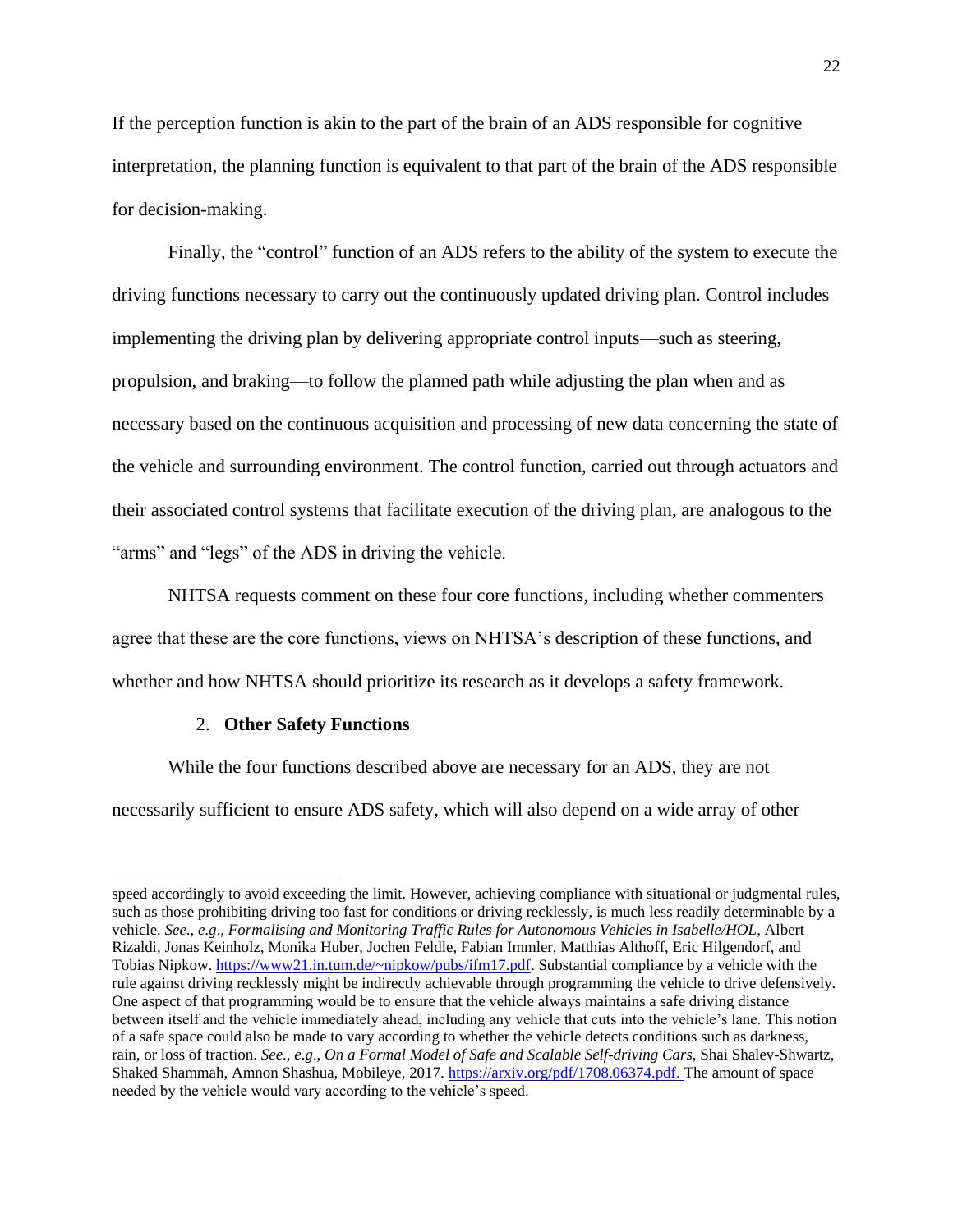functions and capabilities of the system and how that system interacts with the humans both inside and surrounding the ADS-equipped vehicle.

For example, one safety-related aspect not encompassed within the four functions would be the vehicle's ability to communicate with vehicle occupants<sup>26</sup> and other vehicles and people in the driving environment, especially vulnerable road users.<sup>27</sup> The human-machine interaction is expected to have an impact not only on the operational safety of an ADS-equipped vehicle, but also on the public acceptance of such systems. ADS capability to detect the malfunction of its own system or other systems in the vehicle accurately and reliably, while also ensuring safe transitions between operational modes developed to respond to any detected issues or malfunctions (*e.g*., fail safe or limp home modes), is another important consideration that could impact expected performance by an ADS.

Other aspects that could impact the ability of an ADS to carry out its intended plans in a safe and reliable manner include: (1) identifying reduced system performance and/or ODD in the presence of failure; (2) operating in a degraded mode within reduced system constraints;<sup>28</sup> (3) performing the essential task of transporting occupants or goods from starting point to the chosen destination; (4) recognizing and reacting appropriately to communications from first responders,

<sup>&</sup>lt;sup>26</sup> For instance, if a vehicle stops, passengers have in interest in knowing the vehicle's status. Did it stop because it reached its destination, to avoid an obstacle, or because of a malfunction? Should passengers remain in the vehicle or is it safe to exit?

<sup>&</sup>lt;sup>27</sup> A driver's eye contact, hand gestures, and even his/her mere presence means something to others outside the vehicle. An empty vehicle, especially an electric ADS-equipped vehicle without traditional manual driving controls, may appear to be parked and in the off position when in fact it is ready to move. Someone approaching the vehicle (passenger, law enforcement, rescuers, tow truck operators, etc.) has an interest in knowing whether it is about to move and how to safely interact with the vehicle.

<sup>28</sup> *See* Matthew Wood et al., *Safety First for Automated Driving* (2019), pp. 37-46, *available at* [https://www.aptiv.com/docs/default-source/white-papers/safety-first-for-automated-driving-aptiv-white-paper.pdf.](https://www.aptiv.com/docs/default-source/white-papers/safety-first-for-automated-driving-aptiv-white-paper.pdf) The above listing omits "ensure controllability for the vehicle operator" since a vehicle without traditional manual driving controls would not have a human operator.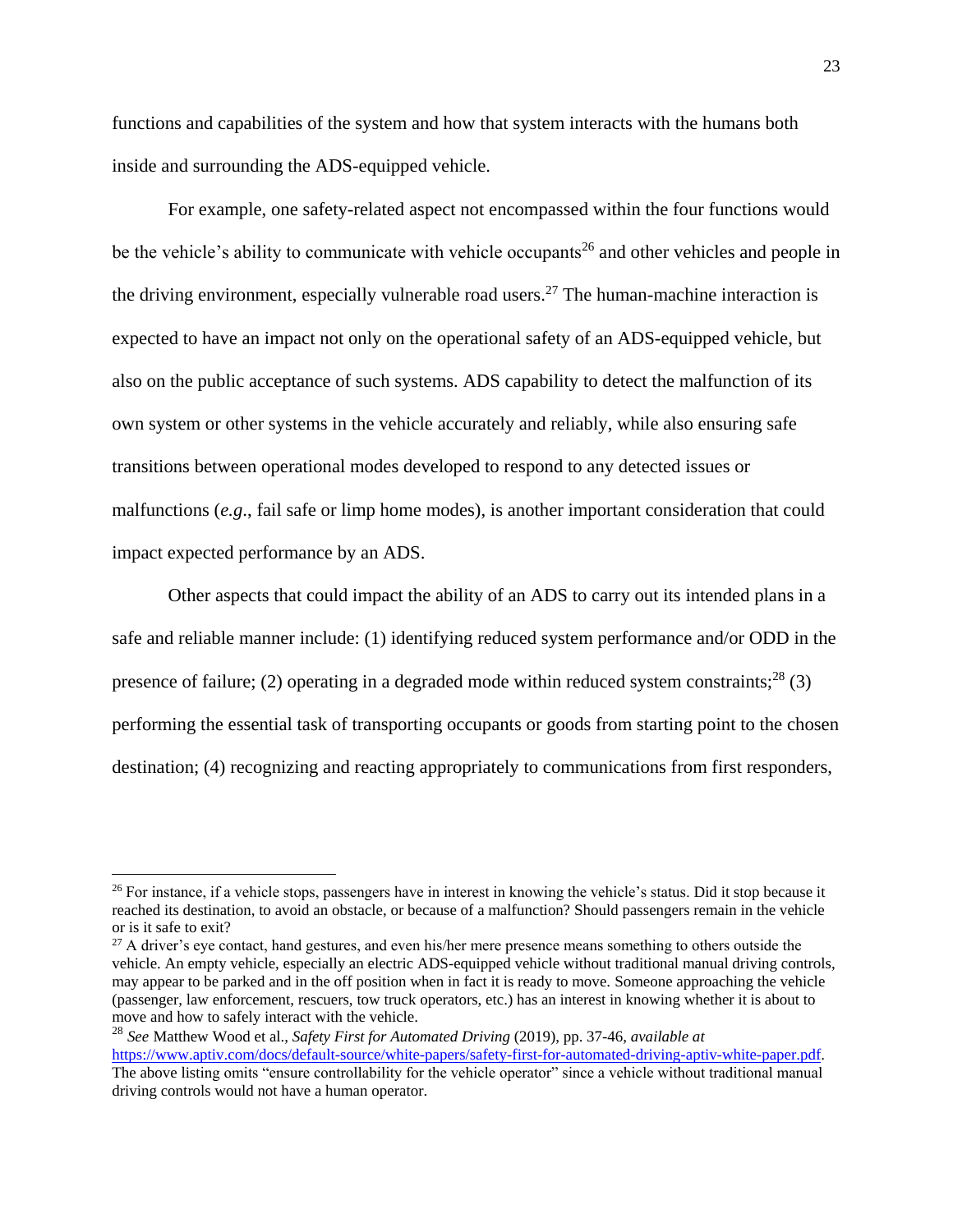including fire, EMS, and law enforcement;<sup>29</sup> (5) receiving, loading, and following over-the-air software updates;<sup>30</sup> (6) performing system maintenance and calibration; (7) addressing safetyrelated cybersecurity risks; and (8) system redundancies. NHTSA notes that its authorities under the Safety Act are limited to motor vehicle safety and, thus, do not authorize the Agency to regulate areas such as general privacy and cybersecurity unrelated to safety.<sup>31</sup> That said, NHTSA will analyze relevant aspects of these issues during the rulemaking process to the extent required under the Safety Act and when otherwise required by applicable laws, such as the E-Government Act of 2002.

NHTSA requests comment on which of these aspects the Agency should prioritize as it continues the research necessary to develop a safety framework. NHTSA also seeks comment on whether it has an appropriate role to play with any or all of these elements outside of research. If so, which element(s)? For each such element, should NHTSA's role be regulatory or subregulatory, and in what manner?

### **3. Federal Engineering Measure Development Efforts**

NHTSA, as part of the Department's broader efforts, has begun the research to explore potential ways the Agency can assess the safety of ADS. As described in *AV 4.0*, NHTSA maintains a comprehensive ADS research program evaluating and researching a wide array of aspects related to ADS performance.<sup>32</sup> One of NHTSA's key research tracks focuses on ADS

<sup>&</sup>lt;sup>29</sup> In an emergency or unusual situation, a vehicle should be able to respond/react to orders or requests from outside its own ADS perceive/plan/execute process. This could be law enforcement, pedestrians, other drivers, or passengers.

<sup>&</sup>lt;sup>30</sup> Prior to transmitting any software update, care should be taken to evaluate the safety of the updates and the functions they enable or control not only in isolation, but also in combination with existing software and hardware and the functions they enable or control.

<sup>&</sup>lt;sup>31</sup> The Federal Trade Commission is the Federal agency that primarily oversees privacy policy and enforcement, including privacy-related cybersecurity matters. *See* [https://www.ftc.gov/news-events/media-resources/protecting](https://www.ftc.gov/news-events/media-resources/protecting-consumer-privacy-security)[consumer-privacy-security.](https://www.ftc.gov/news-events/media-resources/protecting-consumer-privacy-security)

<sup>32</sup> [https://www.transportation.gov/av/4.](https://www.transportation.gov/av/4)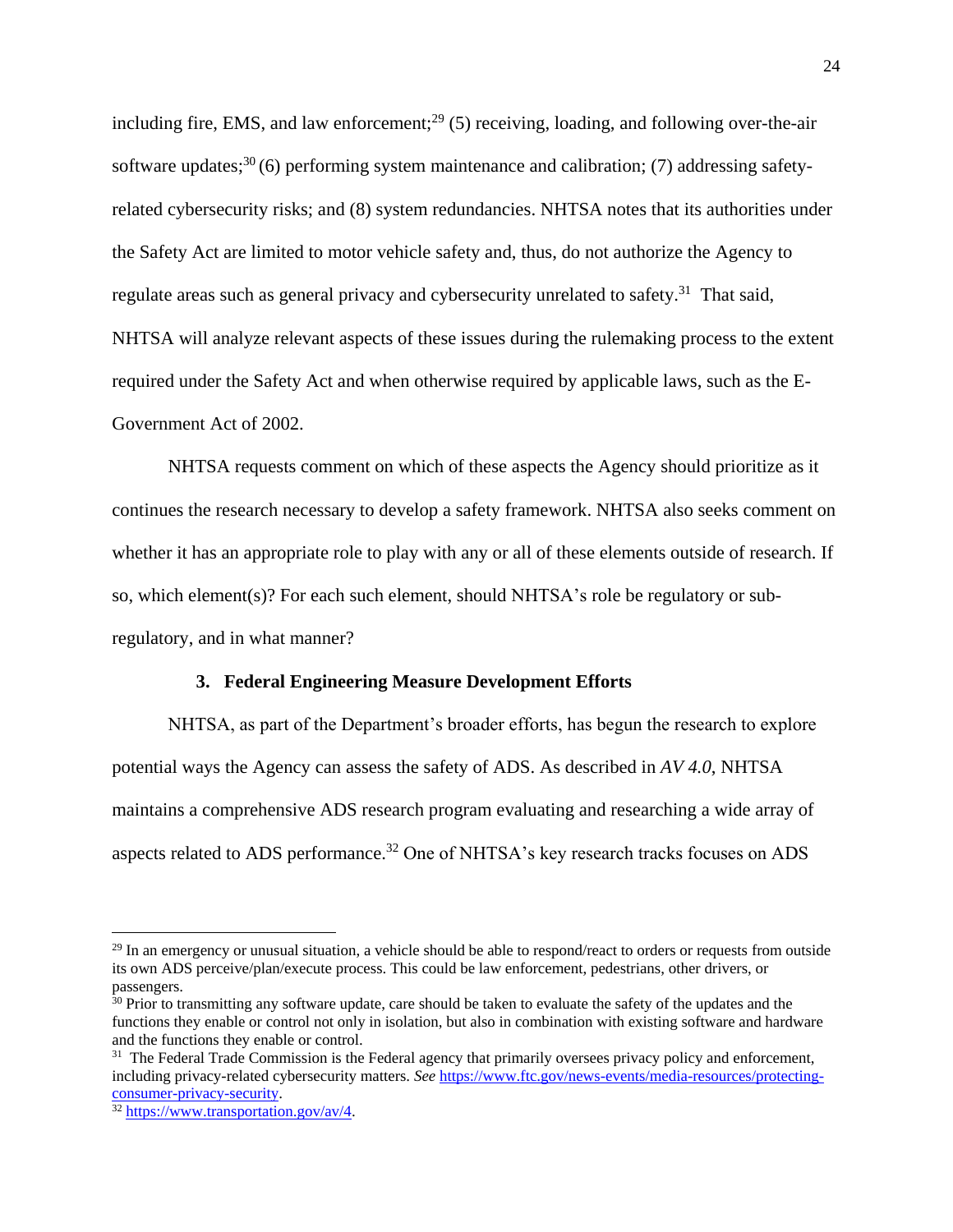safety performance, and seeks to identify the methods, metrics, and tools to assess how well the ADS-equipped vehicle performs both normal driving tasks as well crash avoidance capabilities. Such assessments include system performance and behavior relative to the system's stated ODD and object and event detection and response (OEDR) capabilities, as well as fail-safe capabilities if/when it is confronted with conditions outside its ODD. A second high-level research focus is on functional safety and ADS subsystem performance. A third research area relevant to this Notice relates to the cybersecurity of vehicles and systems, including ADS. Finally, NHTSA is also researching human factors issues that may accompany vehicles equipped with ADS.

One key example of NHTSA's efforts to develop safety performance models and metrics is the Instantaneous Safety Metric (ISM)—a research document published in  $2017<sup>33</sup>$  The ISM calculates physically possible trajectories that a subject vehicle and other roadway users in the surrounding traffic could take given a set of possible actions (*e.g.,* steering wheel angles, brake/throttle) within a preset, finite period of time in the future and calculates which trajectory combinations could result in a potential multi-actor crash. A metric determined by the number and/or proportion of trajectories (and severity/probability of the action that leads to that trajectory) that may lead to a crash could serve as a proxy for the estimated safety risk associated with the given snapshot of the driving state.

An updated approach, referred to as the Model Predictive Instantaneous Safety Metric (MPrISM), builds upon the ISM concept and modifies its assessment method.<sup>34</sup> MPrISM considers the subject vehicle's range of fully controllable actions and calculates crash

<sup>33</sup> "A Novel Method to Evaluate the Safety of Highly Automated Vehicles" Joshua L. Every, Frank Barickman, John Martin Sughosh, Rao Scott Schnelle, Bowen Weng, Paper Number 17-0076; 25th International Technical Conference on the Enhanced Safety of Vehicles (ESV), *available at* [http://indexsmart.mirasmart.com/25esv/PDFfiles/25ESV000076.pdf.](http://indexsmart.mirasmart.com/25esv/PDFfiles/25ESV000076.pdf)

<sup>&</sup>lt;sup>34</sup> "Model Predictive Instantaneous Safety Metric for Evaluation of Automated Driving Systems" Bowen Weng, Sughosh J. Rao, Eeshan Deosthale, Scott Schnelle, Frank Barickman, *available at*: [https://arxiv.org/pdf/2005.09999v1.](https://arxiv.org/pdf/2005.09999v1)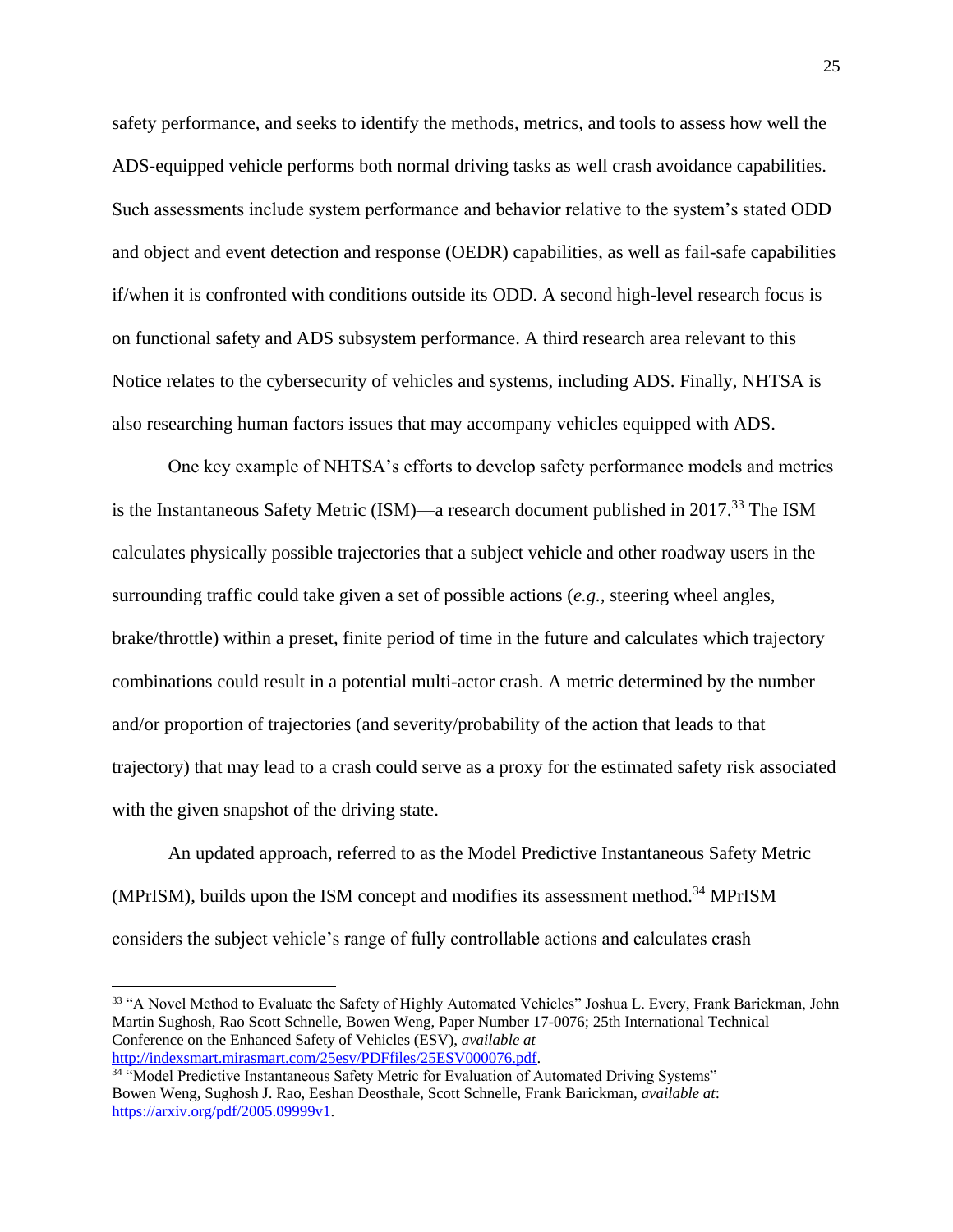implications under the scenario of best response choices by the subject vehicle and worst choices by other actors in the scene.

One of the benefits of ISM and MPrISM is their relatable logical reasoning and straightforward analytical construction. However, ISM is not without its challenges in administering in real-world applications. One of those challenges is the significant computational complexity required for effective utilization. MPrISM attempts to address this computational complexity and can be run using real time data at reasonable processing rates. Through new metric development efforts such as MPrISM, NHTSA will continue researching ways to reduce complexity while also evaluating private sector approaches with a goal of facilitating the advancement of candidate safety performance models and metrics.

### **4. Other Notable Efforts Under Consideration as Engineering Measures**

Various companies and organizations have begun efforts to develop a framework or at least portions of one. For example, in 2018, RAND Corporation issued a report proposing a partial framework for measuring safety in ADS-equipped vehicles.<sup>35</sup> In developing that framework, RAND considered how to define ADS safety, how to measure ADS safety, and how to communicate what is learned or understood about ADS. The RAND report purports to present a framework to discuss how safety can be measured in a technology- and company-neutral way.

Another effort is led by NVIDIA, which published a document proposing a framework called the Safety Force Field<sup>36</sup> that is articulated as a computational method to assess through

<sup>35</sup> Laura Fraade-Blanar, Marjory S. Blumenthal, James M. Anderson, Nidhi Kalra, Measuring Automated Vehicle Safety—Forging a Framework, Rand, 2018, *available at* 

[https://www.rand.org/content/dam/rand/pubs/research\\_reports/RR2600/RR2662/RAND\\_RR2662.pdf.](https://www.rand.org/content/dam/rand/pubs/research_reports/RR2600/RR2662/RAND_RR2662.pdf) 

<sup>&</sup>lt;sup>36</sup> David Nistér, Hon-Leung Lee, Julia Ng, and Yizhou Wang, An Introduction to the Safety Force Field, Nvidia. *Available at* [https://www.nvidia.com/content/dam/en-zz/Solutions/self-driving-cars/safety-force-field/an](https://www.nvidia.com/content/dam/en-zz/Solutions/self-driving-cars/safety-force-field/an-introduction-to-the-safety-force-field-updated.pdf)[introduction-to-the-safety-force-field-updated.pdf.](https://www.nvidia.com/content/dam/en-zz/Solutions/self-driving-cars/safety-force-field/an-introduction-to-the-safety-force-field-updated.pdf) See also David Nistér, Hon-Leung Lee, Julia Ng, and Yizhou Wang, Safety Force Field, Nvidia. *Available at* [https://www.nvidia.com/content/dam/en-zz/Solutions/self-driving](https://www.nvidia.com/content/dam/en-zz/Solutions/self-driving-cars/safety-force-field/the-safety-force-field.pdf)[cars/safety-force-field/the-safety-force-field.pdf.](https://www.nvidia.com/content/dam/en-zz/Solutions/self-driving-cars/safety-force-field/the-safety-force-field.pdf)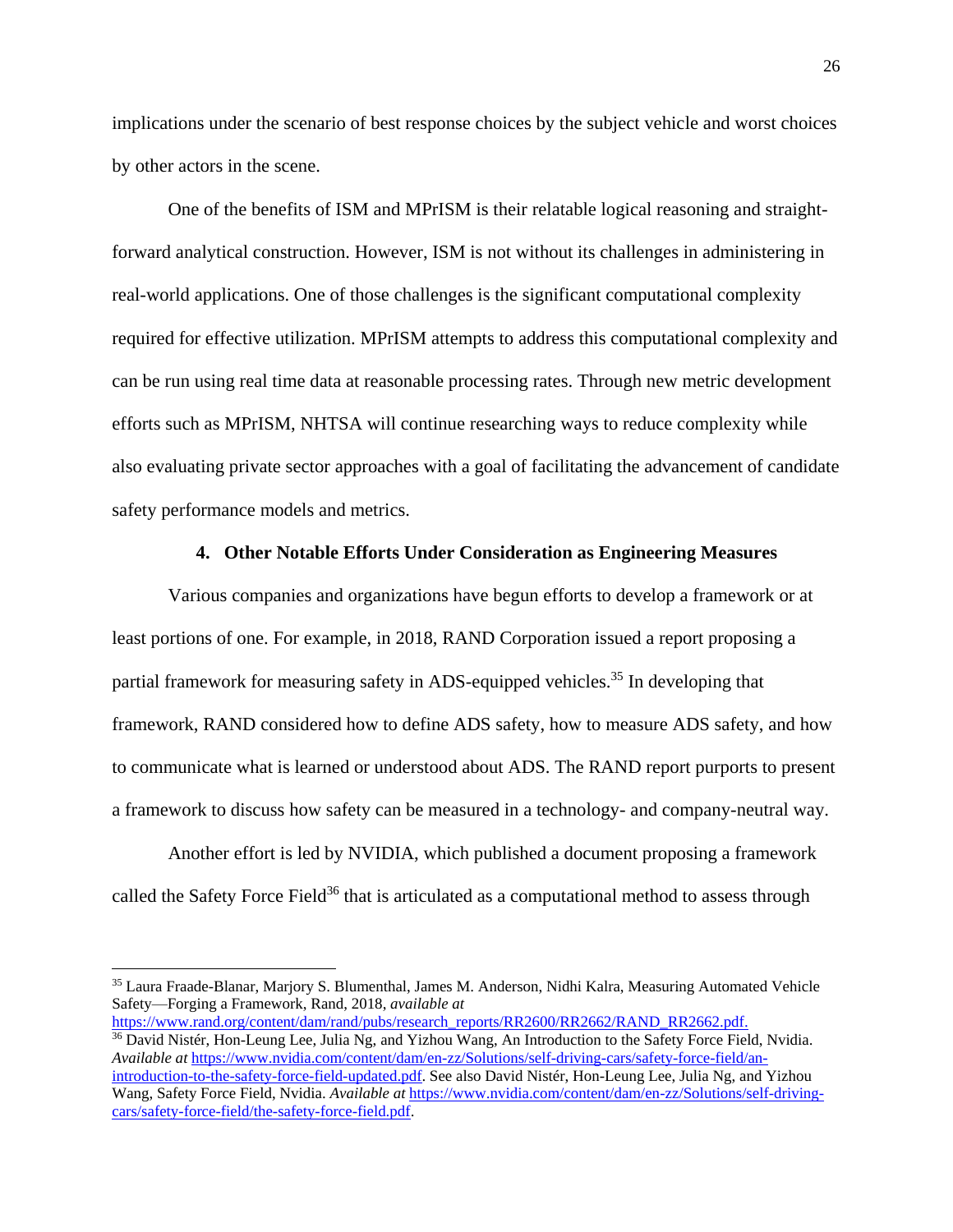simulation whether an ADS is monitoring its surrounding environment successfully and not taking unacceptable actions. The stated goal behind the Safety Force Field is avoiding crashes, and it seeks to accomplish this through setting a driving policy that analyzes the surrounding environment and predicts actions by other road users. Based upon this analysis, the system would then seek to determine potential actions that avoid creating or contributing to unsafe conditions that could lead to a crash.

In early July 2019, 11 companies,<sup>37</sup> collectively referred to as "Safety First for Automated Driving," released a paper describing safety by design, and verification and validation (V&V) methods for ADS.<sup>38</sup> This paper states that it aims to address L3 and higher levels of automation, and can serve as a useful starting point for examining V&V methods appropriate for ADS. To guide safety efforts, the paper identifies principles (12 in all) towards addressing safe operation; safety layer; ODD; behavior in traffic; user responsibility; vehicleinitiated handover; driver-initiated handover; effects of automation; safety assessment; data recording; security; and passive safety. These principles are expressed to be relevant to ADS, and most of them, except those relating to handover to a human operator, are indicated to be relevant to L4 and above.

Finally, several other companies and organizations have published or are developing either documents to guide the safe testing and deployment of ADS or technical approaches to programming ADS in order to reduce the likelihood of facing crash-imminent situations. For example, Intel's Mobileye published a document proposing a framework called Responsibility

 $\overline{a}$ 

<sup>&</sup>lt;sup>37</sup> The 11 companies that comprise Safety First for Automated Driving are: Audi, BMW, Aptiv, Baidu, Continental, Daimler, Fiat Chrysler Automobiles, Here, Infineon, Intel and Volkswagen. <sup>38</sup> "Safety First for Automated Driving," *available at* [https://newsroom.intel.com/wp](https://newsroom.intel.com/wp-content/uploads/sites/11/2019/07/Intel-Safety-First-for-Automated-Driving.pdf)[content/uploads/sites/11/2019/07/Intel-Safety-First-for-Automated-Driving.pdf.](https://newsroom.intel.com/wp-content/uploads/sites/11/2019/07/Intel-Safety-First-for-Automated-Driving.pdf)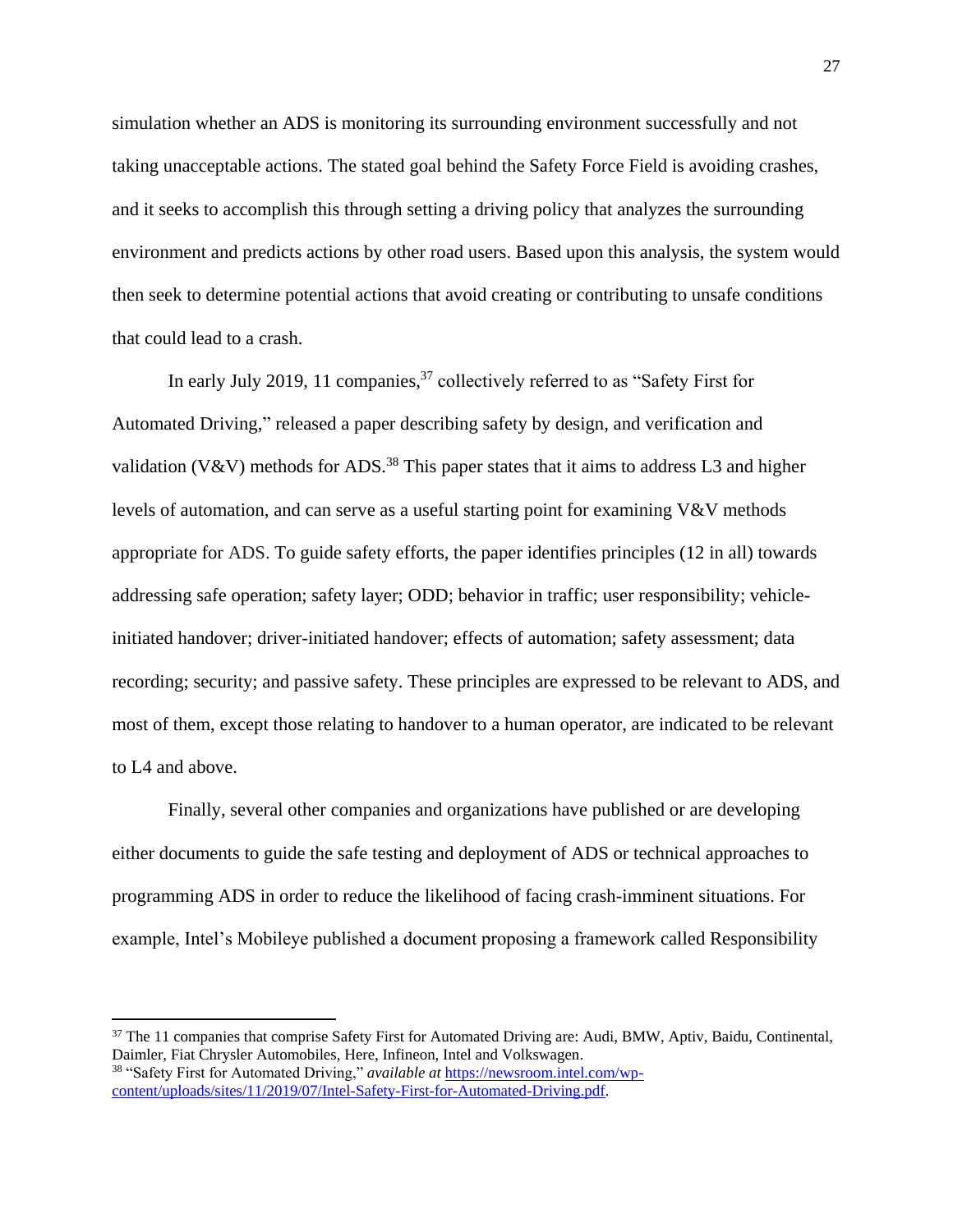Sensitive Safety<sup>39</sup> (RSS), intended to address issues with multi-agent safety (defined by them as safe operation and interaction with multiple independent road users in a given environment). RSS is a mathematical model for multi-agent safety that incorporates common-sense rules of driving while interacting with other road users in a way that minimizes the chance of causing a crash, all while operating within normal behavioral expectations. The method is constructed with respect to "right-of-way" rules, occluded objects avoidance, and safe distance maintenance, both longitudinally and laterally. Mobileye also claims that special traffic conditions are covered in the discussion including intersection with traffic lights, unstructured roads, and collisions involving pedestrians (or other road users).<sup>40</sup>

NHTSA is paying close attention to the efforts of other organizations to develop documents related to ADS safety that might be useful from a Federal regulatory perspective. While this Notice describes some of those efforts, it does not include all. NHTSA is also considering how it might harness process measures as part of a safety framework.

# **B. Process Measures—Safety Risk Minimization in the Design, Development, and Refinement of ADS**

Vehicle process measures help an organization manage and minimize safety risk by identifying and mitigating sources of risk during the design, development, and refinement of new motor vehicles and motor vehicle equipment. Unlike engineering measures, process measures address safety issues that cannot be efficiently or thoroughly addressed through the FMVSS

<sup>39</sup> Shai Shalev-Shwartz, Shaked Shammah, and Amnon Shashua, On a Formal Model of Safe and Scalable Selfdriving Cars, Mobileye, 2017. Summary available at [https://newsroom.intel.com/newsroom/wp](https://newsroom.intel.com/newsroom/wp-content/uploads/sites/11/2017/10/autonomous-vehicle-safety-strategy.pdf)[content/uploads/sites/11/2017/10/autonomous-vehicle-safety-strategy.pdf](https://newsroom.intel.com/newsroom/wp-content/uploads/sites/11/2017/10/autonomous-vehicle-safety-strategy.pdf) and <https://newsroom.intel.com/editorials/paving-way-toward-safer-roads-all/#gs.8qhmve> Full paper available a[t https://arxiv.org/pdf/1708.06374.pdf.](https://arxiv.org/pdf/1708.06374.pdf)

 $\overline{a}$ 

<sup>40</sup> Mobileye, Implementing the RSS Model on NHTSA Pre-Crash Scenarios, p. 3. *Available at* [https://www.mobileye.com/responsibility-sensitive-safety/rss\\_on\\_nhtsa.pdf.](https://www.mobileye.com/responsibility-sensitive-safety/rss_on_nhtsa.pdf)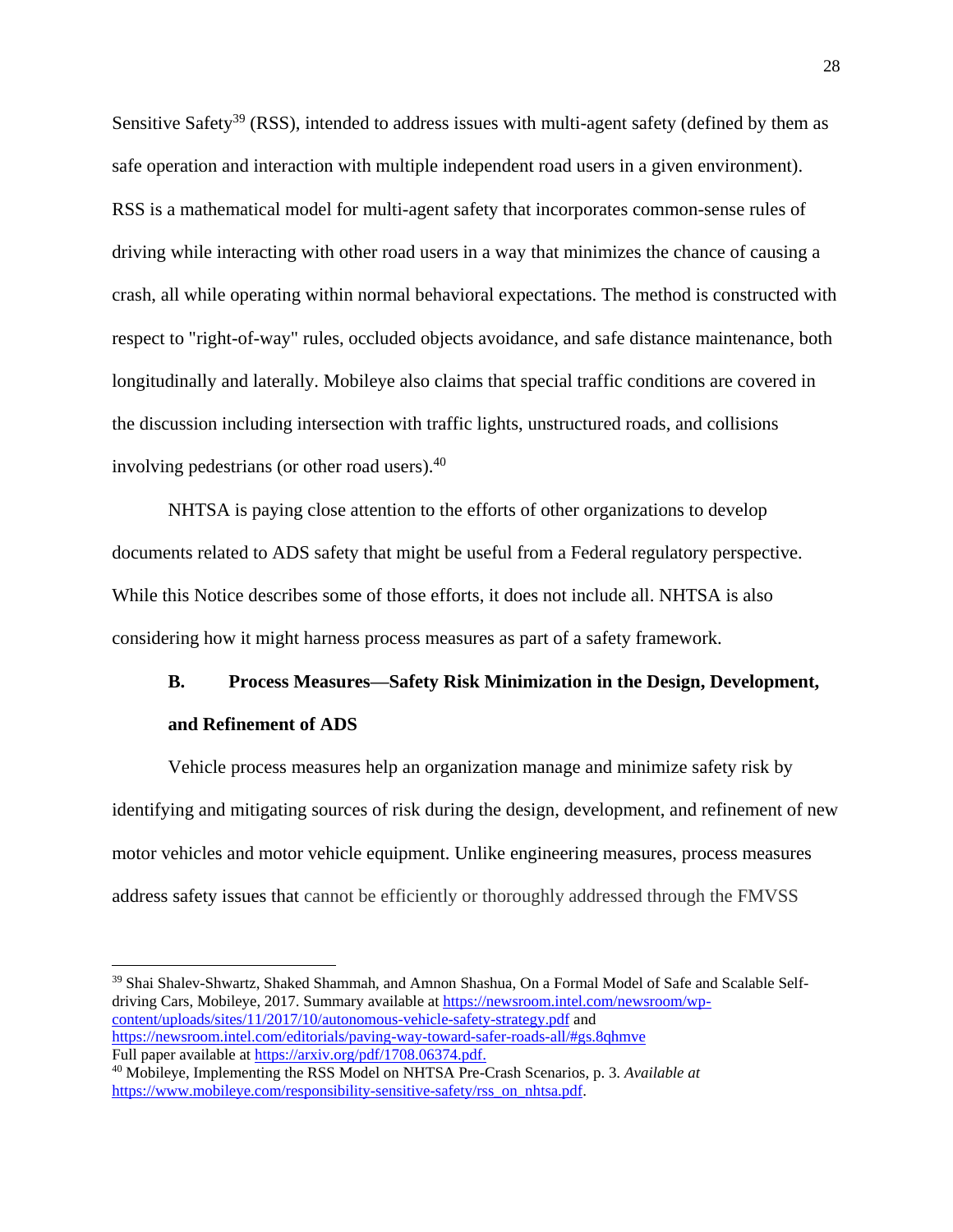approach to testing, since process standards help to ensure reliability and robustness of designs over the life of the vehicle, and in "edge" cases—both of which are difficult or impossible to verify through one-time testing a finished vehicle. Careful adherence to process standards can enhance the safety of finished motor vehicles substantially.<sup>41</sup> While some of the standards described below are not specific to ADS, the principles underlying such standards can prove useful in ADS development.

### 1. **Functional Safety**

ISO 26262 describes a documentation of a process for the evaluation of functional safety<sup>42</sup> to assist in the development of safety-related electrical and/or electronic (E/E) systems.<sup>43</sup> This framework is intended to be used by manufacturers to integrate functional safety concepts into a company-specific development framework. Some requirements have a clear technical focus to implement functional safety into a product; others address the development process itself and can therefore be seen as process requirements in order to demonstrate an organization's capability with respect to functional safety.

ISO 26262 addresses identified, unreasonable safety risks arising from electrical and electronic failures. The framework is intended to be applied to safety-related systems that include one or more E/E systems that are installed in production road vehicles, excluding mopeds. ISO

<sup>41</sup> Transportation Research Board Special Report 308, *The Safety Promise and Challenge of Automotive Electronics: Insights from Unintended Acceleration*, 2012. The Board is part of the National Research Council, which is, in turn, part of the National Academies of Sciences, Engineering, and Medicine. At pages 87-88, this report describes the role that process measures could play in meeting the challenges presented by electronic systems and their "hardware components" and "software components." The report is available on a number of online sites, including <http://onlinepubs.trb.org/onlinepubs/sr/sr308.pdf> and [https://www.nap.edu/catalog/13342/trb-special-report-308-the](https://www.nap.edu/catalog/13342/trb-special-report-308-the-safety-challenge-and-promise-of-automotive-electronics)[safety-challenge-and-promise-of-automotive-electronics](https://www.nap.edu/catalog/13342/trb-special-report-308-the-safety-challenge-and-promise-of-automotive-electronics) and [http://www.omg.org/hot-topics/documents/Safety-](http://www.omg.org/hot-topics/documents/Safety-Promise-and-Challenge-of-Automotive-Electronics-TRB-2012.pdf)[Promise-and-Challenge-of-Automotive-Electronics-TRB-2012.pdf.](http://www.omg.org/hot-topics/documents/Safety-Promise-and-Challenge-of-Automotive-Electronics-TRB-2012.pdf)

 $42$  Functional safety is the absence of risk caused by a system malfunction typically involving an electronic control system.

<sup>43</sup> *See* [https://www.iso.org/standard/68383.html.](https://www.iso.org/standard/68383.html)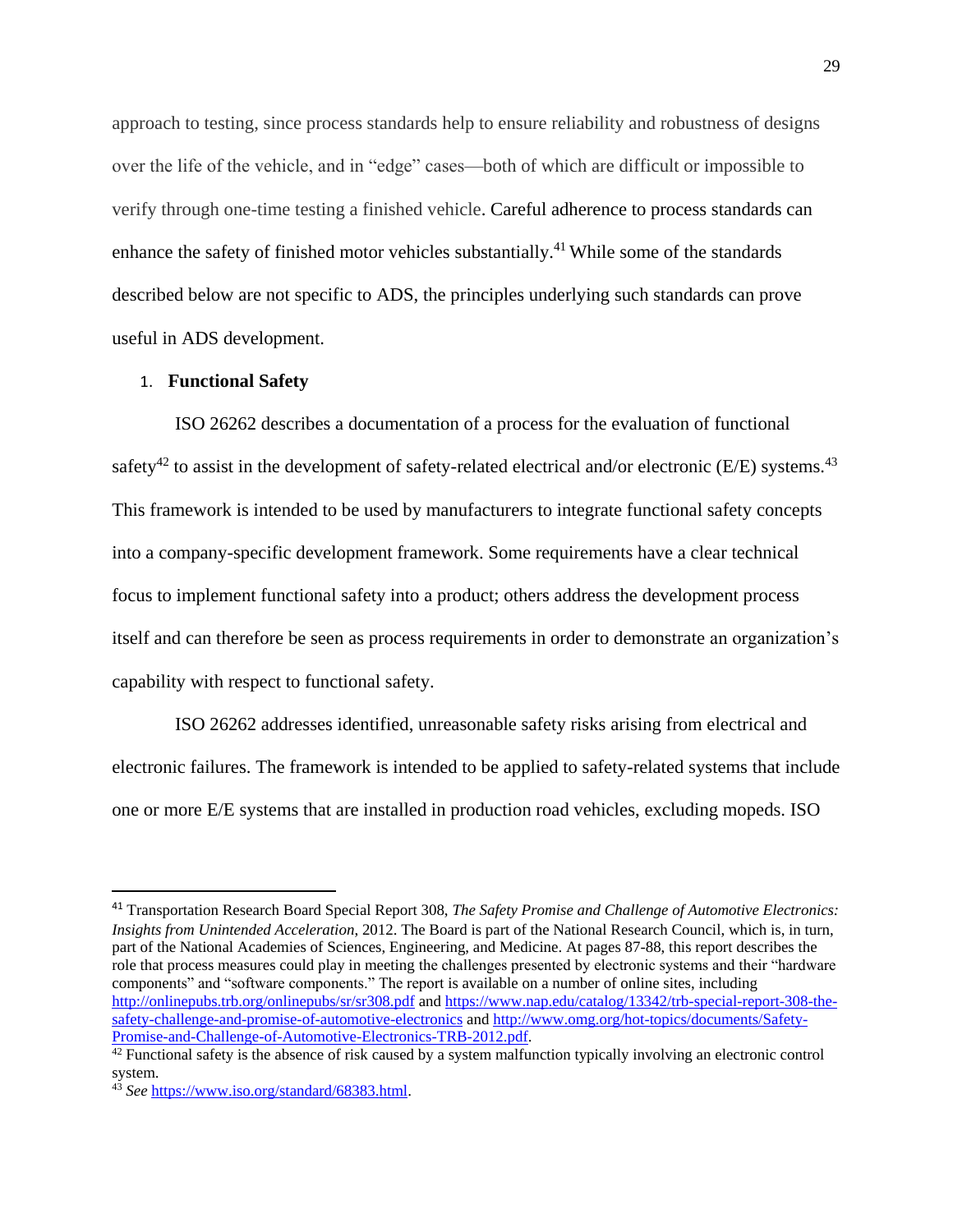26262 seeks to avoid failures associated with electronics systems—including those related to software programming, intermittent electronic hardware faults, and electromagnetic disturbances—and mitigate the impact of potential equipment faults during operation. <sup>44</sup> In addition to addressing fault conditions, it contains hazard analysis and risk assessment provisions, design, verification and validation (V&V) requirements, and safety management guidance.

ISO 26262 seeks to ensure systems have the capability to mitigate failure risk sufficiently for identified hazards. The needed amount of mitigation depends upon the severity of a potential loss event, operational exposure to hazards, and human driver controllability of the system when failure occurs. These factors combine into an Automotive Safety Integrity Level (ASIL) per a predetermined risk table. The assigned ASIL for a function determines which technical and process mitigations should be applied, including specified design and analysis tasks that must be performed.<sup>45</sup>

### 2. **Safety of the Intended Functionality**

 $\overline{a}$ 

The safety of ADS is also linked to other factors such as conceivable human misuse of the function, performance limitations of sensors or systems, and unanticipated changes in the vehicle's environment.<sup>46</sup>

Safety of the Intended Functionality (SOTIF) attempts to prevent insufficiencies of the intended functionality or reasonably foreseeable misuse by persons. ISO 21448 is a safety

<sup>44</sup> Van Eikema Hommes, Q. D. (2016, June). Assessment of safety standards for automotive electronic control systems. (Report No. DOT HS 812 285). Washington, D.C.: National Highway Traffic Safety Administration, *available at* [https://www.nhtsa.gov/sites/nhtsa.dot.gov/files/812285\\_electronicsreliabilityreport.pdf.](https://www.nhtsa.gov/sites/nhtsa.dot.gov/files/812285_electronicsreliabilityreport.pdf)  <sup>45</sup> *Id.*

<sup>46</sup> Peters Els, Rethinking Autonomous Vehicle Functional Safety Standards: An Analysis of SOTIF and ISO 26262, March 25, 2019, *available at* [https://www.automotive-iq.com/autonomous-drive/articles/rethinking-autonomous](https://www.automotive-iq.com/autonomous-drive/articles/rethinking-autonomous-vehicle-functional-safety-standards-an-analysis-of-sotif-and-iso-26262)[vehicle-functional-safety-standards-an-analysis-of-sotif-and-iso-26262.](https://www.automotive-iq.com/autonomous-drive/articles/rethinking-autonomous-vehicle-functional-safety-standards-an-analysis-of-sotif-and-iso-26262)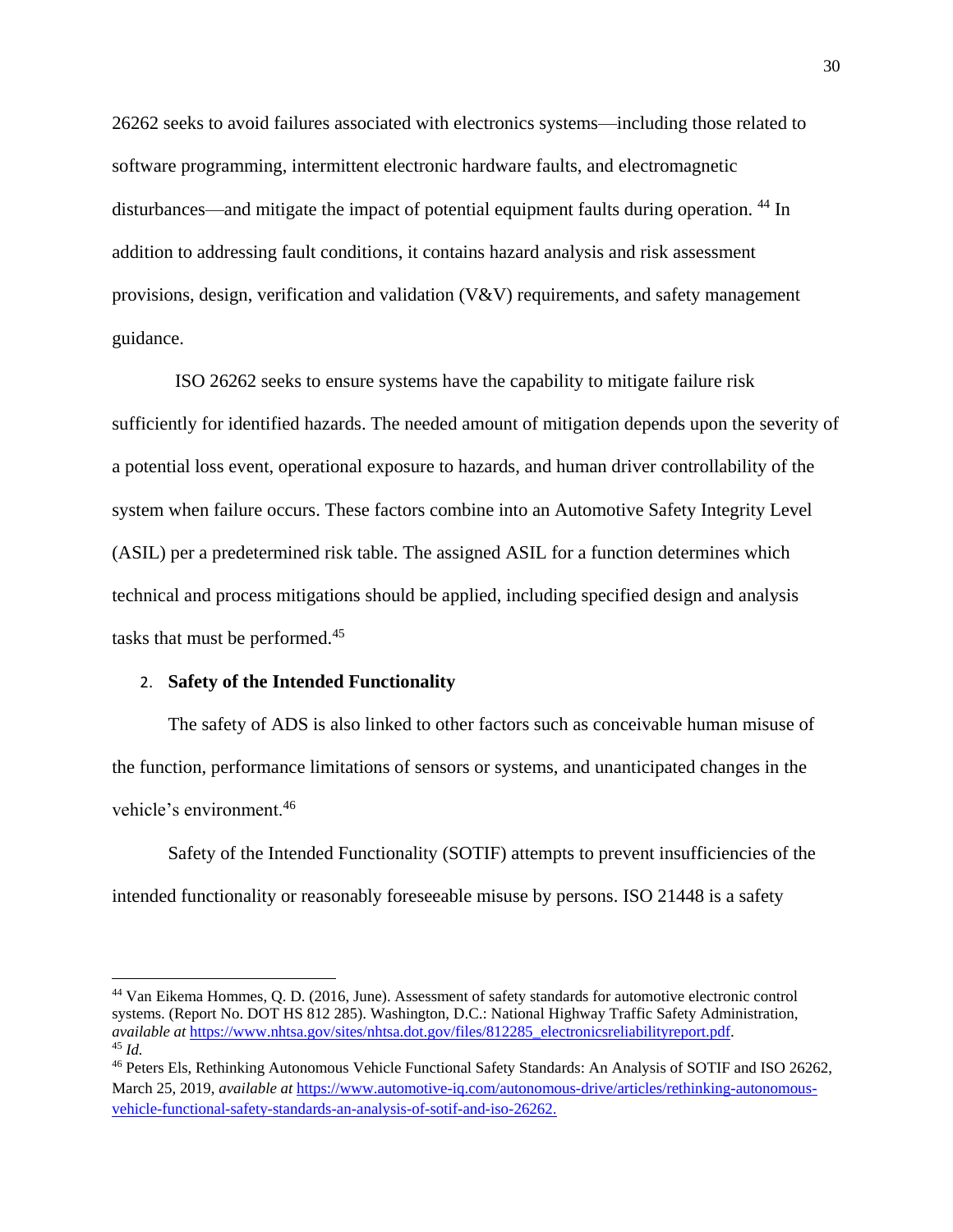standard for driver assistance functions that could fail to operate properly even if no equipment fault is present. SOTIF does not apply to faults covered by the ISO 26262 series or to hazards directly caused by the system technology (*e.g.,* eye damage from a laser sensor). Rather, SOTIF works in tandem with ISO 26262 to help a manufacturer assess and mitigate a variety of risks during the development process, with ISO 26262 focusing on mitigating failure risk and ISO 21448 mitigating foreseeable system misuse.

ISO 21448 is intended to be applied to intended functionality where proper situational awareness is critical to safety, and where that situational awareness is derived from complex sensors and processing algorithms; especially emergency intervention systems (*e.g.,* active safety braking systems) and Advanced Driver Assistance Systems (ADAS) with SAE driving automation Levels 1 and 2 on the SAE standard J3016 automation scales. Per SAE International, the standard can be considered for higher levels of automation, though additional measures might be necessary.<sup>47</sup>

ISO 21448 primarily considers mitigating risks due to unexpected operating conditions (the intended function might not always work in such conditions due to limitations of sensors and algorithms) and gaps in requirements (lack of complete description about the actual intended function). Highlights of this standard include covering:

- Insufficient situational awareness;
- Foreseeable misuse and human-machine interaction issues;
- Issues arising from operational environment (weather, infrastructure, etc.);
- Identifying and filling requirement gaps (removing "unknowns"); and
- Enumerating operational scenarios.<sup>48</sup>

<sup>47</sup> *See* [https://www.iso.org/standard/70939.html.](https://www.iso.org/standard/70939.html)

<sup>&</sup>lt;sup>48</sup> Philip Koopman, et al, A Safety Standard Approach for Fully Autonomous Vehicles.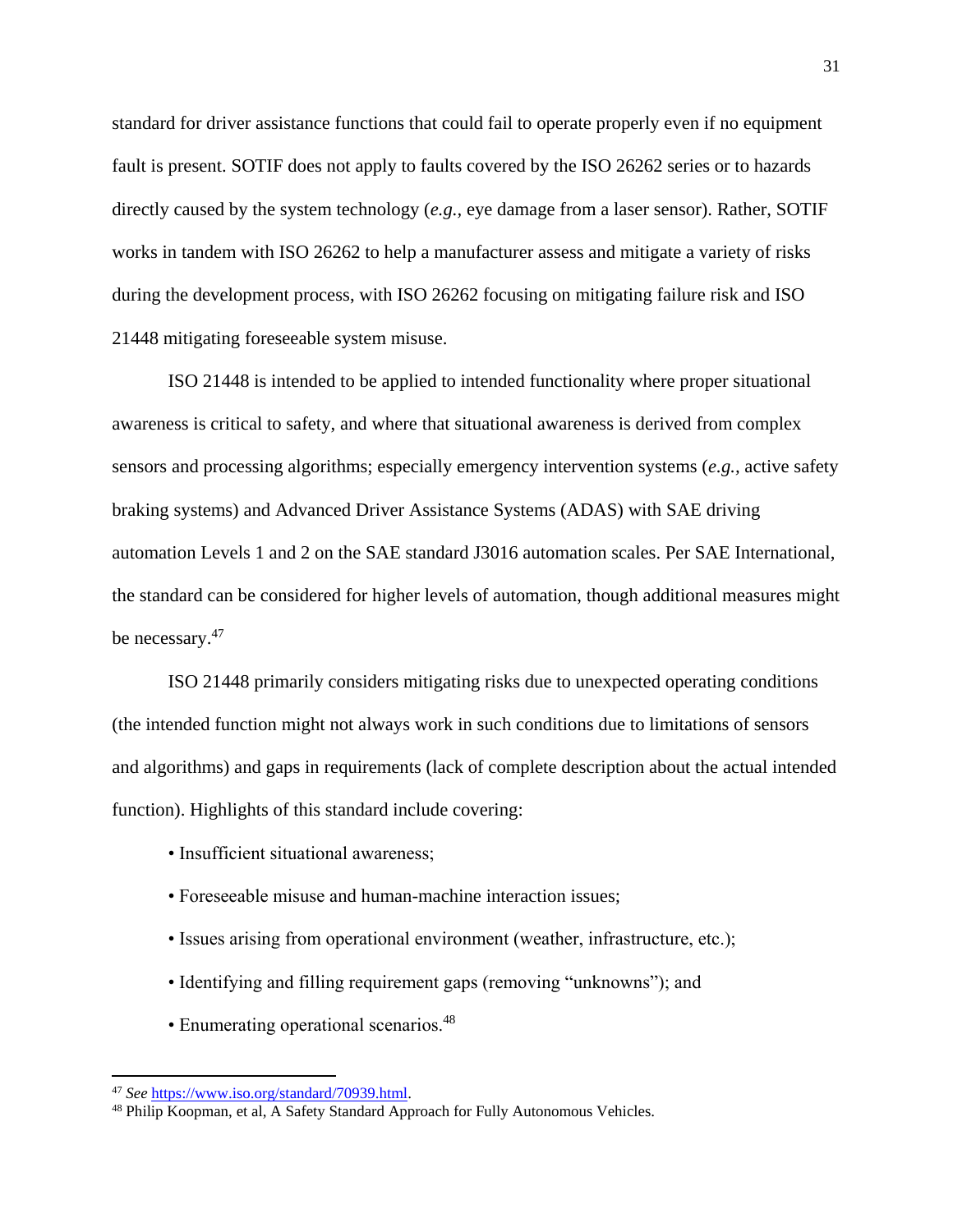### 3. **UL 4600**

UL has developed "UL 4600: Standard for Safety for the Evaluation of Autonomous Products," a draft voluntary industry standard that states to take a safety case approach to ensuring the safety of ADS.<sup>49</sup> The published safety case approach includes three primary elements: goals, argumentation, and evidence; each of which is stated to support the previous element to build an overarching safety case. The expressed goals are stated to be the same as ADS-related safety goals that an organization would be trying to achieve. The argumentation is claimed to describe the organization's analysis for why it thinks the system has met that goal. Finally, evidence is what the organization would consider to be sufficient to show that its arguments are reasonable and support the organization's assertion that it has met its safety goal.<sup>50</sup> Preliminary versions of the document were released in 2019, and UL released its most recent version of UL 4600 on April 1, 2020.<sup>51</sup> Like ISO 26262 and 21448, UL 4600 is a processfocused standard that is intended for use by the manufacturers in developing ADS. However, unlike those ISO standards, UL 4600 was developed primarily for ADS. $52$ 

With the descriptions of Functional Safety, SOTIF, and UL 4600 as background, NHTSA is considering how it might make use of these process standards in the context of developing a new framework concerning ADS, based either in regulation or providing guidance. Traditional FMVSS may not be suitable for addressing certain critical safety issues relating to aspects of the core safety functions of perception, planning, and control. NHTSA requests comment on the specific ways in which Functional Safety, SOTIF, and/or UL 4600 could be adopted, either

<sup>49</sup> *See* [https://edge-case-research.com/ul4600/.](https://edge-case-research.com/ul4600/) 

<sup>&</sup>lt;sup>50</sup> Philip Koopman, An Overview of Draft UL 4600: "Standard for Safety for the Evaluation of Autonomous Products," June 20, 2019, *available at* [https://medium.com/@pr\\_97195/an-overview-of-draft-ul-4600-standard-for](https://medium.com/@pr_97195/an-overview-of-draft-ul-4600-standard-for-safety-for-the-evaluation-of-autonomous-products-a50083762591)[safety-for-the-evaluation-of-autonomous-products-a50083762591.](https://medium.com/@pr_97195/an-overview-of-draft-ul-4600-standard-for-safety-for-the-evaluation-of-autonomous-products-a50083762591)

<sup>51</sup> *See* [https://www.shopulstandards.com/ProductDetail.aspx?productid=UL4600.](https://www.shopulstandards.com/ProductDetail.aspx?productid=UL4600) 

<sup>52</sup> *See* [https://www.eetimes.com/safe-autonomy-ul-4600-and-how-it-grew/#.](https://www.eetimes.com/safe-autonomy-ul-4600-and-how-it-grew/)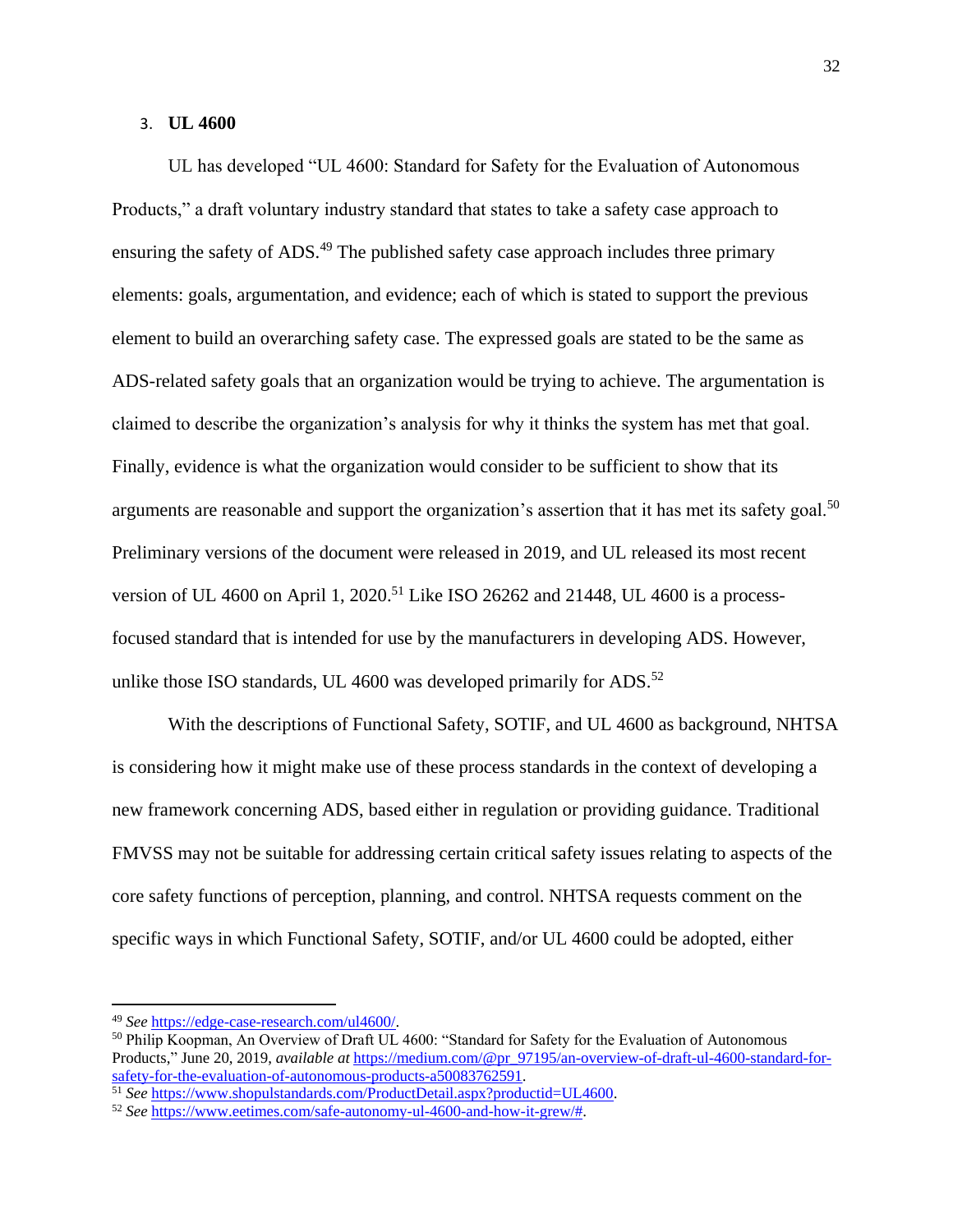modified or as-is, into a mechanism that NHTSA could use to consider the minimum performance of an ADS or a minimum risk threshold an ADS must meet within the context of Vehicle Safety Act requirements.

# **IV. Safety Framework—Administrative Mechanisms for Implementation and Oversight**

This section describes a variety of mechanisms that could be used, singularly or in combination, to implement the elements of a safety framework.<sup>53</sup> The possibility that multiple mechanisms might ultimately be used does not mean that they could or would need to be implemented in the same timeframe. While some mechanisms could be implemented in the near term, others would need to be developed through additional research and then validated before they could be implemented. Thus, the mechanisms could be adopted and implemented, if and when needed, in a prioritized and phased manner.<sup>54</sup> Implementation of some types of mechanisms might rarely be necessary, while others may be temporary until different mechanisms would take their place.

The array of available mechanisms roughly falls into either of two categories: (1) voluntary mechanisms for monitoring, influencing and/or encouraging greater care; and (2) regulatory mechanisms. The former group includes voluntary disclosure, the New Car Assessment Program, and guidance. The latter group includes FMVSS and any other compulsory requirements.

<sup>&</sup>lt;sup>53</sup> The Agency notes that while some of the mechanisms described in this notice could be implemented through rulemaking pursuant to the Vehicle Safety Act, others are more suited to take the form of guidance.

<sup>&</sup>lt;sup>54</sup> A phased approach is how the Agency is also modernizing the FMVSS for ADS-equipped vehicles without traditional manual controls, and may be the more expedient way to make progress while continuing necessary research and other work in the background.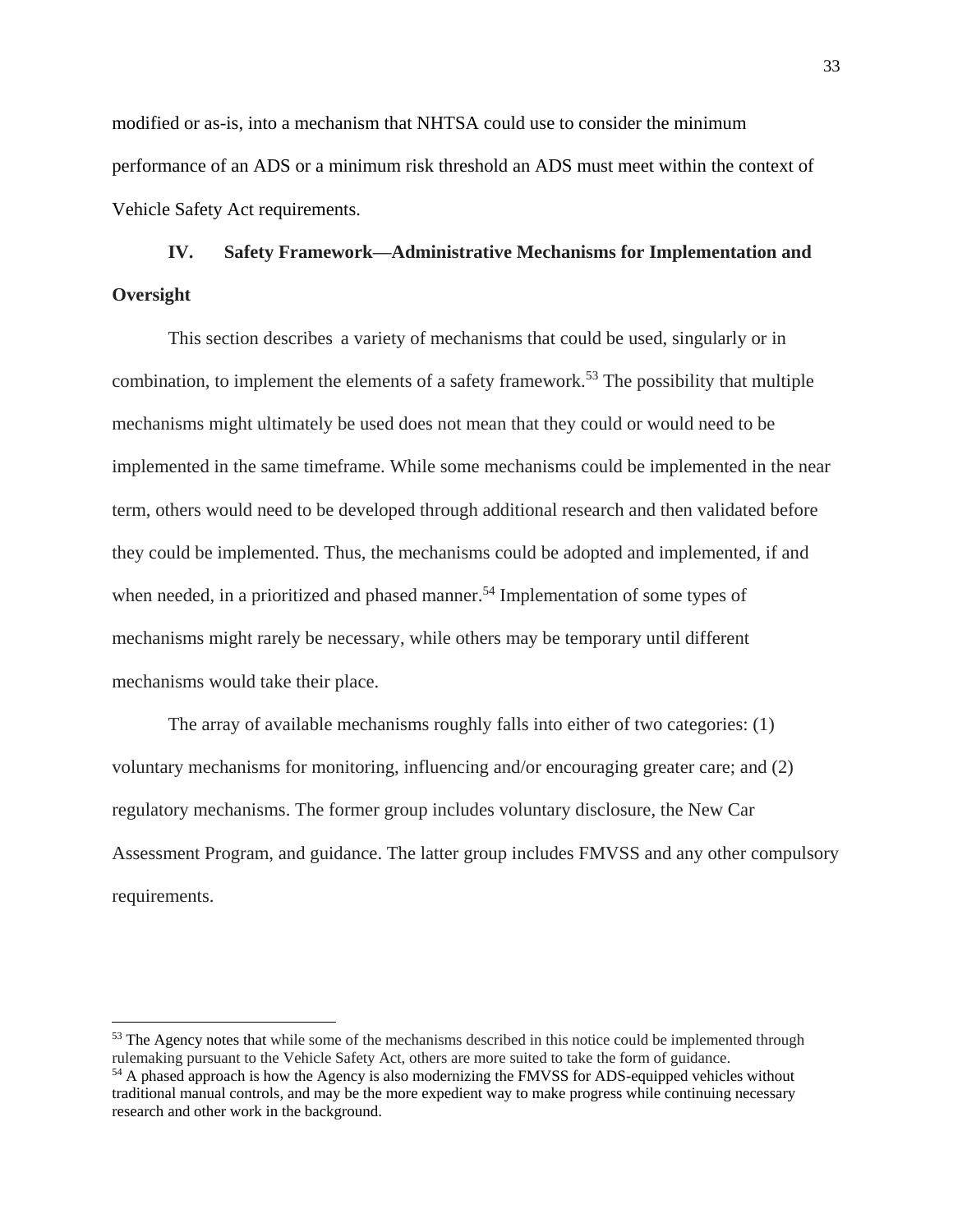### **A. Voluntary Mechanisms**

NHTSA can establish various mechanisms to gather or generate information about:

- how developers are analyzing the safety of their ADS;
- how developers are identifying potential safety risks of those systems; and
- what methods developers are choosing to mitigate those risks.

This information could: (1) enable the Agency to take proactive actions to encourage the development of innovative technologies in a manner that allows them to reach their full safety potential; (2) help the Agency avoid taking action that hampers safety innovation or otherwise adversely affect safety; and (3) support the Agency's existing programs by helping the Agency become more responsive to new technologies. To the extent ADS developers make such information available to the Agency and the public, competing developers may be encouraged to place greater emphasis on safety and improve transparency on their efforts in that regard.

### **1. Safety Self-Assessment and Other Disclosure/Reporting**

Demonstrating the safety of ADS is critical for facilitating public confidence and acceptance, which may lead to increased adoption of the technology. Entities involved in the development and deployment of automation technology have an important role in their responsibilities for safety assurance of ADS-equipped vehicles and in providing transparency about their systems are achieving safety.

ADS 2.0 provided guidance to stakeholders regarding the safe design, testing, and deployment of ADS. This document identified 12 safety elements that ADS developers should consider when developing and testing their technologies.<sup>55</sup> ADS 2.0 also introduced the concept of a Voluntary Safety Self-Assessment (VSSA), which is intended to encourage developers to

<sup>55</sup> *Id*., pp. 5-15.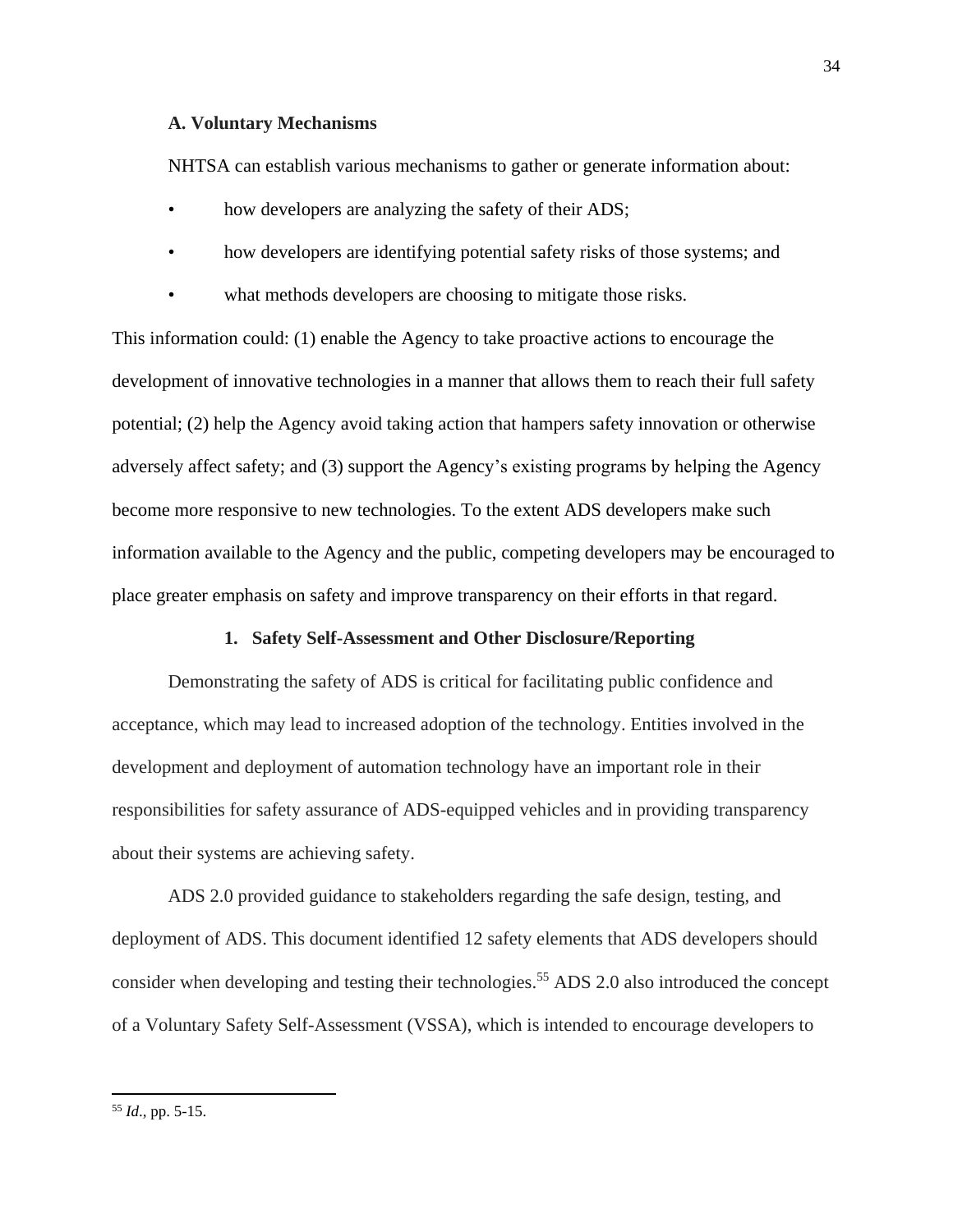demonstrate to the public that they are: considering the safety aspects of an ADS; communicating and collaborating with the U.S. DOT; encouraging the self-establishment of industry safety norms; and building public trust, acceptance, and confidence through transparent testing and deployment of ADS.<sup>56</sup> Entities were encouraged to demonstrate how they address the safety elements contained in *A Vision for Safety* by publishing a VSSA on their websites. NHTSA believes that VSSAs are an important tool for companies to showcase their approach to safety without needing to reveal proprietary intellectual property. The Agency hopes that VSSAs show the public that how these companies are addressing safety and how safety considerations are built into the design and manufacture of ADS-equipped vehicles that are tested on public roadways. As of June 2020, 23 developers and automakers have published VSSAs, which represents a significant portion of the industry.

Another voluntary reporting mechanism aimed at transparency is NHTSA's AV TEST Initiative, which involves both a series of events throughout the country where NHTSA, State and local governments, automakers, and ADS developers share information about activities. AV TEST is also expected to result in a website for companies to share information with the public about their vehicles, including details of on-road testing.

One type of administrative mechanism under consideration is to use guidance to encourage the development of a safety case by manufacturers. As used in this Notice, a safety case is "a structured argument, supported by a body of evidence that provides a compelling, comprehensible, and valid case that a system is safe for a given application in a given operating environment."<sup>57</sup> For NHTSA's purposes, "valid" as used in this context means "verifiable." Such

<sup>56</sup> *Id*., p. 16

<sup>57</sup> As used in this notice, the term "safety case" has the same meaning as that term is used by Philip Koopman, Aaron Kane, and Jen Black in their paper, Credible Autonomy Safety Argumentation, 2019. The article is available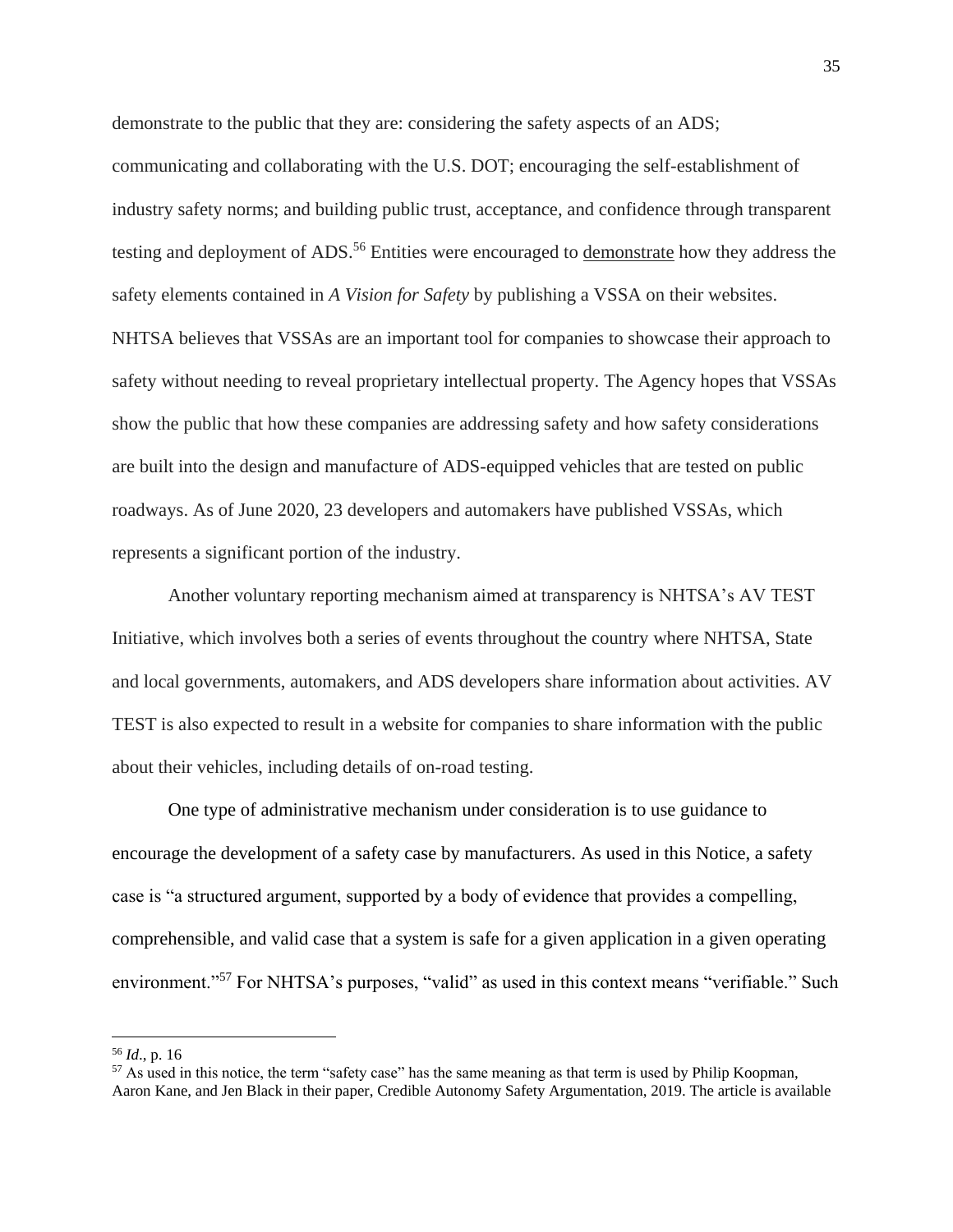an administrative mechanism might be implementable more quickly than other mechanisms and could allow vehicle and equipment manufacturers flexibility in documenting the competence of their ADS in performing sensing, perception, planning, and control of its intended functions. It may be possible, within the limits of administrative feasibility, to tailor some aspects of these demonstrations to a vehicle's design purpose and intended scope of operation. Another, more extensive, means of increasing transparency of how a company developed its ADS would be for the developer to disclose (*e.g.,* to NHTSA and/or the public) some or all its safety case. This disclosure would provide the results of applying the company's own stated performance metrics, metric thresholds, and test procedures, and how those results justify its belief that its vehicle is functionally and operationally capable of performing each of the core elements of ADS safety performance.<sup>58</sup>

#### 2. **New Car Assessment Program (NCAP)**

 $\overline{\phantom{a}}$ 

Short of setting a safety standard, an ADS competency evaluation could be added in NCAP. While an FMVSS obstacle-course performance test, standing alone, would likely be inadequate to evaluate ADS competence, such a test might form a useful foundation for consumer information under the NCAP program. This evaluation could be developed and used to measure the relative performance of an ADS in navigating a variable environment (within established operational ranges) and complex set of interactions with stimulus road users (e.g.,

at [https://users.ece.cmu.edu/~koopman/pubs/Koopman19\\_SSS\\_CredibleSafetyArgumentation.pdf.](https://users.ece.cmu.edu/~koopman/pubs/Koopman19_SSS_CredibleSafetyArgumentation.pdf) *See also* Philip Koopman, "How to keep self-driving cars safe when no one is watching for dashboard warning lights," The Hill, June 30, 2018, *available at* [https://thehill.com/opinion/technology/394945-how-to-keep-self-driving-cars-safe](https://thehill.com/opinion/technology/394945-how-to-keep-self-driving-cars-safe-when-no-one-is-watching-for-dashboard)[when-no-one-is-watching-for-dashboard.](https://thehill.com/opinion/technology/394945-how-to-keep-self-driving-cars-safe-when-no-one-is-watching-for-dashboard)

<sup>58</sup> *See*, *e.g.*, Koopman, Philip, "How to keep self-driving cars safe when no one is watching for dashboard warning lights," June 30, 2018. *Available at* [https://thehill.com/opinion/technology/394945-how-to-keep-self-driving-cars](https://thehill.com/opinion/technology/394945-how-to-keep-self-driving-cars-safe-when-no-one-is-watching-for-dashboard)[safe-when-no-one-is-watching-for-dashboard.](https://thehill.com/opinion/technology/394945-how-to-keep-self-driving-cars-safe-when-no-one-is-watching-for-dashboard) See also Bryant Walker Smith, *Regulation and the Risk of Inaction in Autonomous Driving: Technical Legal and Social Aspects*, at 571-587, (Markus Maurer, J. Christian Gerdes, Barbara Lenz, and Hermann Winner, editors, 2016), a*vailable at*  [https://link.springer.com/content/pdf/10.1007%2F978-3-662-48847-8.pdf.](https://link.springer.com/content/pdf/10.1007%2F978-3-662-48847-8.pdf)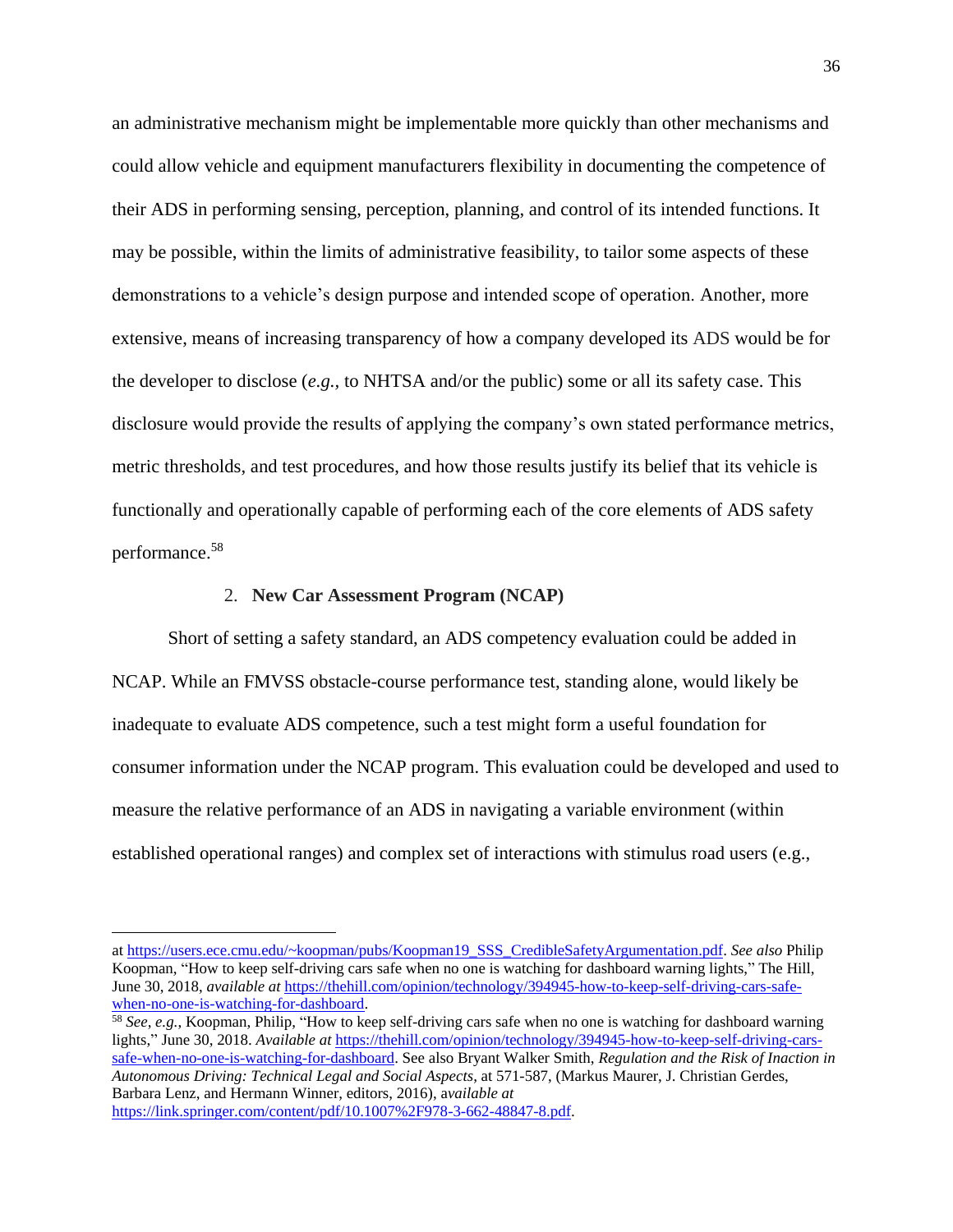dummy vehicles, pedestrians, and cyclists) on a course, with note made of variances in the manner in which the course was completed. All ADS-equipped vehicles could be expected to avoid collisions (including avoiding *causing* collisions), while adhering to a driving model that minimizes the risks of getting into crash-imminent situations and observing operational limitations, such as limits on rates of acceleration and deceleration and limits on absolute speed. Additionally, operational data relating to crash avoidance performance, as well as "nominal" driving behaviors (e.g., lane-keeping ability), could be collected during "on-road driving" and could be used to contribute to an overall safety performance assessment method. Relatedly, an NCAP program could provide comparative data on the occupant protection afforded by ADS vehicles.

The information NCAP provides empowers consumers to compare the relative safety of new vehicles and to make informed vehicle-purchasing decisions. This information has encouraged automakers to compete based upon improving safety—encouraging safety advancements and swift adoption of performance improvements that improve the safety of motor vehicles. For example, with the inclusion of static and dynamic rollover prevention tests into the NCAP program in 2001 and 2003, NHTSA encouraged the advancement and further deployment of safety improving technologies—notably electronic stability control—to prevent rollover crashes. This deployment took place more than 10 years before a FMVSS for electronic stability control went into effect.<sup>59</sup> In part because of the market demand triggered by that encouragement, 29 percent of MY 2006 vehicles already had ESC voluntarily installed. NCAP's power to provide safety-relevant information to consumers, thus driving consumer demand for

<sup>&</sup>lt;sup>59</sup> While the NPRM for the creation of FMVSS No. 126 was issued in 2006, the new standard did not apply until MY 2012.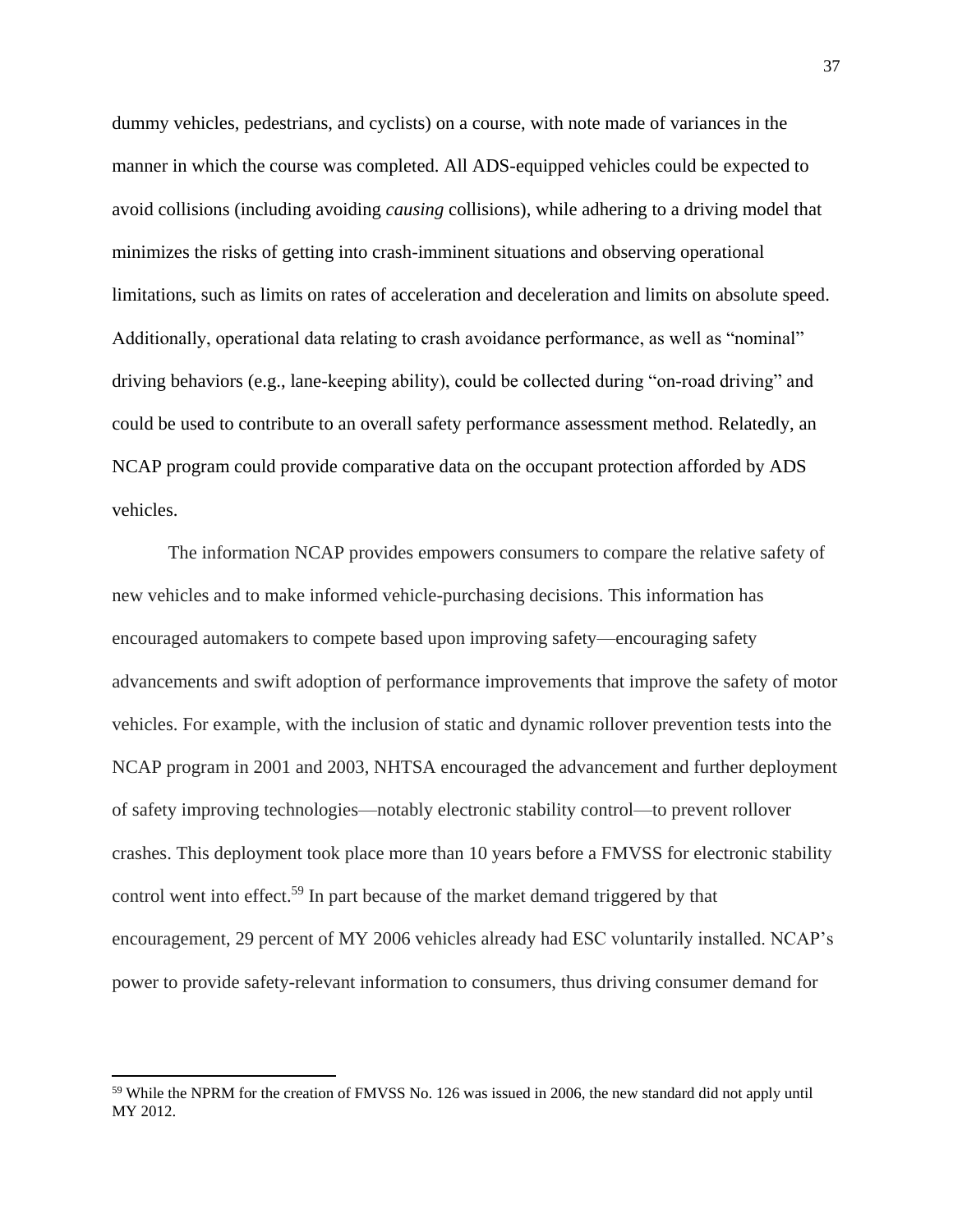safety improvements in the market, could similarly be harnessed and applied to ADS performance.

### **3. Operational Guidance**

At the current stage in the development of the technologies needed for wide-scale deployment of ADS, the specific areas for which regulatory intervention might be most needed remain uncertain and the appropriate regulatory performance metrics and safety thresholds remain unknown. The Department has therefore sought to enhance safety through voluntary guidance, instead of mandatory requirements. The Agency is requesting comment on whether developing further guidance on engineering and process measures remains the most appropriate approach.<sup>60</sup>

To ensure due process and appropriate consideration of views of stakeholders and the general public in the development of guidance, certain guidance documents are subject to public comment—in accordance with Department of Transportation Regulations on Guidance Documents<sup>61</sup> and Executive Order 13891.<sup>62</sup> That said, guidance documents, as they simply recommend rather than require actions by regulated entities, are more appropriate at this early stage in the development of ADS and ADS-equipped vehicles, reserving mandatory requirements for when the technology is sufficiently mature and actual safety needs have been more clearly identified. Guidance documents also provide the agency greater flexibility in making recommendations, as they do not need to meet the strict requirements that FMVSS must meet

<sup>60</sup> This approach has been recognized by WP 29. *See*

[https://www.unece.org/fileadmin/DAM/trans/doc/2019/wp29/ECE-TRANS-WP29-2019-34-rev.1e.pdf.](https://www.unece.org/fileadmin/DAM/trans/doc/2019/wp29/ECE-TRANS-WP29-2019-34-rev.1e.pdf) With respect to engineering measures, the development of guidance is often based upon much of the same work that would lead to the development of industry standards, *i.e.,* the development and validation of performance metrics, performance thresholds, and test procedures.

<sup>61</sup>49 C.F.R. 5.25, *et seq*.

<sup>&</sup>lt;sup>62</sup> Executive Order 13891, "Promoting the Rule of Law Through Improved Agency Guidance Documents" Oct. 9, 2019.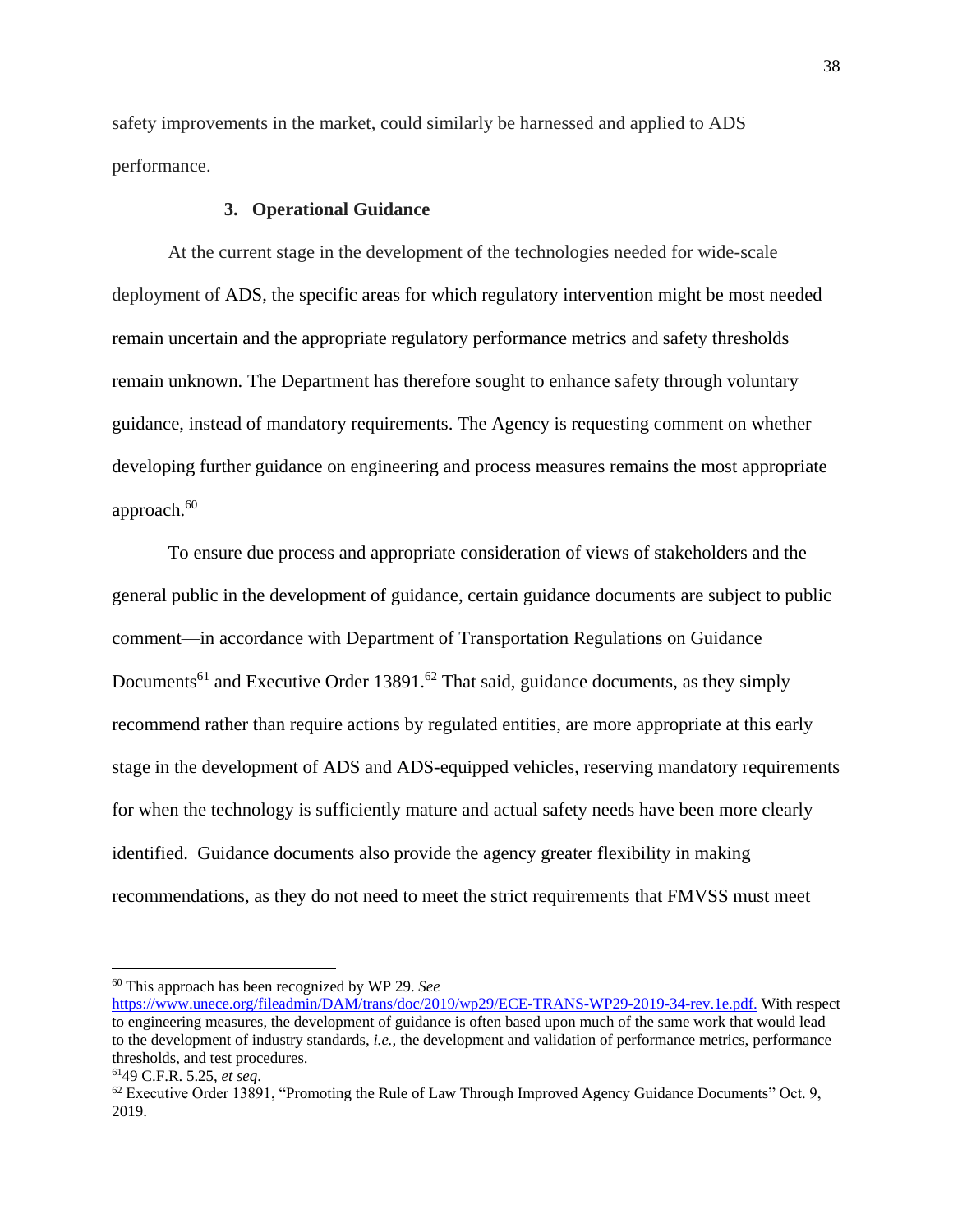and are generally easier to adopt and modify than mandatory requirements issued in a FMVSS. The Agency, therefore, would likely be able to develop and update these guidance documents more quickly, and design them to be more reflective of consensus industry standards and practices as they continue to develop.

Issuing guidance, working with States and developers to deepen communications, identifying for manufacturers critical safety aspects generally applicable to ADS, and exercising safety oversight using NHTSA's existing broad enforcement authorities<sup>63</sup> have, for the most part, been NHTSA's approaches to the development of ADS thus far. NHTSA expects that these will continue to be the Agency's approaches to ADS for the foreseeable future while it conducts the research necessary to develop meaningful performance tests and metrics and while it closely monitors changes occurring in the private development of ADS and business models that surround the technology.

## **B. Regulatory Mechanisms**

 $\overline{\phantom{a}}$ 

That said, the Agency believes that, at some point, regulation of the ADS will likely be necessary and is exploring ways it could appropriately regulate ADS, being mindful of the need to avoid creating unnecessary barriers to innovation or unintended safety risks. As discussed above, many stakeholders are already exploring a variety of approaches to assessing ADS performance and measuring ADS safety. The following explores what regulatory mechanisms the Agency is currently using and how future approaches might be incorporated into the FMVSS, either separately or together and in conjunction with non-regulatory mechanisms.

<sup>63</sup> NHTSA has broad investigatory and enforcement authority relating to motor vehicle safety. While NHTSA can order a recall for FMVSS non-compliance, it can also order a recall when it learns of a defect in the design, construction, or performance of a vehicle or item of equipment that poses an unreasonable risk to motor vehicle safety that increases the likelihood of a crash occurring or increases the likelihood of injury or death should a crash occur. In fact, the vast majority of recalls are issued for safety related defects that having nothing to do with FMVSS.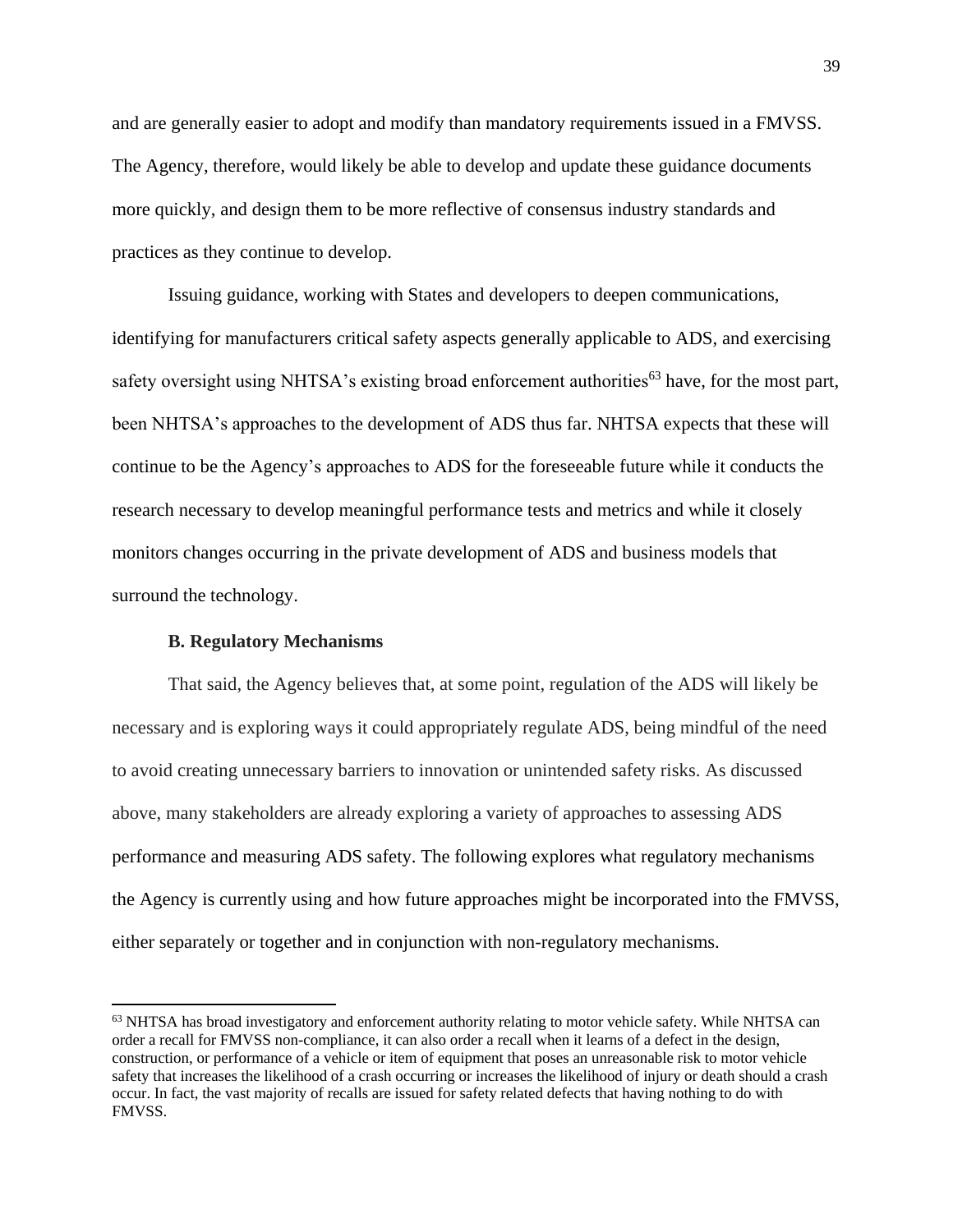### **1. Mandatory Reporting and/or Disclosure**

In addition to the voluntary reporting/disclosure activities discussed in the previous section, NHTSA has also taken steps to require the disclosure and reporting of certain information in the context of exemptions. NHTSA recently conditioned the Agency's grant of a petition for temporary exemption on a set of terms that include mandatory reporting of information on the operation of the vehicles equipped with  $ADS<sup>64</sup>$ . The petition for exemption was from Nuro, Inc. for a low-speed (25 mph maximum), electric-powered occupantless delivery vehicle that will be operated by an ADS.<sup>65</sup> In NHTSA's notice granting the petition for exemption, the Agency stated: "NHTSA has determined that it is in the public interest to establish a number of reporting and other terms of deployment of the vehicles that will apply throughout the useful life of these vehicles—violation of which can result in the termination of this exemption."<sup>66</sup> The terms include post-crash reporting, periodic reporting, cybersecurity, and other general requirements.<sup>67</sup>

NHTSA also maintains a process for the temporary importation of noncompliant vehicles into the Unites States for research, demonstration, testing, and other purposes.<sup>68</sup> For entities other than manufacturers of certified motor vehicles, approval of a temporary exemption comes in the form of written permission from NHTSA that the importer may import the noncompliant vehicle.<sup>69</sup> When NHTSA began receiving requests for exemptions to import ADS-equipped vehicles for research and demonstration purposes, NHTSA determined that additional

 $\overline{a}$ 

<sup>64</sup> 85 FR 7826 (Feb. 11, 2020), *available at* [https://www.federalregister.gov/documents/2020/02/11/2020-](https://www.federalregister.gov/documents/2020/02/11/2020-02668/nuro-inc-grant-of-temporary-exemption-for-a-low-speed-vehicle-with-an-automated-driving-system) [02668/nuro-inc-grant-of-temporary-exemption-for-a-low-speed-vehicle-with-an-automated-driving-system.](https://www.federalregister.gov/documents/2020/02/11/2020-02668/nuro-inc-grant-of-temporary-exemption-for-a-low-speed-vehicle-with-an-automated-driving-system) <sup>65</sup> *Id.*

<sup>66</sup> *Id.,* p. 7827.

<sup>67</sup> *Id.,* p., 7840.

<sup>68</sup> 49 U.S.C. § 30114; 49 CFR part 591.

<sup>69</sup> 49 U.S.C. § 30114; 49 CFR part 591.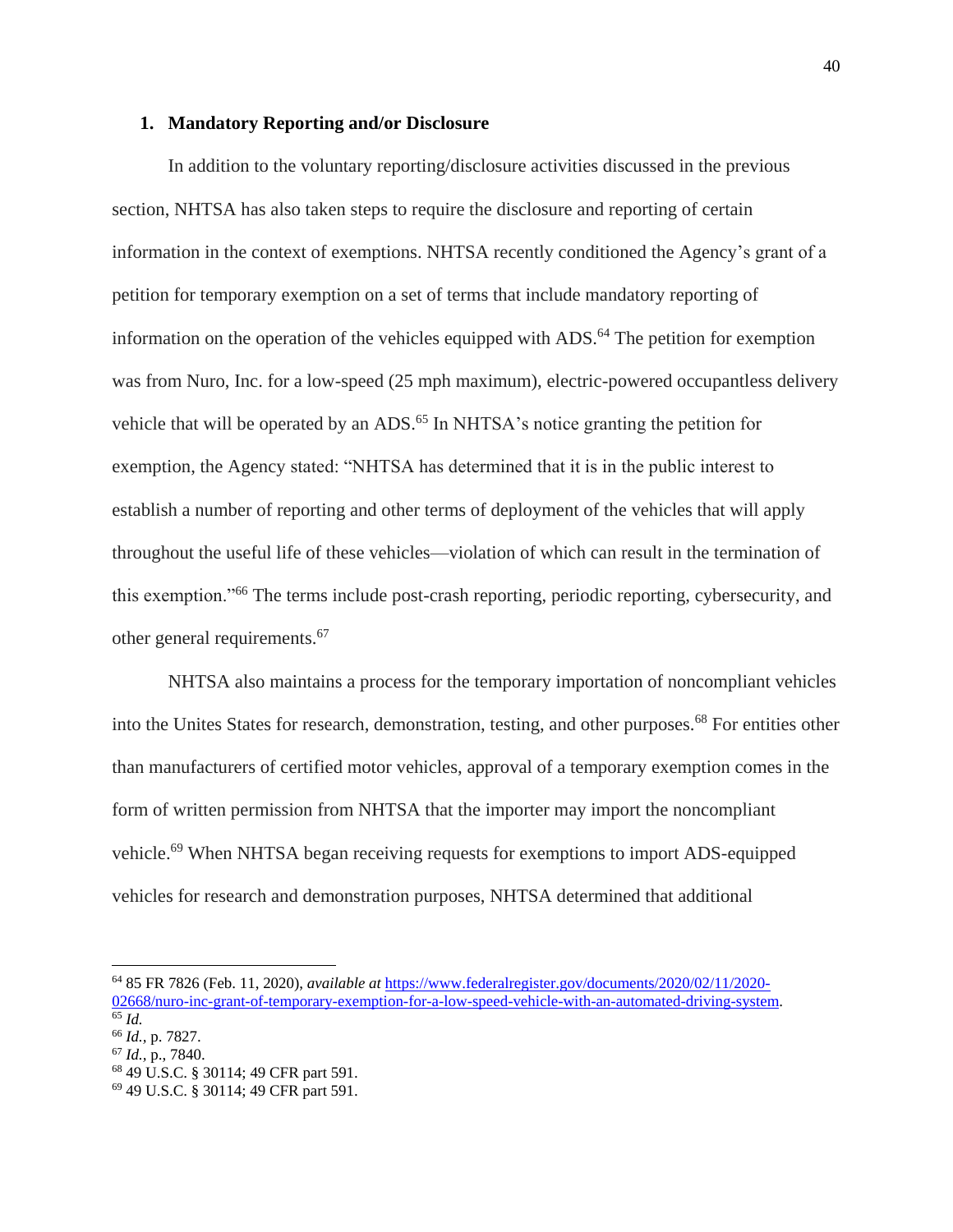requirements were necessary to exercise oversight and monitor the safety of the exempt vehicles' operations. NHTSA may condition approval for importation of a noncompliant vehicle on specific terms and conditions.<sup>70</sup> Similar to the terms that accompany a grant of a petition for exemption, the terms that importers are required to meet depend upon the information included in the petition, and are generally established to mitigate risks. Many of the terms required of Nuro have also been required for importers who have received permission to import a noncompliant ADS-equipped vehicle. Some examples of additional terms and conditions added to permission letters for vehicles equipped with ADS include: requiring that the noncompliant vehicle be used only in the ways described in the application; annual reporting on the status of all vehicles granted temporary exemptions; disengagement reporting; and reporting incidents of near misses, situations in which the trained operator acted to avoid an imminent crash, deviations from the prescribed route, and unexpected lane departures.

### **2. NHTSA's FMVSS Setting Authority**

NHTSA has broad jurisdiction over motor vehicle safety pursuant to the Safety Act (49 U.S.C. Chapter 301), the purpose of which is "to reduce traffic accidents and deaths and injuries resulting from traffic accidents." The Safety Act defines "motor vehicle safety" as inclusive of both operational and nonoperational safety. Specifically, "'motor vehicle safety' means the performance of a motor vehicle or motor vehicle equipment in a way that protects the public against unreasonable risk of accidents occurring because of the design, construction, or performance of a motor vehicle, and against unreasonable risk of death or injury in an accident, and includes nonoperational safety of a motor vehicle."<sup>71</sup>

 $70$  49 CFR § 591.6(f)(2).

 $71$  49 U.S.C. § 30102(a)(9).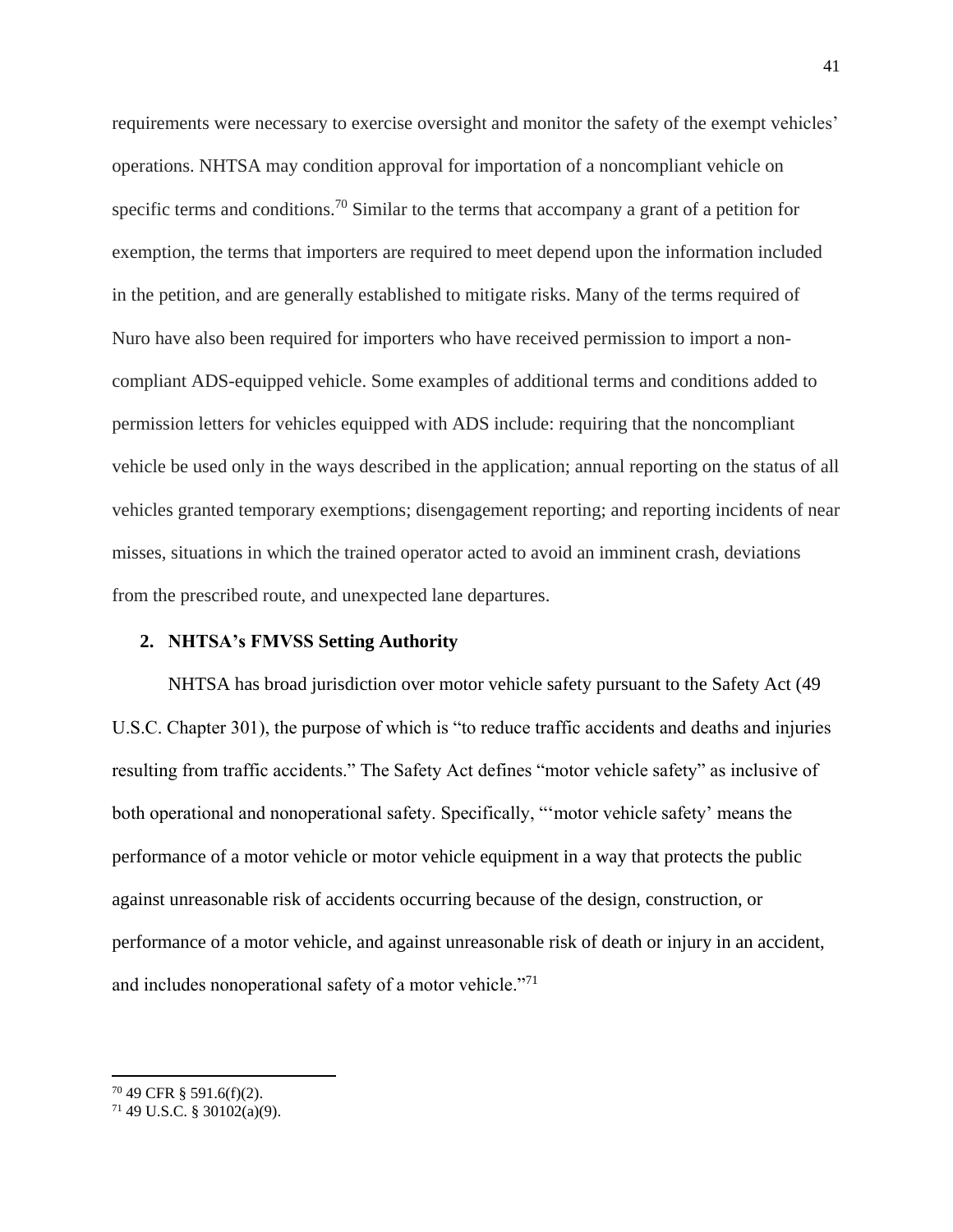The Safety Act authorizes the issuance of FMVSS for motor vehicles and motor vehicle equipment and the recall and remedy of motor vehicles and equipment failing to comply with a FMVSS or containing a defect that poses an unreasonable risk to safety. The FMVSS are intended to be uniform national standards so that compliant vehicles can be sold throughout the United States.<sup>72</sup>

Among the products that fall within the scope of this authority are all vehicle systems and their parts and components. Modern computer-controlled electronic systems, like object detection and identification systems needed to protect vulnerable road users, automatic emergency braking systems, and air bag systems, are composed of hardware and software components, both of which are necessary to the functioning of those systems. Without their software components, computer-controlled electronic systems are merely non-functional assemblages of hardware components, incapable of protecting anyone. NHTSA has used its authority to specify how and when the hardware components of complex electronic systems, such as advanced air bags and anti-lock braking systems, must activate and perform. This performance-oriented approach gives manufacturers freedom to develop the software components needed to control the performance of each system's hardware components. NHTSA has also repeatedly exercised its authority over software when the software components of the computerized electronic systems of motor vehicles have been determined to contain a safety defect and thus become the subject of a recall campaign.<sup>73</sup>

The Safety Act defines "motor vehicle safety standard" as "a *minimum* standard for motor vehicle or motor vehicle equipment *performance*."<sup>74</sup> This definition contemplates that

<sup>72</sup> *Truck Safety Equipment Institute vs. Kane*, 466 F. Supp. 1242, 1250 (M.D.Pa.1979).

<sup>73</sup> *See* Addendum B for a list of examples of software-related recalls.

<sup>74</sup> 49 U.S.C. § 30102(a)(9) (emphasis added).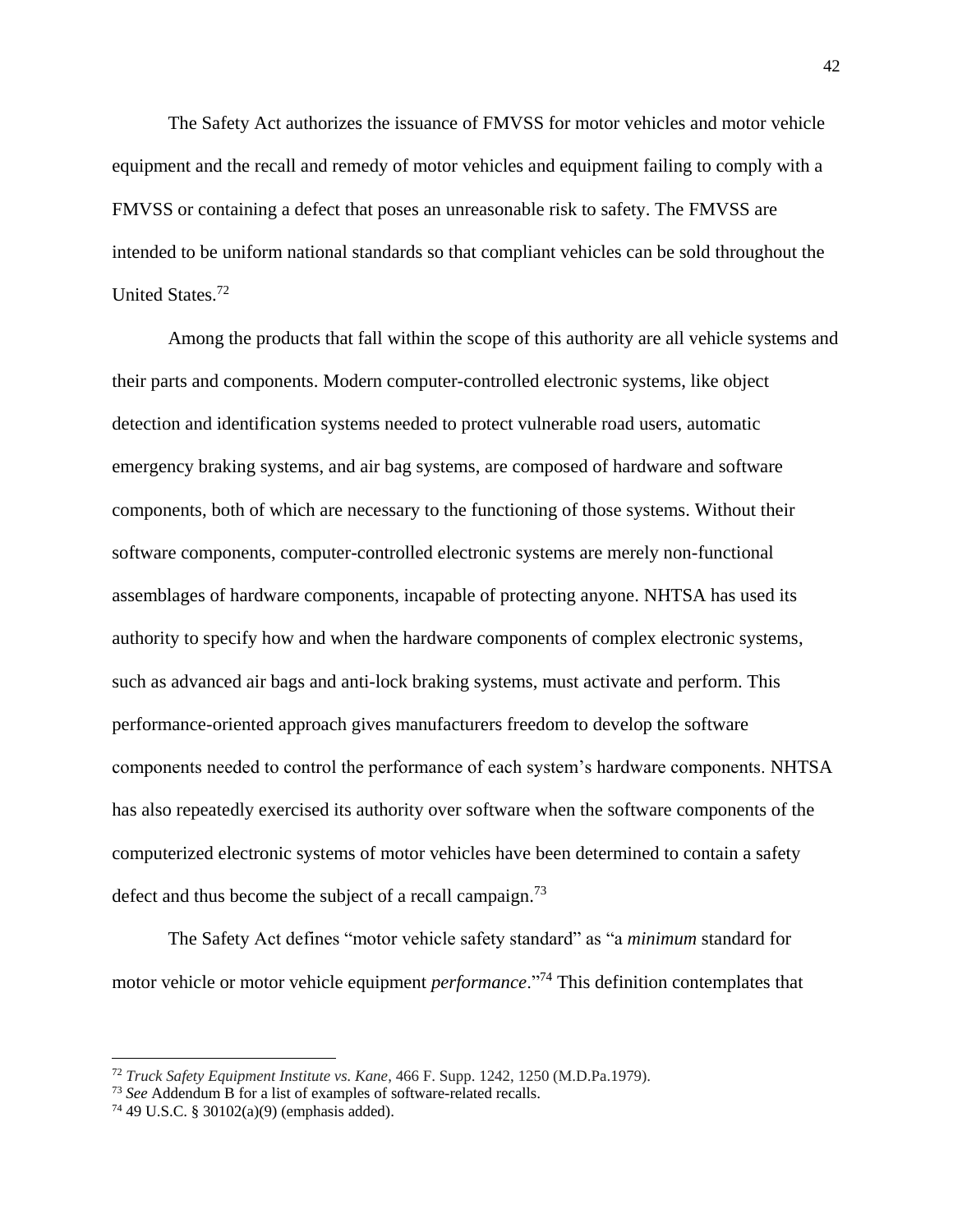each FMVSS (1) regulates one or more identified aspects of vehicle or equipment performance, and (2) specifies a minimum threshold for each of those aspects of performance (*i.e.*, a required level of that aspect of performance that regulated products must at least equal to protect against unreasonable risk of crashes or unreasonable risk of death or injury in a crash). Such a threshold serves as a clear separation of compliant from noncompliant products. In the event of noncompliance, the threshold also aids NHTSA in determining the nature and extent of the needed remedy and in determining the seriousness of the noncompliance, which, in turn, is relevant in determining the appropriate amount of any civil penalty. Specifying minimum levels of safety performance in a standard also enables the Agency to estimate the benefits and the costs of complying with a standard and determine what level of stringency maximizes net benefits, as contemplated by Executive Order 12866<sup>75</sup> and Department of Transportation regulations.<sup>76</sup>

 $\overline{a}$ 

<sup>&</sup>lt;sup>75</sup> Available at [https://www.archives.gov/files/federal-register/executive-orders/pdf/12866.pdf.](https://www.archives.gov/files/federal-register/executive-orders/pdf/12866.pdf)

<sup>76</sup> 49 CFR § 5.5. This regulation requires the following when developing or issuing regulations, including regulations to establish FMVSS:

<sup>(</sup>a) There should be no more regulations than necessary. In considering whether to propose a new regulation, policy makers should consider whether the specific problem to be addressed requires agency action, whether existing rules (including standards incorporated by reference) have created or contributed to the problem and should be revised or eliminated, and whether any other reasonable alternatives exist that obviate the need for a new regulation. (b) All regulations must be supported by statutory authority and consistent with the Constitution.

<sup>(</sup>c) Where they rest on scientific, technical, economic, or other specialized factual information, regulations should be supported by the best available evidence and data.

<sup>(</sup>d) Regulations should be written in plain English, should be straightforward, and should be clear.

<sup>(</sup>e) Regulations should be technologically neutral, and, to the extent feasible, they should specify performance objectives, rather than prescribing specific conduct that regulated entities must adopt.

<sup>(</sup>f) Regulations should be designed to minimize burdens and reduce barriers to market entry whenever possible, consistent with the effective promotion of safety. Where they impose burdens, regulations should be narrowly tailored to address identified market failures or specific statutory mandates.

<sup>(</sup>g) Unless required by law or compelling safety need, regulations should not be issued unless their benefits are expected to exceed their costs. For each new significant regulation issued, agencies must identify at least two existing regulatory burdens to be revoked.

<sup>(</sup>h) Once issued, regulations and other agency actions should be reviewed periodically and revised to ensure that they continue to meet the needs they were designed to address and remain cost-effective and cost-justified. (i) Full public participation should be encouraged in rulemaking actions, primarily through written comment and engagement in public meetings. Public participation in the rulemaking process should be conducted and documented, as appropriate, to ensure that the public is given adequate knowledge of substantive information relied upon in the rulemaking process.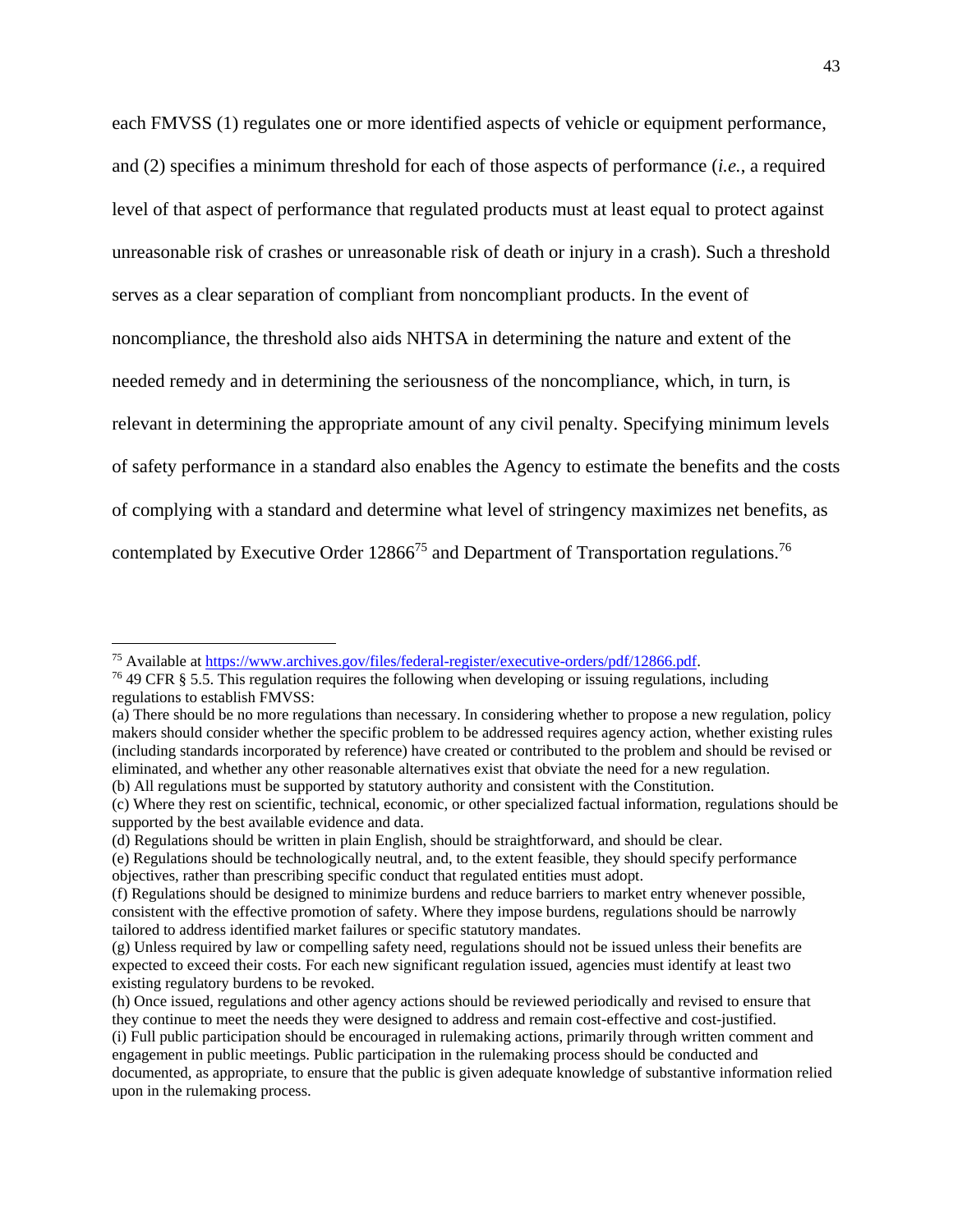In addition, each FMVSS must be objective and practicable.<sup>77</sup> The Sixth Circuit has held that the FMVSS objectivity requirement means that compliance with an FMVSS standard must be susceptible to objective measurements, which are capable of repetition.<sup>78</sup> Each FMVSS must also be reasonable, practicable, and appropriate for each type of vehicle to which it applies.<sup>79</sup> In the interest of transparency, and as a matter of due process, each FMVSS must also give reasonable notice of what performance is required and how compliance will be determined.<sup>80</sup>

NHTSA has broad authority to issue FMVSS. "[T]he Agency is empowered to issue safety standards which require improvements in existing technology or which require the development of new technology, and it is not limited to issuing standards based solely on devices already fully developed."<sup>81</sup> However, NHTSA has learned from previous experiences that establishing FMVSS prior to technology readiness can lead to adverse safety consequences. Motor vehicles are extraordinarily complicated machines that are massive and move at very high speeds. When setting a performance standard not appropriately grounded in the capabilities of technologies employed to meet the standard, unexpected consequences can result. For instance, one of the foundational court decisions regarding FMVSS involved the Agency's establishment of braking standards for air brake-equipped trucks, tractor-trailers, and buses—mandating stopping distances far shorter than achieved in large trucks that were built at the time.<sup>82</sup> The stopping distance requirements required the entire industry to design completely new braking

 $\overline{a}$ 

<sup>(</sup>j) The process for issuing a rule should be sensitive to the economic impact of the rule; thus, the promulgation of rules that are expected to impose greater economic costs should be accompanied by additional procedural protections and avenues for public participation.

 $77$  49 U.S.C. § 30111(a).

<sup>78</sup> *See Chrysler Corp. v. Dep't of Transp.*, 472 F.2d 659, 675-76 (6th Cir. 1972) (citing House Report 1776, 89th Cong. 2d Sess.1966, p. 16).

 $79$  49 U.S.C. § 30111(b)(3).

<sup>80</sup> *See United States v. Chrysler Corp.* 158 F.3d 1350, 1354 (D.C. Cir. 1972).

<sup>81</sup> *Chrysler Corp. v. Dep't of Transp.*, 472 F.2d 659, 673 (6th Cir. 1972).

<sup>82</sup> *Paccar, Inc. v. Nat'l Highway Traffic Safety Admin*., 573 F.2d 632 (9th Cir. 1978)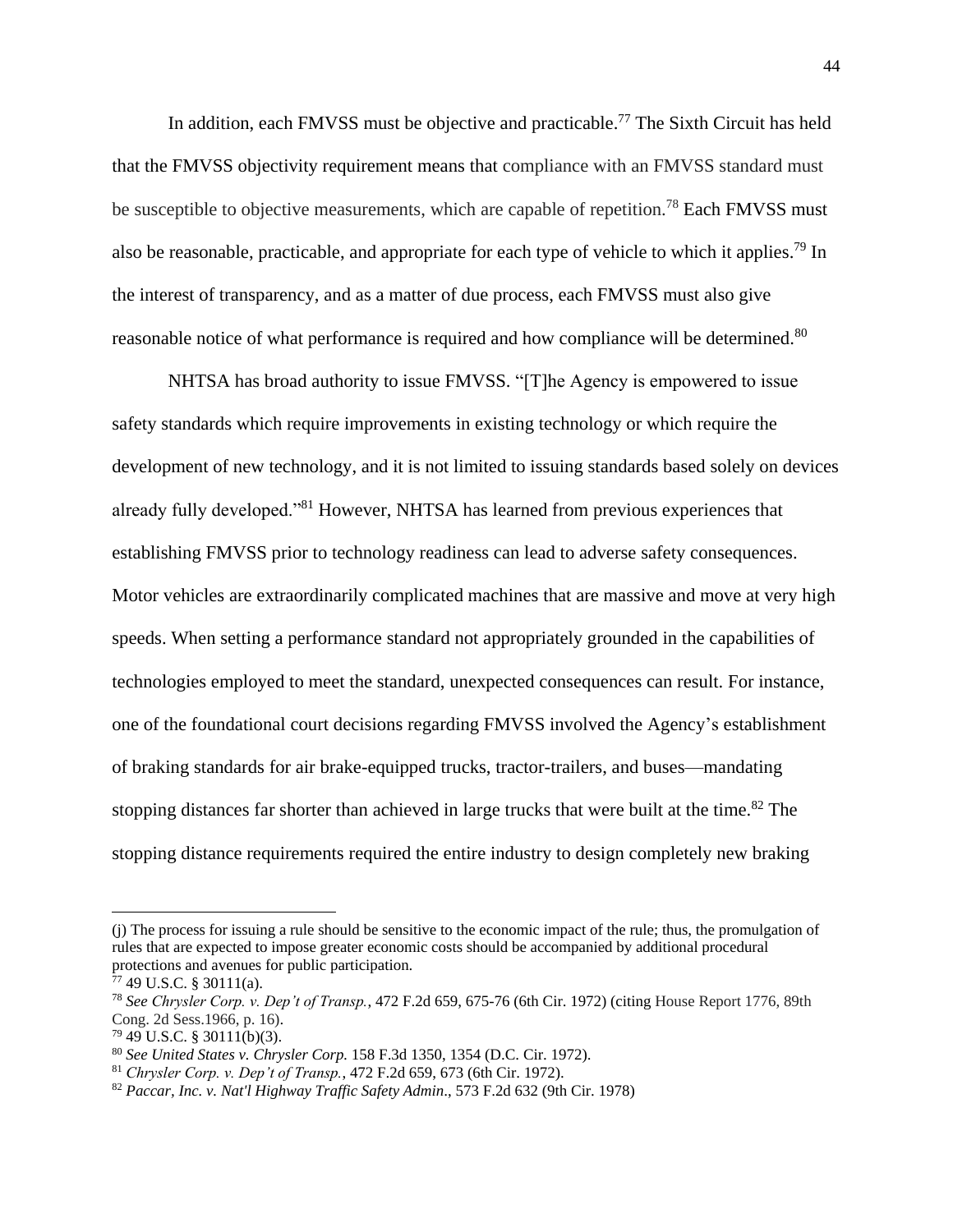systems. The Agency was aware that the shorter stopping distances would increase the likelihood of wheel lock-up, so the standard also required that the stops be made without wheel lock-up which effectively (although not explicitly) required manufacturers to develop and install antilock computers on each axle. These antilock devices proved unreliable,<sup>83</sup> and, combined with the more-powerful newly designed braking systems, resulted in increased risk of loss of control resulting from wheel lock-up. Further, the susceptibility of early sensors to outside interferences resulted in circumstances where some trucks lost the use of brakes entirely. In invalidating requirements under the standard, the Court of Appeals for the Ninth Circuit found that "because of unforeseen problems in the development of the new braking systems, the Standard was neither reasonable nor practicable at the time it was put into effect."<sup>84</sup> The Court also explained that NHTSA must "ascertain, with all reasonable probability, that its safety regulations do not produce a more dangerous highway environment than that which existed prior to governmental intervention."85

Given the rapidly evolving state of ADS technology, NHTSA is taking care that its actions do not result in unforeseen problems in the development or deployment of ADS. Establishing FMVSS prior to technology readiness hampers safety-improving innovation by diverting developmental resources toward meeting a specific standard. Such a regulatory approach could unnecessarily result in the Agency establishing metrics and standards without a complete understanding of the technology or safety implications and result in unintended consequences, including loss of potential benefits that could have been attained absent government intervention, a false sense of security, or even inadvertently creating additional risk

<sup>83</sup> Failure rates well over 50% were reported. *Id*. at 642

<sup>84</sup> *Id*. at 640.

<sup>85</sup> *Id*. at 643.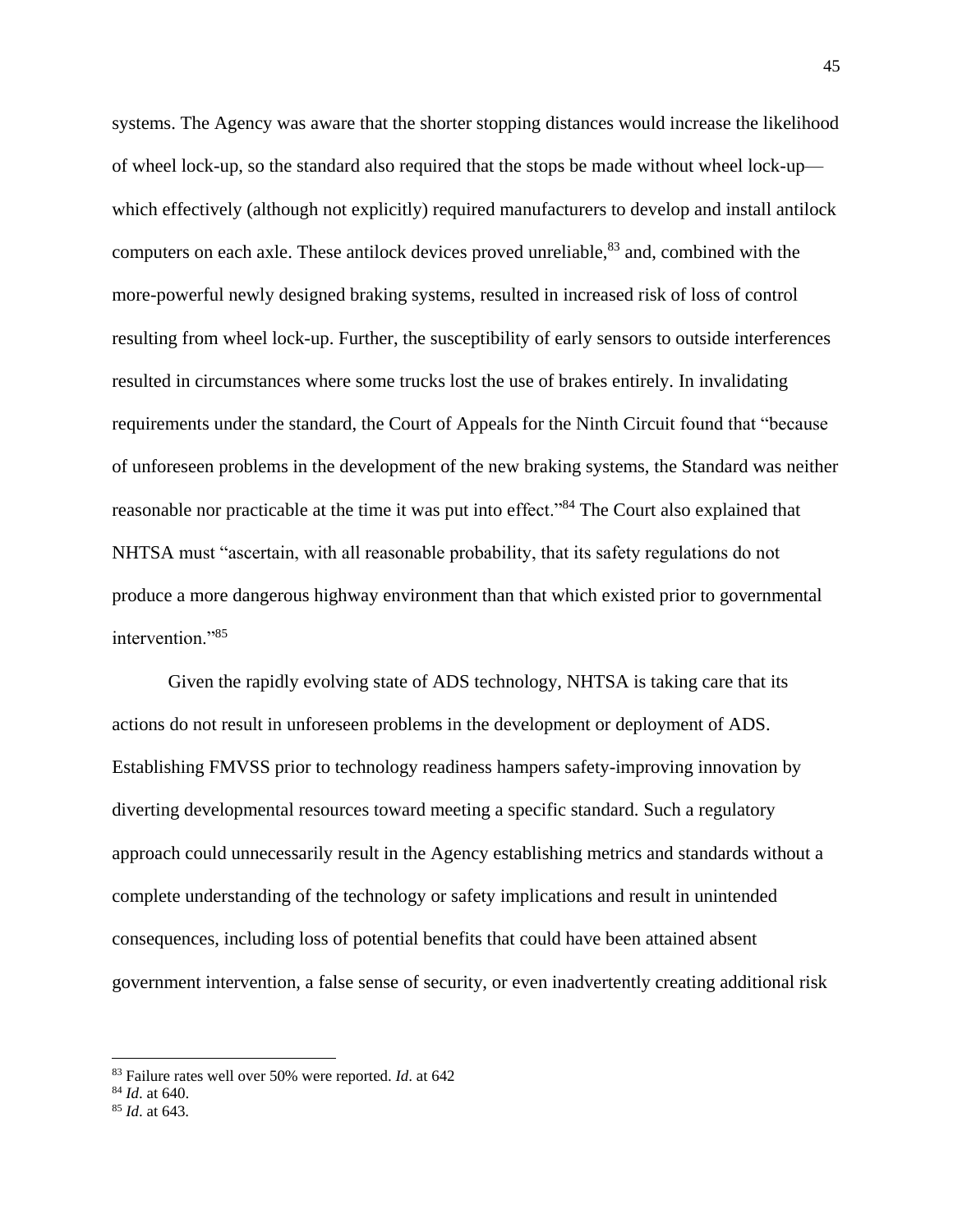by mandating an approach whose effects had not been known because regulation halted the technology at too early a stage in its development.

NHTSA has typically used its FMVSS authority either to mandate the installation of a proven technology by way of performance standards to address a safety need and subject the technology to minimum performance requirements, or to regulate voluntarily installed technology by subjecting the technology to minimum performance safety requirements. In most instances, when NHTSA has mandated the installation of a technology by way of performance standards, it has not done so until the technology is fully developed and mature, so that all buyers of new vehicles have the protection of that technology. An example of this practice is Electronic Stability Control (ESC). ESC development for passenger cars began in the late 1980s, and three manufacturers voluntarily installed the systems on some of their vehicles by 1995.<sup>86</sup> After NHTSA evaluated real word data and realized the beneficial effect of ESC in preventing crashes, NHTSA undertook a rulemaking to establish FMVSS No. 126, "Electronic stability control systems for light vehicles." By the time a proposal was issued for FMVSS No. 126, 29 percent of MY 2006 vehicles sold in the U.S. were already voluntarily equipped with  $\text{ESC}^{87}$  Given the profound benefits of ESC, NHTSA's rulemaking impelled the expedited installation of ESC in the vehicle fleet. While this has been a common practice, of establishing performance standards and mandating that certain vehicles be equipped with a system that meets those performance requirements, it is too soon to tell if this will be the best path forward for ADS.

Furthermore, there are notable instances in which NHTSA has regulated voluntarily installed technologies by simply establishing minimum safety performance requirements, as opposed to mandating the installation of a technology, include when the Agency anticipated the

<sup>86</sup> [http://knowhow.napaonline.com/electronic-stability-control-a-short-history/.](http://knowhow.napaonline.com/electronic-stability-control-a-short-history/)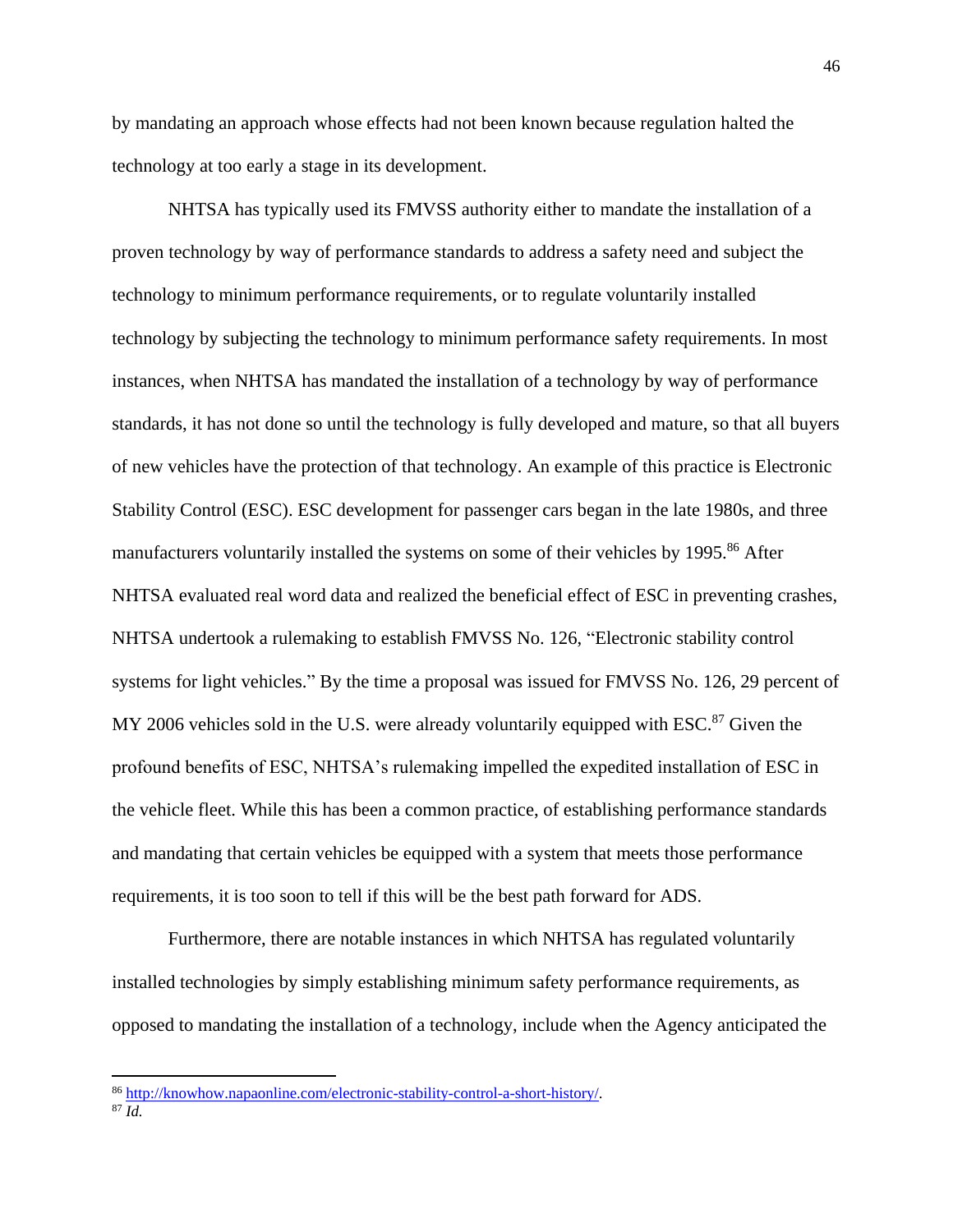introduction of electric and compressed natural gas vehicles and fuel systems, and issued standards to guard against risks of electric shock and explosion.

Also, existing classes of vehicles (*e.g.,* passenger cars, trucks, buses, motorcycles, and low speed vehicles) subject to the existing FMVSS are based largely on observable physical features (*e.g.,* number of designated seating positions) or objectively measurable specifications (*e.g.,* gross vehicle weight rating) or performance (*e.g.,* top speed).<sup>88</sup> As a result, determining which class a vehicle falls into involves a relatively simple, quick, and objective process.

Developers of ADS are taking a variety of approaches to the vehicles that utilize their systems. Some are testing their systems in fully FMVSS-compliant vehicles, others are exploring alternative vehicle designs that would not comply with some or even all of the current FMVSS, and even others are simply developing the ADS without a particular vehicle type in mind something that could be retrofit into an existing vehicle, or a system that could be sold to automakers. NHTSA expects that existing vehicle classes will remain relevant for many purposes. Yet, new classes of vehicles may emerge as companies begin to consider all the possible uses and business models available for their systems. The need to define any new class in the context of the FMVSS has not been determined.

### **3. Applying the Established FMVSS Framework to ADS Safety Principles**

 $\overline{\phantom{a}}$ 

NHTSA believes that the critical relationship between the safety of an ADS's design and the vehicle's decision-making system makes it necessary to evaluate the safety of ADS performance considering appropriate and well-defined ODD (for any system below Level 5). For example, if an ADS is capable of only operating at speeds below 30 miles per hour (mph), it is reasonable and necessary to assess the system at speeds below 30 mph. NHTSA might also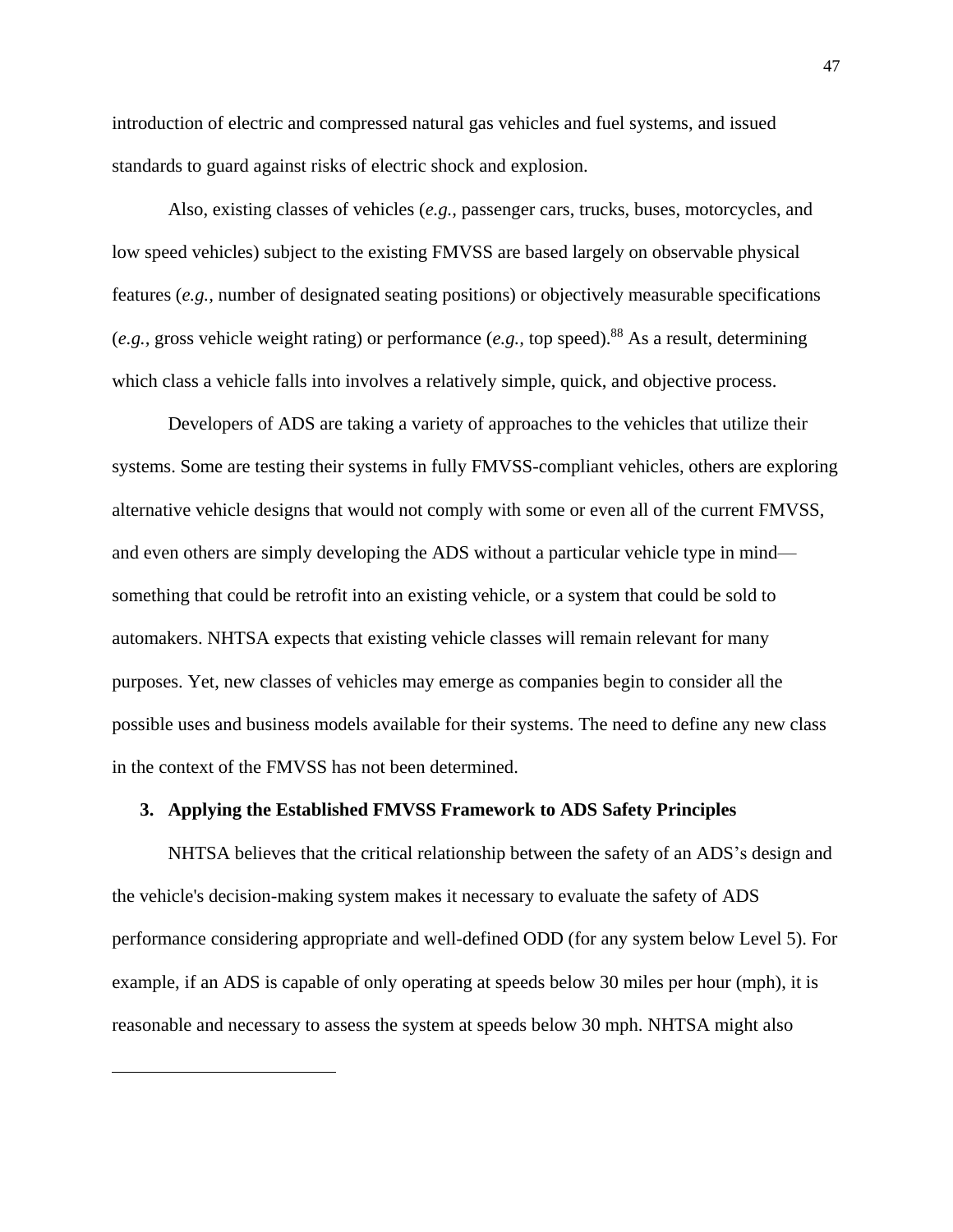consider whether it would be appropriate to require that the vehicle be designed so that it cannot operate automatically at speeds of 30 mph or more unless and until it acquires the capability (*e.g.,* through software updates) of safely operating automatically above that speed. Similarly, if a vehicle would become incapable of operating safely if one or more of its sensors became nonfunctional, NHTSA might consider whether it would be appropriate to require that the vehicle be designed so that it can detect those problems and either cease to operate automatically in a safe manner in those circumstances (in the case of a vehicle designed to operate either manually or automatically) or operate automatically in a reduced or "limp home" manner only.

State and local authorities also play critical roles in roadway safety. Through establishing and enforcing their rules of the road, these authorities have traditionally controlled such operational matters as the speed at which vehicles may be driven and the condition of certain types of safety equipment, such as headlamps and taillamps. In the future, it is reasonable to expect that such authorities may establish new rules of the road to address ADS-equipped vehicles specifically. NHTSA could require that ADS be designed such that they must follow all applicable traffic laws in the areas of operation, thereby supporting State and local efforts to ensure their traffic laws are observed. That said, NHTSA expects that the States and localities would enforce those rules if broken, just as they would today.

# **4. Reforming How NHTSA Drafts New FMVSS to Keep Pace with Rapidly Evolving Technology**

As the functions and capabilities of modern motor vehicles are increasingly defined and controlled by software, vehicles will likely continue to change and improve through software updates that occur during the lifetime of the vehicle. Likewise, the more quickly vehicle systems can change, the greater the risk that the current regulatory requirements may unnecessarily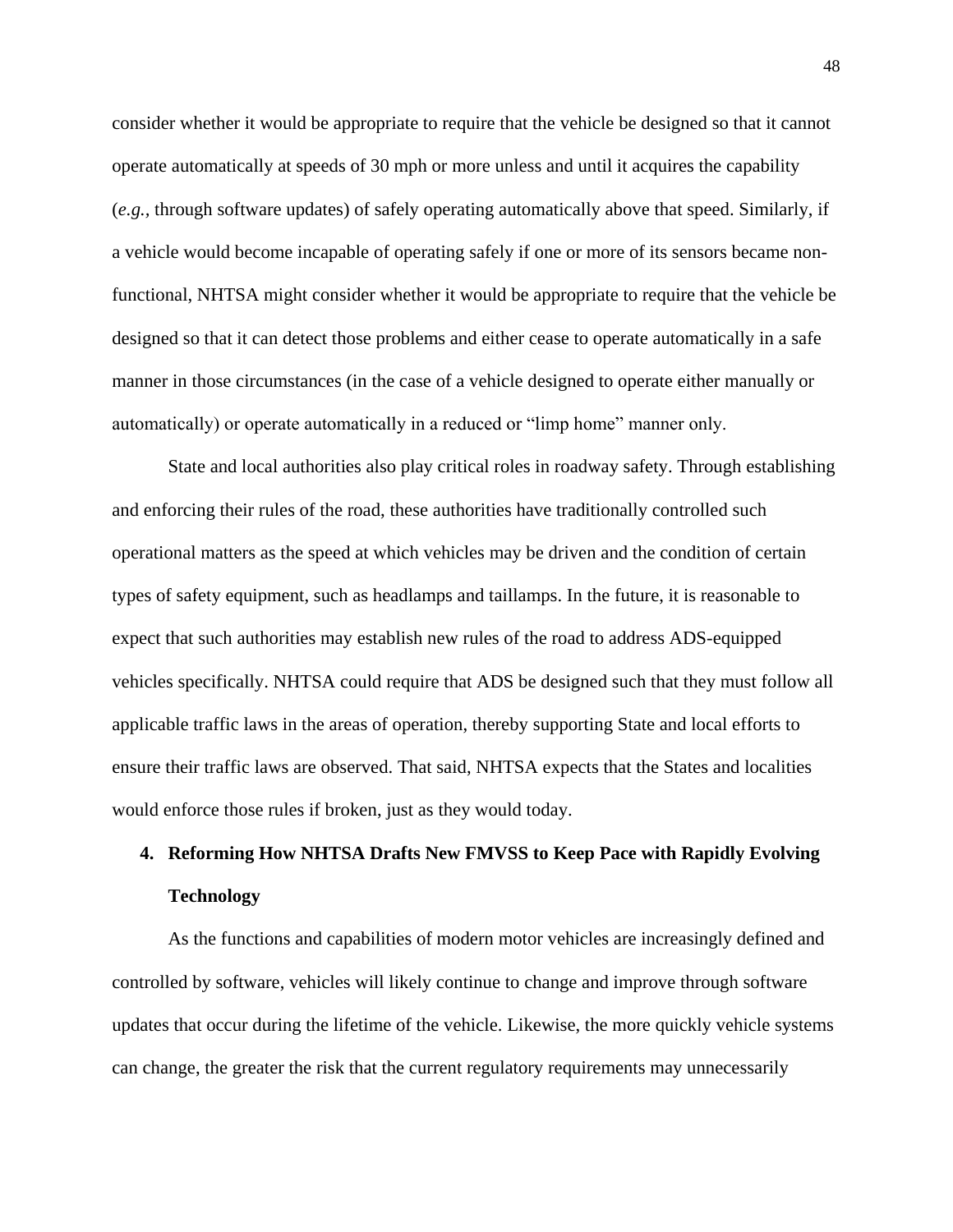interfere with innovation, and that the slow pace of the regulatory process to address unnecessary barriers may delay the introduction of new safety improvements.

The nature and requirements of the rulemaking process may challenge the Agency's efforts to amend existing FMVSS and develop, validate, and establish new FMVSS quickly enough to enable the Agency to keep pace with the expected rapid rate of technological change. Some aspects of the process are inherent and, thus, unavoidable, such as the often lengthy period needed for preparatory research to develop and validate performance metrics and test procedures and for the rulemaking process to propose, take and consider comment, and eventually adopt the metrics and procedures.

There are, however, other aspects of the process that are not only amenable to reform, but that are also likely needed to change for expedient application to future technologies. Some portions of the existing FMVSS might be seen as overly specific, and insufficiently technologically neutral. If a new generation of safety standards and other safety regulations is determined to be needed for ADS, they might be written, to the extent allowed by the law, so that they do not have the effect of inadvertently locking future ADS into today's hardware and software technologies. A new generation of performance requirements and test procedures for ADS could be drafted with a greater eye to enabling continuing technological innovation to ensure that the new requirements do not become unintended obstacles to the use of new technologies. In other words, the Agency should take care not to assume that the specific technologies used in today's vehicles will be used in future vehicle designs. Future standards particularly those that mandate vehicles be equipped with a certain technology—may be better approached by focusing on objective vehicular functionality as opposed to the performance of a specific discrete system. A new generation of FMVSS should give the manufacturers of vehicles,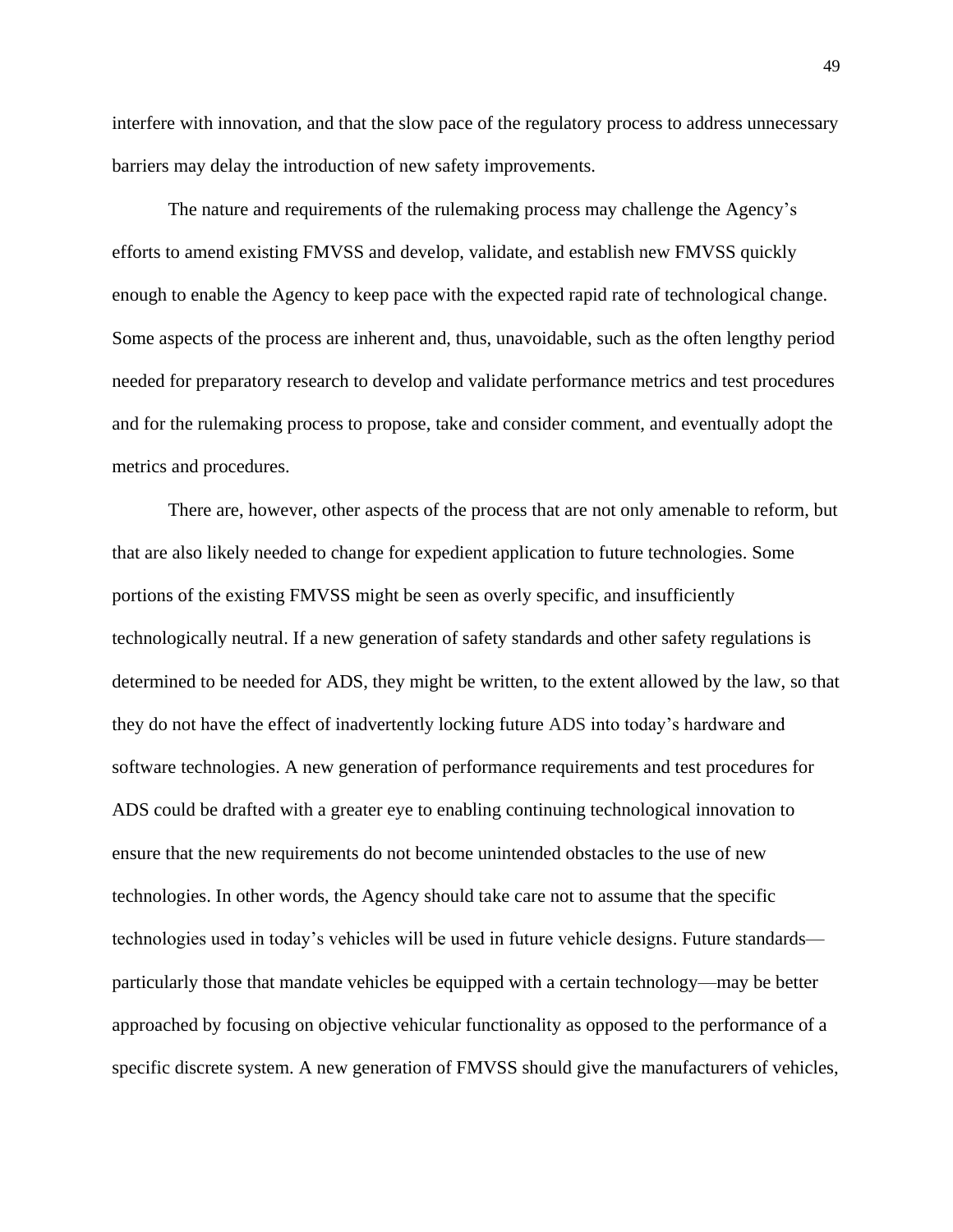sensors, software, and other technologies needed for ADS sufficient flexibility to change and improve without the need for frequent modifications to the regulations. Such an approach may also benefit the safety of future vehicles through more flexible standards that focus more on the safety outcome, rather the performance of any specific technology.<sup>89</sup>

What may be needed, then, is a new approach to structuring and drafting standards that places greater reliance on more general, but still objective, specifications of the types and required levels of performance.<sup>90</sup>

### **5. Examples of Regulatory Approaches**

Below NHTSA provides some examples of potential regulatory approaches that the Agency could consider including in a safety framework. These examples are not intended to propose any particular approach. Instead, they highlight some of the future approaches on which NHTSA would like feedback.

# **a. FMVSS Requiring Obstacle Course-Based Validation in Variable Scenarios and Conditions**

A performance-oriented, outcome-based FMVSS could be developed along one or more

of the lines stated in " $AV 3.0$ ":

 $\overline{\phantom{a}}$ 

Performance-based safety standards could require manufacturers to use test methods, such as sophisticated obstacle-course-based test regimes, sufficient to validate that their ADS-equipped vehicles can reliably handle the normal range of everyday driving scenarios as well as unusual and unpredictable scenarios. Standards could be designed to account for factors such as variations in weather, traffic, and roadway conditions within a given system's ODD, as well as sudden and unpredictable actions by other road users. Test procedures could also be developed to ensure that an ADS does not operate

<sup>89</sup> NHTSA has always sought to draft the FMVSS requirements broadly enough to permit use of both current technologies and possible future systems, but the rapid pace of development of ADS and other advanced technologies makes this objective more critical than ever.

<sup>&</sup>lt;sup>90</sup> This effort to initiate reform in the vehicle safety program is at least comparable in scope to the effort launched by the Agency in 2003 when it issued an ANPRM to reform the Automobile Fuel Economy Standards Program, 68 FR 74908 (Dec. 29, 2003).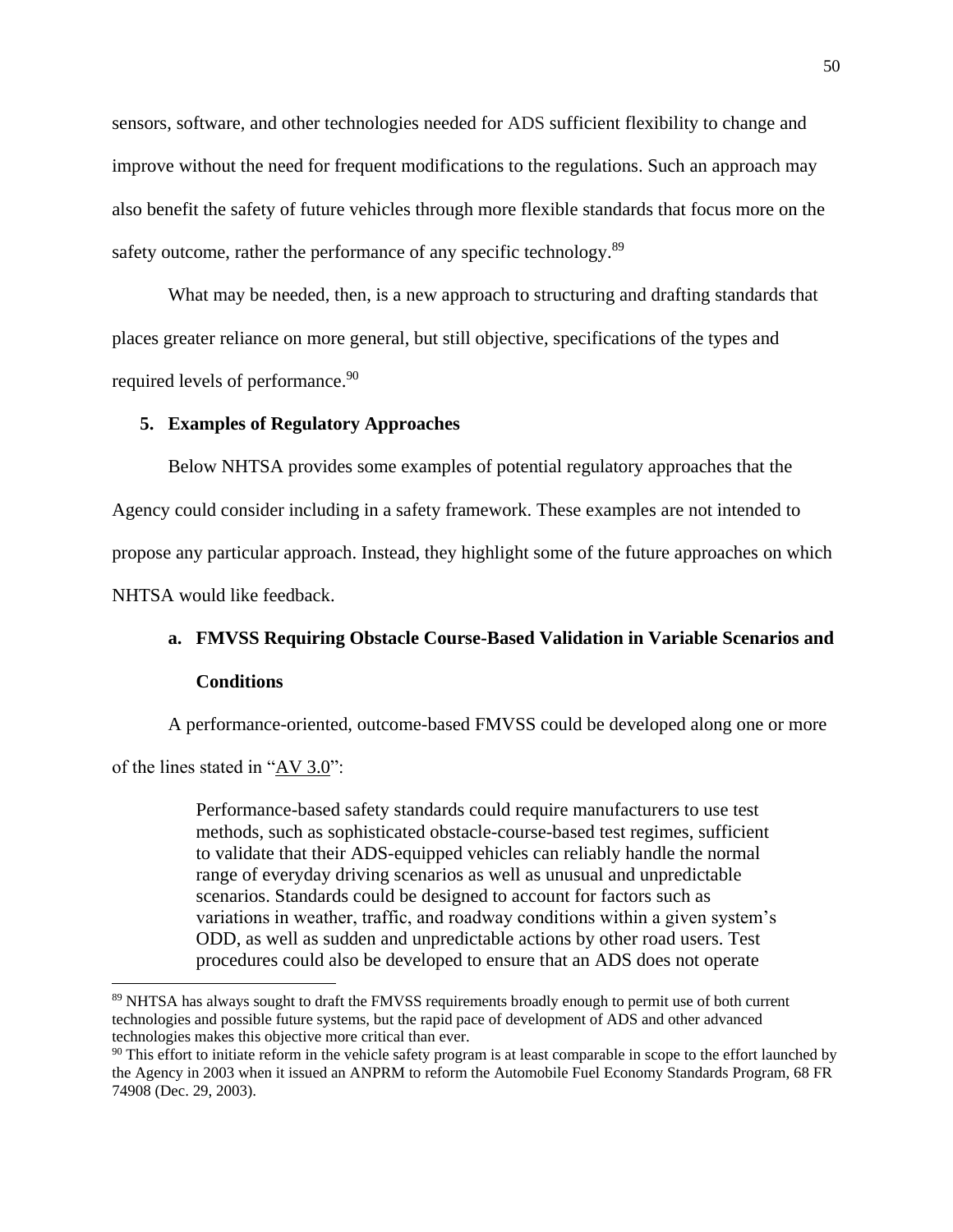outside of the ODD established by the manufacturer. Standards could provide for a range of potential behaviors—*e.g.*, speed, distance, angles, and size—for surrogate vehicles, pedestrians, and other obstacles that ADS-equipped vehicles would need to detect and avoid. $91,92$ 

However, physical testing of ADS functions through an obstacle course with a wide range of potential scenarios and conditions would not be without its own limitations. While physical obstacle course testing may be appropriate and even necessary as part of a future FMVSS regulating ADS competency, such a test is likely not sufficient to meet the need for safety in and of itself. Testing an ADS is expected to be different from the physical testing considered sufficient for today's vehicles. No physical obstacle course would come close to replicating the infinite number of driving scenarios an ADS would be expected to navigate safely, nor the complexity of the driving situations that ADS might encounter on the roads.

The level of ADS competency required to handle such diversity and complexity is partly why ADSs are developed using a variety of verification and validation tools when exposing the ADS to different scenarios during development. ADS developers generally use an iterative process that includes simulations, closed-course testing, and on-road testing during development and demonstration to expose the ADS to as many variables as reasonably possible, while also transferring information from each of those methods of testing back to the others to help ensure each method includes as many variables as possible. Situations that occur during on-road testing are important information for developers to include in the simulations used on ADS, and vice versa, with scenarios from the simulations being important to validate in the physical world through on-road testing. Though this iterative testing is normal for the development process, it

<sup>91</sup> Page 7. *Available at* [https://www.transportation.gov/sites/dot.gov/files/docs/policy-initiatives/automated](https://www.transportation.gov/sites/dot.gov/files/docs/policy-initiatives/automated-vehicles/320711/preparing-future-transportation-automated-vehicle-30.pdf)[vehicles/320711/preparing-future-transportation-automated-vehicle-30.pdf.](https://www.transportation.gov/sites/dot.gov/files/docs/policy-initiatives/automated-vehicles/320711/preparing-future-transportation-automated-vehicle-30.pdf)

 $92$  For an example of requirements that might be expressed as mathematical functions, see the discussion of Mobileye's RSS in section IV.C of this notice.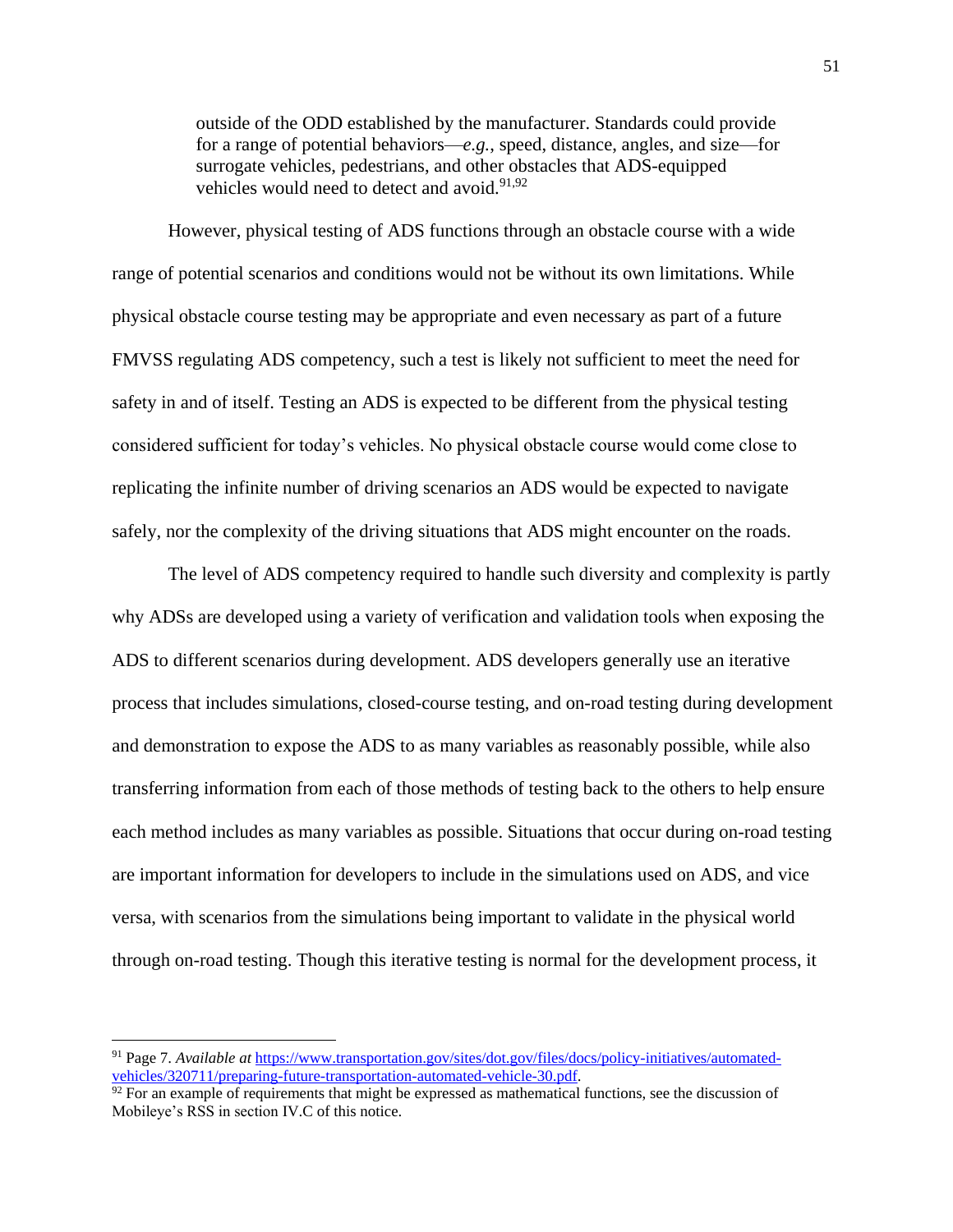may also indicate how challenging it might be for an obstacle-course test administered by a third party to include an adequate number and type of scenarios to test ADS competency, while also ensuring that such a course would be objective and practicable. While a standard obstacle course test may provide a baseline of performance, analogous to current FMVSS that perform a subset of specific crash tests, it cannot expose a vehicle to the entire spectrum of field crash scenarios.

# **b. FMVSS Requiring Vehicles to Be Programmed to Drive Defensively in a Risk-Minimizing Manner in Any Scenario Within Their ODD**

An FMVSS might also require that the planning and control functions of an ADS be programmed to adhere to a defensive driving model so as to minimize the likelihood of getting into a crash-imminent situation under any scenario within its ODD—similar to the driving policies and metrics described in Mobileye's RSS, NVIDIA's Safety Force Field, and NHTSA's MPrISM described previously. This could be accompanied by an additional requirement that the vehicle be capable of automated operation within its ODD only. The FMVSS could be complemented by a requirement that each vehicle manufacturer state in the owner's manual for each of its vehicles equipped with ADS that it would be unsafe for the vehicle to operate in automated mode outside its ODD and that the vehicle has therefore been designed so that it cannot do so. Such a statement could also include a description of what behavior the vehicle owner could expect in the circumstance that an ADS exceeds the limits of its ODD, such as the vehicle will pull over in a safe location.<sup>93</sup>

While programming an ADS to adhere to defensive driving models may help lower the risk of crash, there are additional ADS performance aspects that NHTSA would need to consider. Adherence to a defensive driving model would be one potential requirement that could mitigate

 $93$  Importantly, even without standards in place to regulate these aspects, NHTSA may consider the ability of an ODD-constrained vehicle to operate outside of its ODD as strong evidence of a safety-related defect.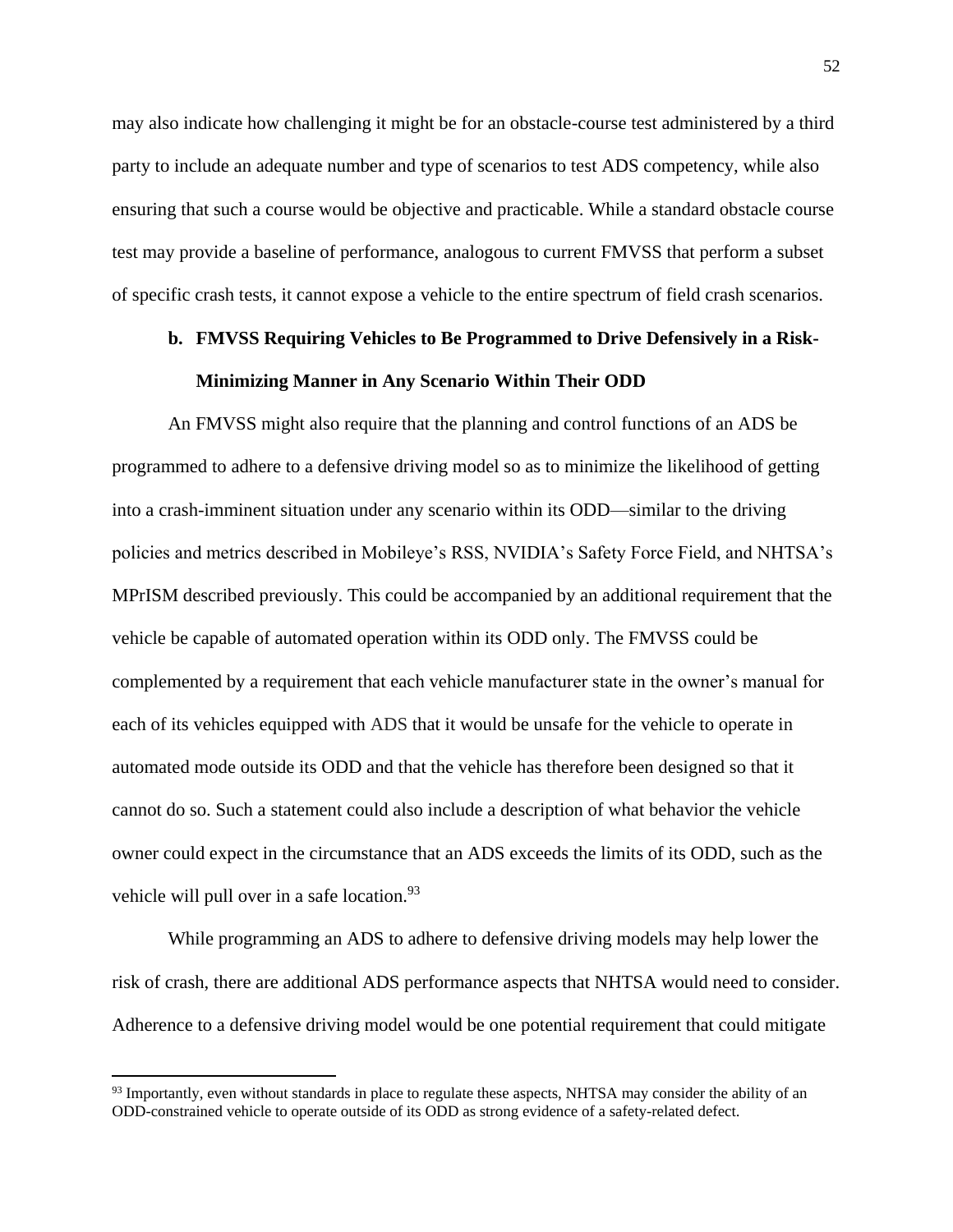some, but not all, safety risks. Much would also depend on the implementation of that defensive driving model, and the efficacy of that implementation.

### **c. FMVSS Drafted in a Highly Performance-Oriented Manner**

The traditional approach to standard drafting is one where NHTSA specifies the desired performance in great detail, and may also include requirements to lessen the likelihood and mitigate the consequences of failure. For instance, FMVSS No. 135 "Light vehicle brake systems," establishes performance requirements for braking systems functioning normally, and separate requirements for when brake power assist units are inoperative or depleted of reserve capability. Applying this approach to the myriad unique combinations of technologies that may be developed to perform the four critical functions of an ADS could prove quite challenging. For instance, the sensing function of an ADS may be performed by one or a combination of technologies such as LiDAR, radar, cameras, GPS, and V2X radios/antennae units. If the available technologies that might be used for sensing fail in distinctly different ways, the approach the Agency took in regulating light duty braking might mean that any sensing standard must include different requirements for different technologies.<sup>94</sup> The degree of specificity required for such an approach would necessitate successive rulemaking proceedings to amend or remove regulatory provisions as they are obsoleted by technological change.

To avoid this problem, any FMVSS that might be developed for ADS could be drafted in a manner that minimizes the chances of creating new barriers to innovation. As the Department stated in "AV 3.0":

> Future motor vehicle safety standards will need to be more flexible and responsive, technology-neutral, and performance-oriented to accommodate rapid technological

<sup>&</sup>lt;sup>94</sup> It should be noted that if an FMVSS were to include such requirements, the amount of time needed to develop and adopt the standard would likely be greater. Likewise, the need for periodic rulemakings to keep the standard up-todate and avoid potentially adverse effects on the ability to introduce new hardware and software would also likely be greater.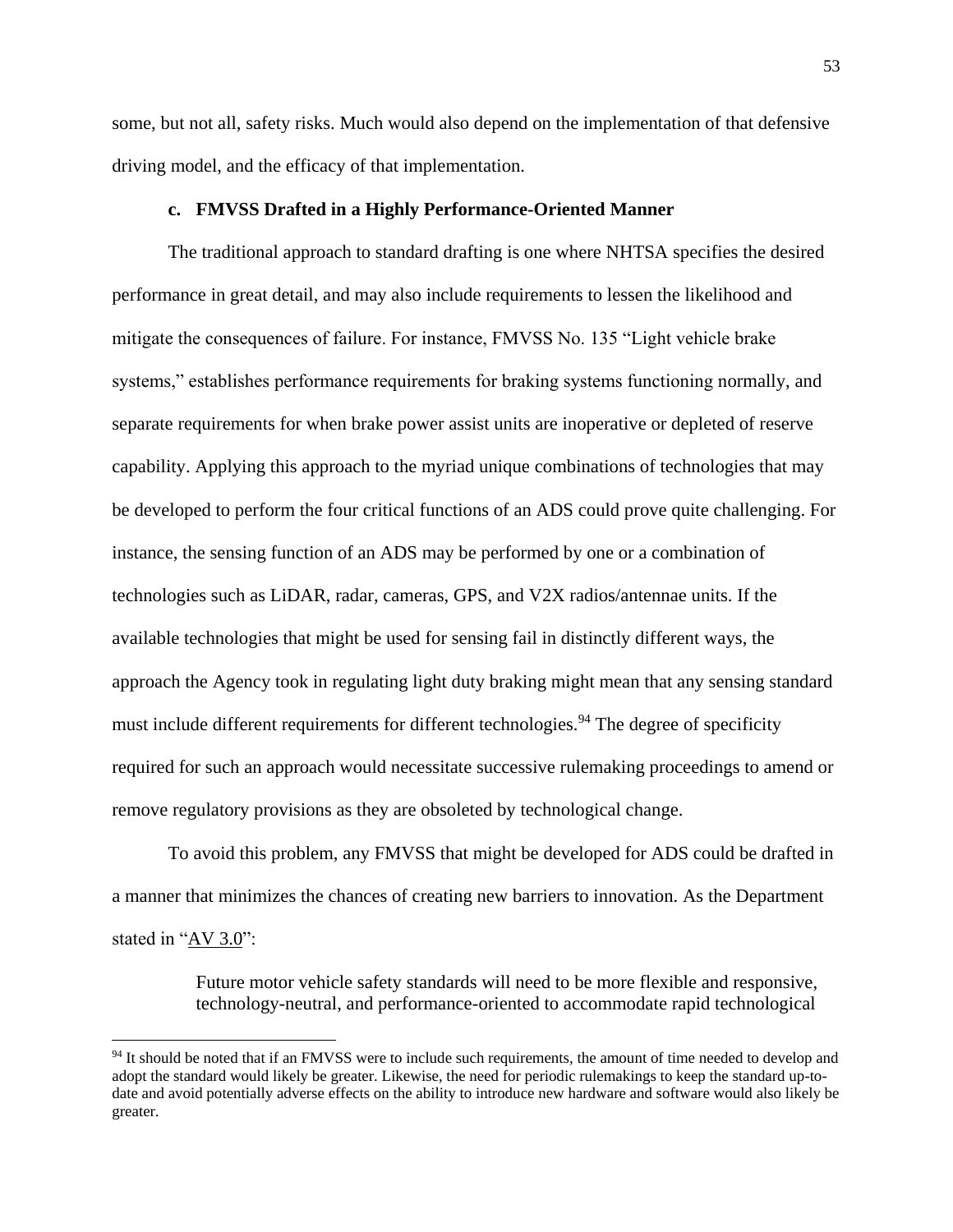innovation. They may incorporate simpler and more general requirements designed to validate that an ADS can safely navigate the real-world roadway environment, including unpredictable hazards, obstacles, and interactions with other vehicles and pedestrians who may not always adhere to the traffic laws or follow expected patterns of behavior. Existing standards assume that a vehicle may be driven anywhere, but future standards will need to take into account that the operational design domain (ODD) for a particular ADS within a vehicle is likely to be limited in some ways that may be unique to that system<sup>95</sup>

The likelihood of different ADS having entirely different sensors, systems, and even ODDs that are limited in entirely different ways introduces additional challenges to NHTSA's traditional approach to standard drafting. Generally, NHTSA establishes standards meeting the need for safety in applicable circumstances. When one ADS can operate only in a discrete set of conditions that varies almost entirely from the discrete set of conditions in which another ADS is capable of operating, establishing objective standards meeting the need for motor vehicle safety for all ADS becomes that much more challenging. Application of one specific or one series of prescriptive tests may not be feasible or practical for that wide an array of technology and operating limitations. Compounding this difficulty is the fact that a given ADS is likely to be updated over time—and ODD limitations that apply to a vehicle's ADS at the time of certification could be entirely different from the same vehicle's upgraded ODD limitations years later.

## **D. Timing and Phasing of FMVSS Development and Implementation**

As described above, issuing performance standards for ADS competency has been and remains premature because of the lack of technological maturity and the development work necessary to support developing performance standards. Since widespread deployment of ADS vehicles appears to be years away, NHTSA has the opportunity to decide carefully and

<sup>95</sup> Page 7. *Available at* [https://www.transportation.gov/sites/dot.gov/files/docs/policy-initiatives/automated](https://www.transportation.gov/sites/dot.gov/files/docs/policy-initiatives/automated-vehicles/320711/preparing-future-transportation-automated-vehicle-30.pdf)[vehicles/320711/preparing-future-transportation-automated-vehicle-30.pdf.](https://www.transportation.gov/sites/dot.gov/files/docs/policy-initiatives/automated-vehicles/320711/preparing-future-transportation-automated-vehicle-30.pdf)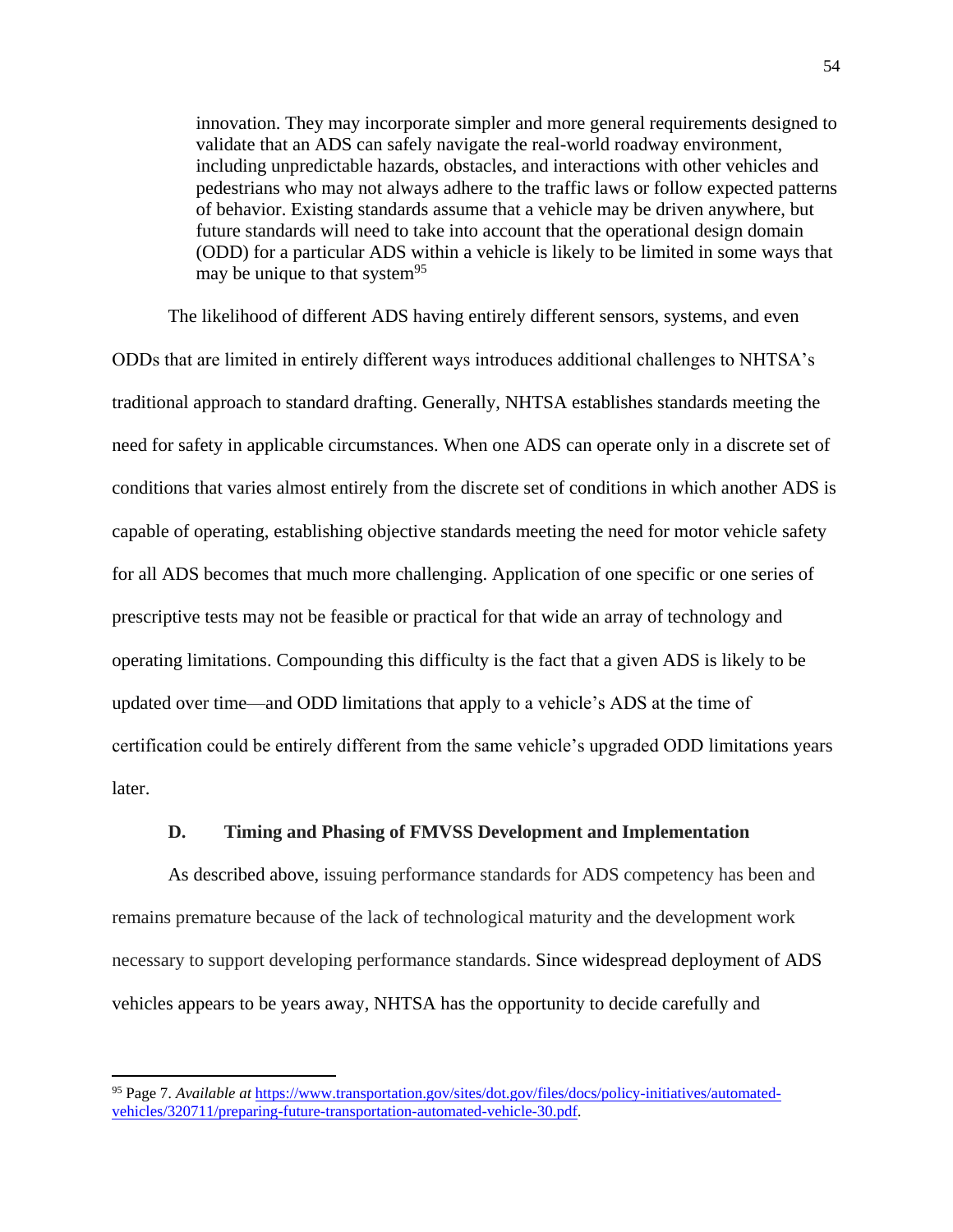strategically which aspects of ADS safety performance may require the most attention. By taking this deliberate approach, the Agency can perform the research and validation necessary to ensure that any standards developed to regulate those aspects of performance achieve their purpose without limiting the ability of manufacturers to develop and introduce further safety improvements and capabilities unnecessarily.

Also important to this discussion of timing are the many challenges and aspects that NHTSA must overcome to implement some of the mechanisms described in this document. First, it has been NHTSA's practice to purchase vehicles independently to assess baseline and/or countermeasure performance when developing an FMVSS. Given the lack of ADS-equipped vehicles available for testing or any other purposes, the Agency would have difficulty verifying that a new standard would achieve its intended purpose without systems and vehicles to test.<sup>96</sup> In recognition of and in response to the difficulty, the Agency would be required to explore alternative avenues to validate the appropriateness of a proposed test procedure.

Next, NHTSA expects a phased approach to regulation of those aspects of safety performance that may necessitate regulation, given limited agency resources and the constantly evolving technology and business models involved in ADS development. NHTSA would need to phase its responses in several ways. To avoid implementing ineffective or counterproductive measures, the Agency would need to set priorities and allocate its resources accordingly. NHTSA has already begun the process of providing oversight and guidance (including encouraging disclosure and highlighting key safety aspects the Agency finds relevant for all ADS developers), as described in previous sections. Further, where appropriate, the Agency has

<sup>96</sup> NHTSA notes that the issue of unavailability for NHTSA testing could arise in other circumstances with traditional vehicles that may not be sold to the public. NHTSA independently and anonymously purchases vehicles for testing and cannot do so if those vehicles are not being sold to the public.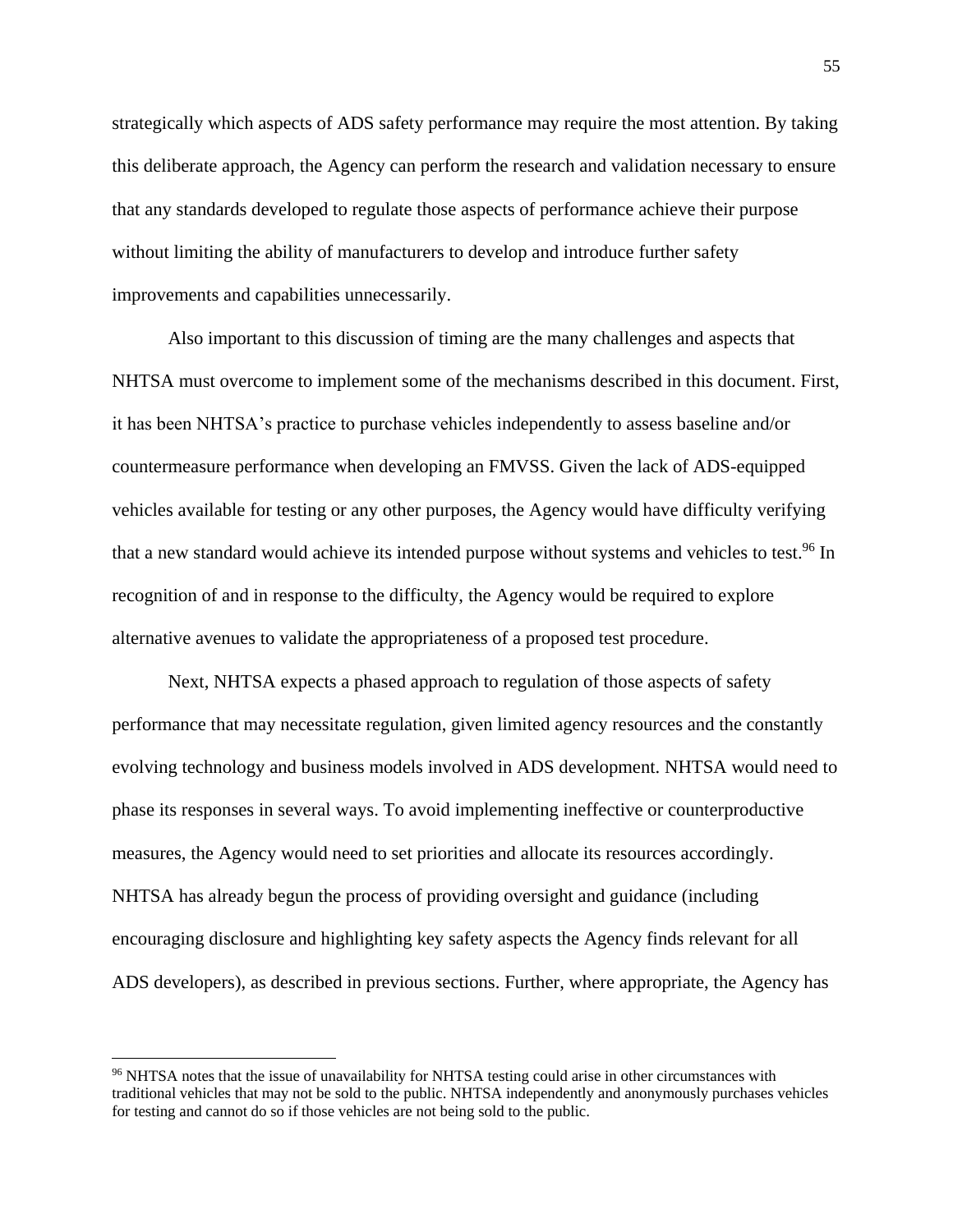granted, and will continue to consider granting, exemptions from FMVSS to allow for limited deployment or research of in a manner that mitigates safety risk and advances agency technical knowledge. However, the question remains as to what the Agency should prioritize next in its goals of advancing the safety of ADS. Certain mechanisms would permit more expedited implementation, while others would require much research. Most of the mechanisms would face some of the practical hurdles related to the unavailability of ADS to test.

NHTSA seeks comment on what next steps the Agency should take in the regulation of ADS, the timing of those steps, and whether any of the abovementioned steps are required for the development of an ADS-specific FMVSS regime that achieves appropriate standards for highway safety while preserving incentives for innovation and accommodating improvements in technology.

# **E. Critical Factors Considered in Designing, Assessing, and Selecting**

# **Administrative Mechanisms**

To aid commenters in providing useful information to the Agency on the array of administrative mechanisms described above, NHTSA has set forth below a variety of critical factors that the Agency will weigh in exploring the strengths and weaknesses of those mechanisms.

● **Consistent and Reliable Assurance of Safety—**To the extent that the mechanisms provide flexibility in how manufacturers demonstrate safety, there should be criteria for assessing objectively whether the methods of each manufacturer should meet a common standardized level of rigor, including documentation, and a common standardized minimum level of safety.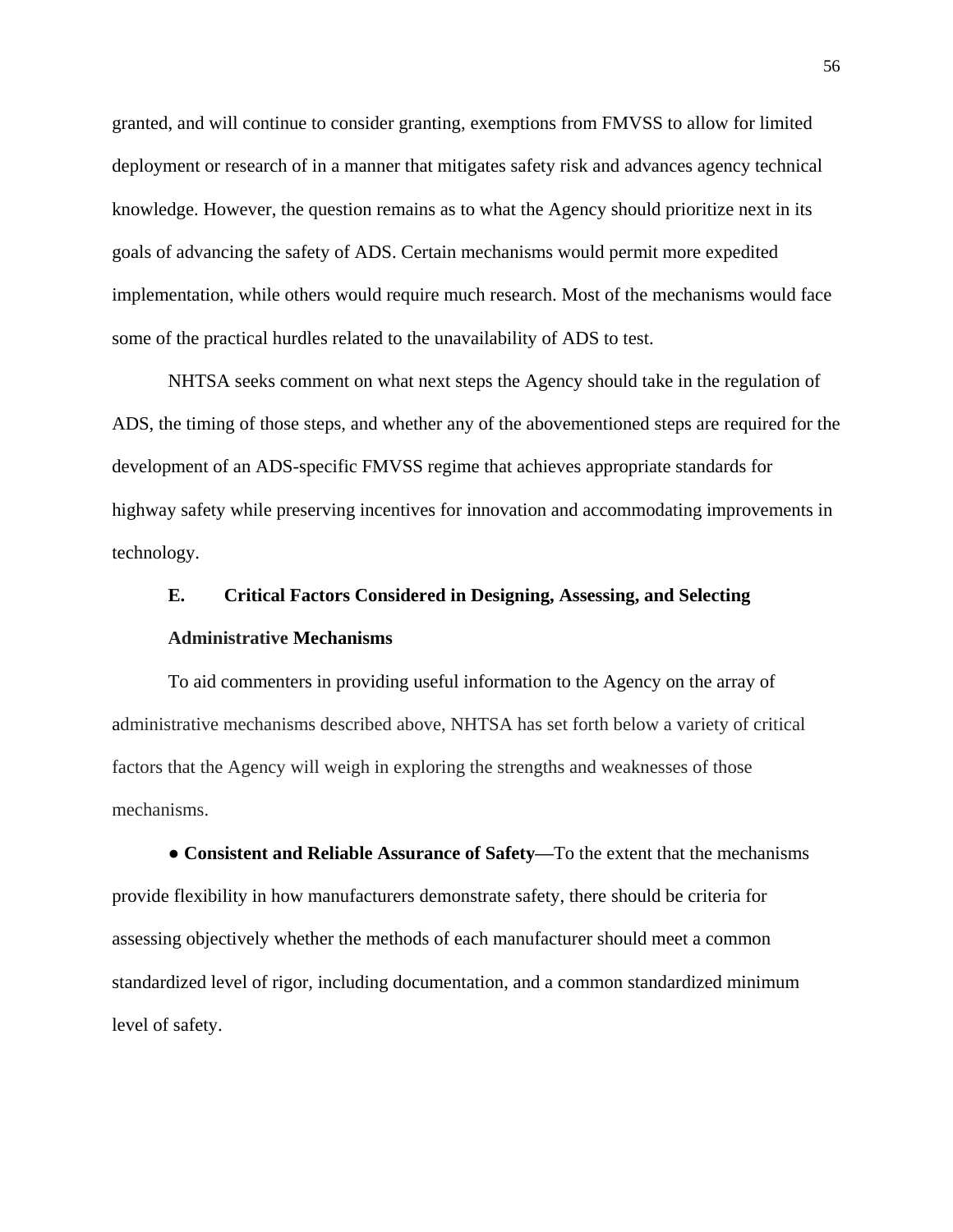**● Technology Neutrality/Performance-Based—**The Agency wants to ensure that any mechanism it uses does not pick winners and losers among available and anticipated technologies. By being highly performance or outcome oriented, the mechanisms will allow for innovation and minimize the necessity of having to be amended to permit the introduction of new technologies. Any new standards and regulations should be drafted, to the extent possible, in performance-oriented terms to give manufacturers broad choices among available technologies and flexibility to develop and introduce new technologies without the need first to seek amendments to those standards or exemptions.

● **Predictability—**In developing vehicles and ADS, manufacturers should be able to anticipate what types of performance outcomes they will need to make to demonstrate the safety of their products so that they can design their products accordingly.

● **Transparency—**To build public confidence and acceptance, the methods used by manufacturers to demonstrate the safety of their products should be made known and explained to the public.

● **Efficiency—**Given that there is neither enough time nor resources for the Agency to develop physical test procedures for all conceivable driving scenarios, an effort should be made to determine which physical tests have the greatest likelihood to minimize safety risk in an effective manner.

● **Equity—**All manufacturers should be treated fairly and equally in the Agency's assessing of the sufficiency of their safety showings. To that end, the mechanism(s) chosen by the Agency should provide some means to validate that each manufacturer's demonstration of safety meets or exceeds a common level of rigor and comprehensiveness and that each vehicle meets or exceeds a common minimum level of safety.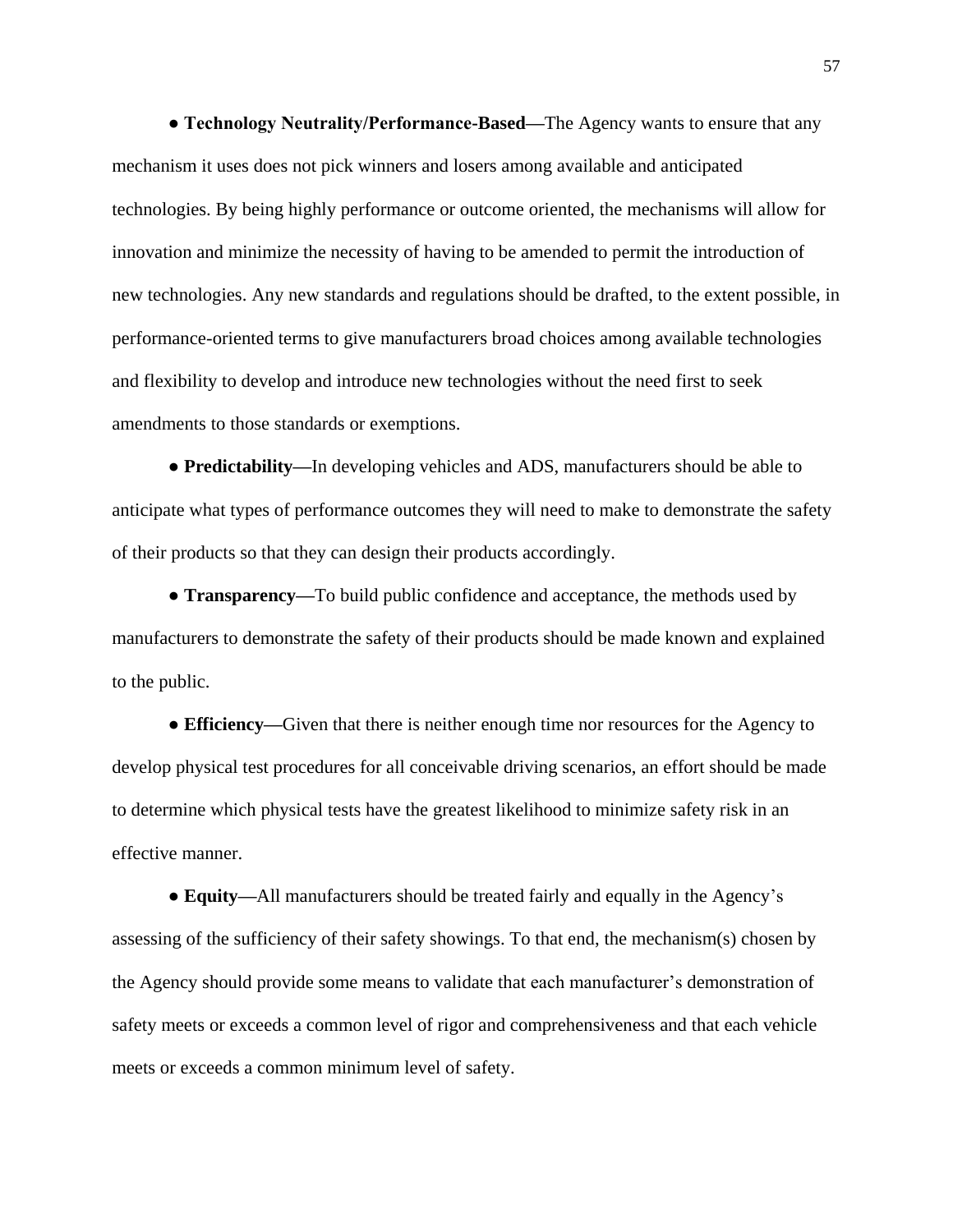● **Consistent with Market-Based Innovation**—To ensure that innovation is recognized and valued, governmental actions should be consistent with market-based innovation, and ensure the Agency's actions facilitate and do not unnecessarily inhibit innovation to the extent possible.

● **Resource Requirements**—Return (measured in added safety) on investment (e.g., efficient use of available resources) is especially important in choosing mechanisms and in deciding which of the core elements of ADS safety performance the Agency should prioritize in exercising its safety oversight responsibilities.

### **V. Questions and Requests**

### **A. Questions about a Safety Framework**

- **Question 1.** Describe your conception of a Federal safety framework for ADS that encompasses the process and engineering measures described in this notice and explain your rationale for its design.
- **Question 2.** In consideration of optimum use of NHTSA's resources, on which aspects of a manufacturer's comprehensive demonstration of the safety of its ADS should the Agency place a priority and focus its monitoring and safety oversight efforts and why?
- **Question 3.** How would your conception of such a framework ensure that manufacturers assess and assure each core element of safety effectively?
- **Question 4.** How would your framework assist NHTSA in engaging with ADS development in a manner that helps address safety, but without unnecessarily hampering innovation?
- **Question 5.** How could the Agency best assess whether each manufacturer had adequately demonstrated the extent of its ADS' ability to meet each prioritized element of safety?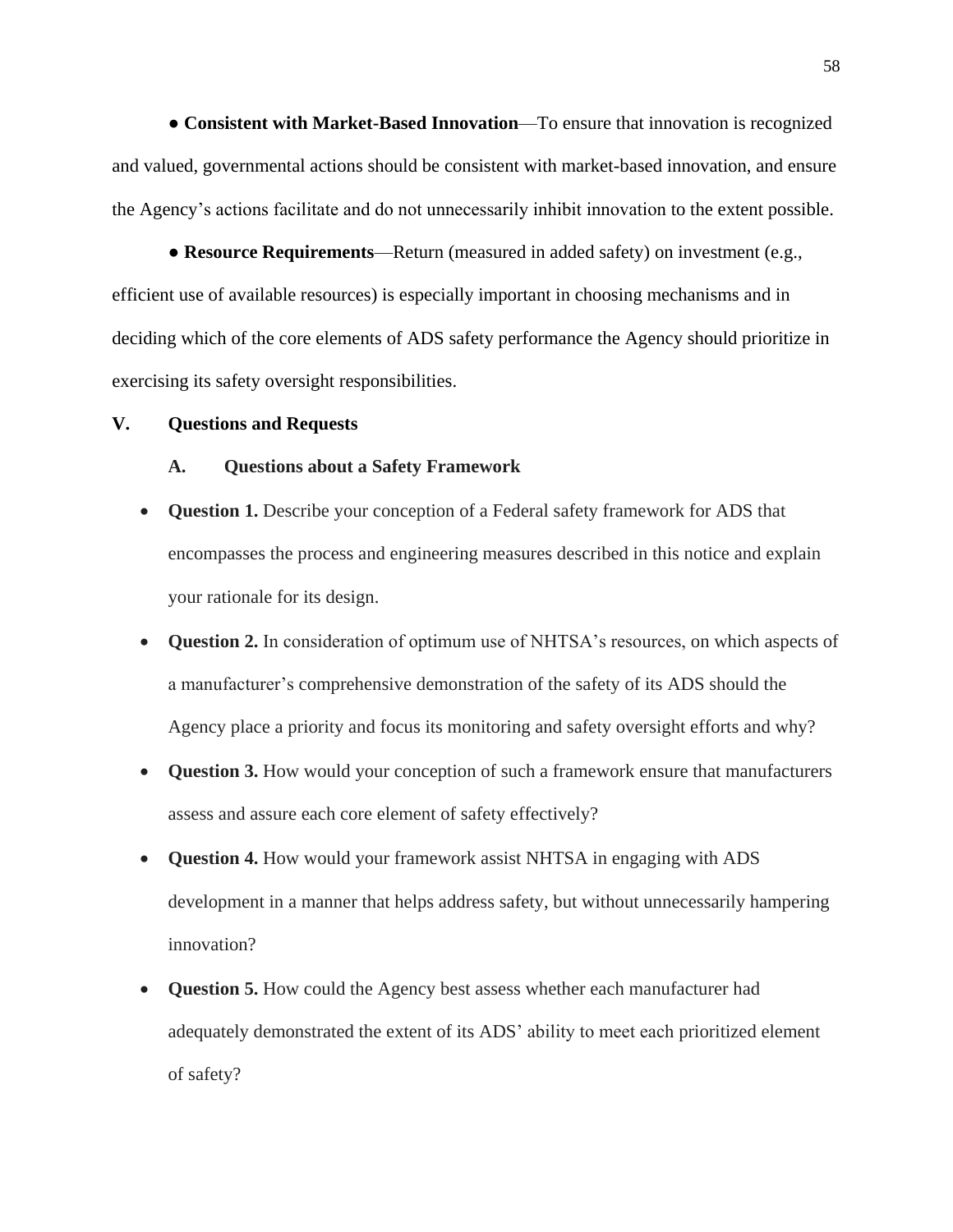- **Question 6.** Do you agree or disagree with the core elements (i.e., "sensing," "perception," "planning" and "control") described in this notice? Please explain why.
- **Question 7.** Can you suggest any other core element(s) that NHTSA should consider in developing a safety framework for ADS? Please provide the basis of your suggestion.
- **Question 8.** At this early point in the development of ADS, how should NHTSA determine whether regulation is actually needed versus theoretically desirable? Can it be done effectively at this early stage and would it yield a safety outcome outweighing the associated risk of delaying or distorting paths of technological development in ways that might result in forgone safety benefits and/or increased costs?
- **Question 9.** If NHTSA were to develop standards before an ADS-equipped vehicle or an ADS that the Agency could test is widely available, how could NHTSA validate the appropriateness of its standards? How would such a standard impact future ADS development and design? How would such standards be consistent with NHTSA's legal obligations?
- **Question 10.** Which safety standards would be considered the most effective as improving safety and consumer confidence and should therefore be given priority over other possible standards? What about other administrative mechanisms available to NHTSA?
- **Question 11.** What rule-based and statistical methodologies are best suited for assessing the extent to which an ADS meets the core functions of ADS safety performance? Please explain the basis for your answers. Rule-based assessment involves the definition of a comprehensive set of rules that define precisely what it means to function safely, and which vehicles can be empirically tested against. Statistical approaches track the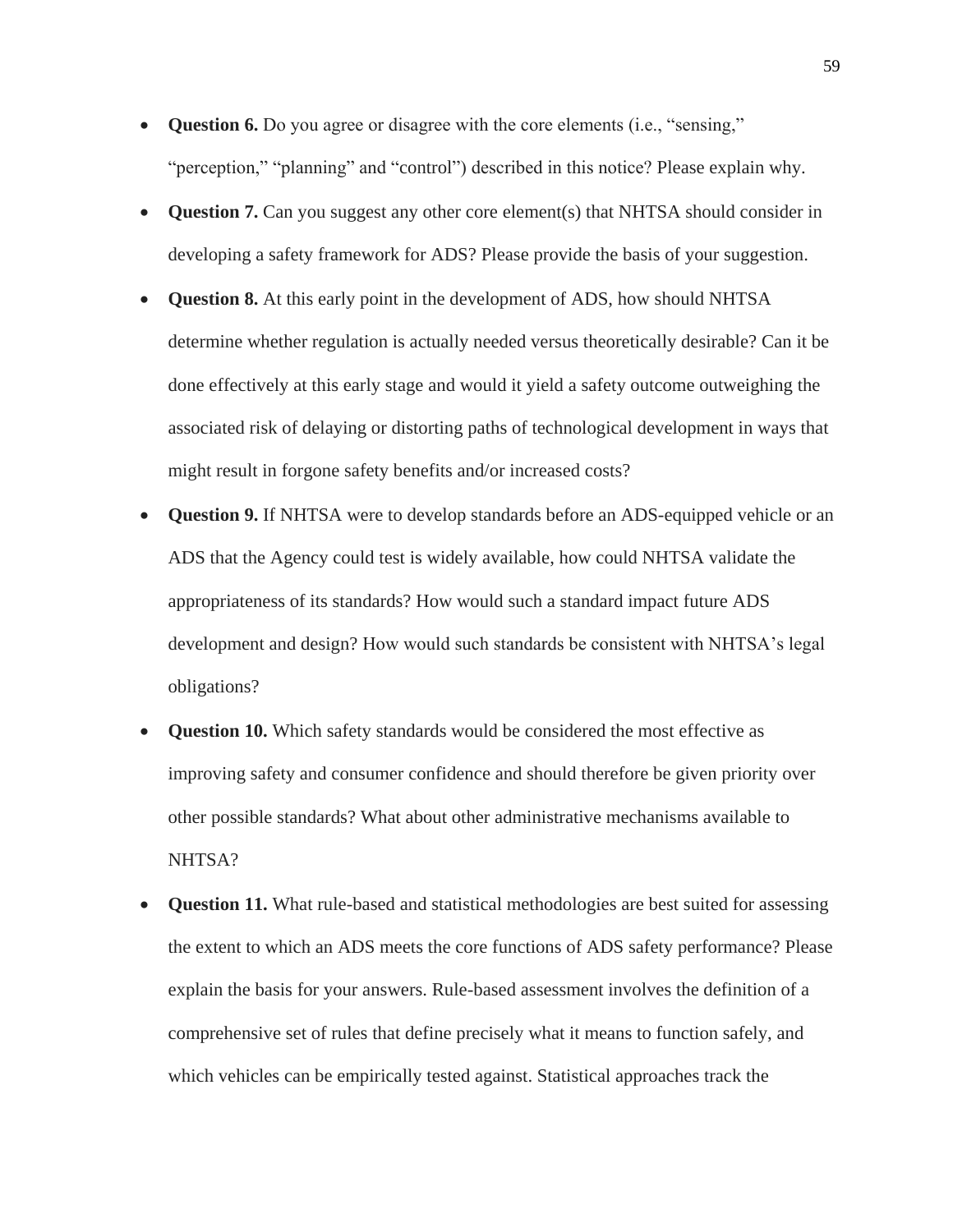performance of vehicles over millions of miles of real-world operation and calculate their probability of safe operation as an extrapolation of their observed frequency of safety violations. If there are other types of methodologies that would be suitable, please identify and discuss them. Please explain the basis for your answers.

- **Question 12.** What types and quanta of evidence would be necessary for reliable demonstrations of the level of performance achieved for the core elements of ADS safety performance?
- **Question 13.** What types and amount of argumentation would be necessary for reliable and persuasive demonstrations of the level of performance achieved for the core functions of ADS safety performance?

# **B. Question About NHTSA Research**

**Question 14.** What additional research would best support the creation of a safety framework? In what sequence should the additional research be conducted and why? What tools are necessary to perform such research?

# **C. Questions About Administrative Mechanisms**

- **Question 15.** Discuss the administrative mechanisms described in this notice in terms of how well they meet the selection criteria in this notice.
- **Question 16.** Of the administrative mechanisms described in this notice, which single mechanism or combination of mechanisms would best enable the Agency to carry out its safety mission, and why? If you believe that any of the mechanisms described in this notice should not be considered, please explain why.
- **Question 17.** Which mechanisms could be implemented in the near term or are the easiest and quickest to implement, and why?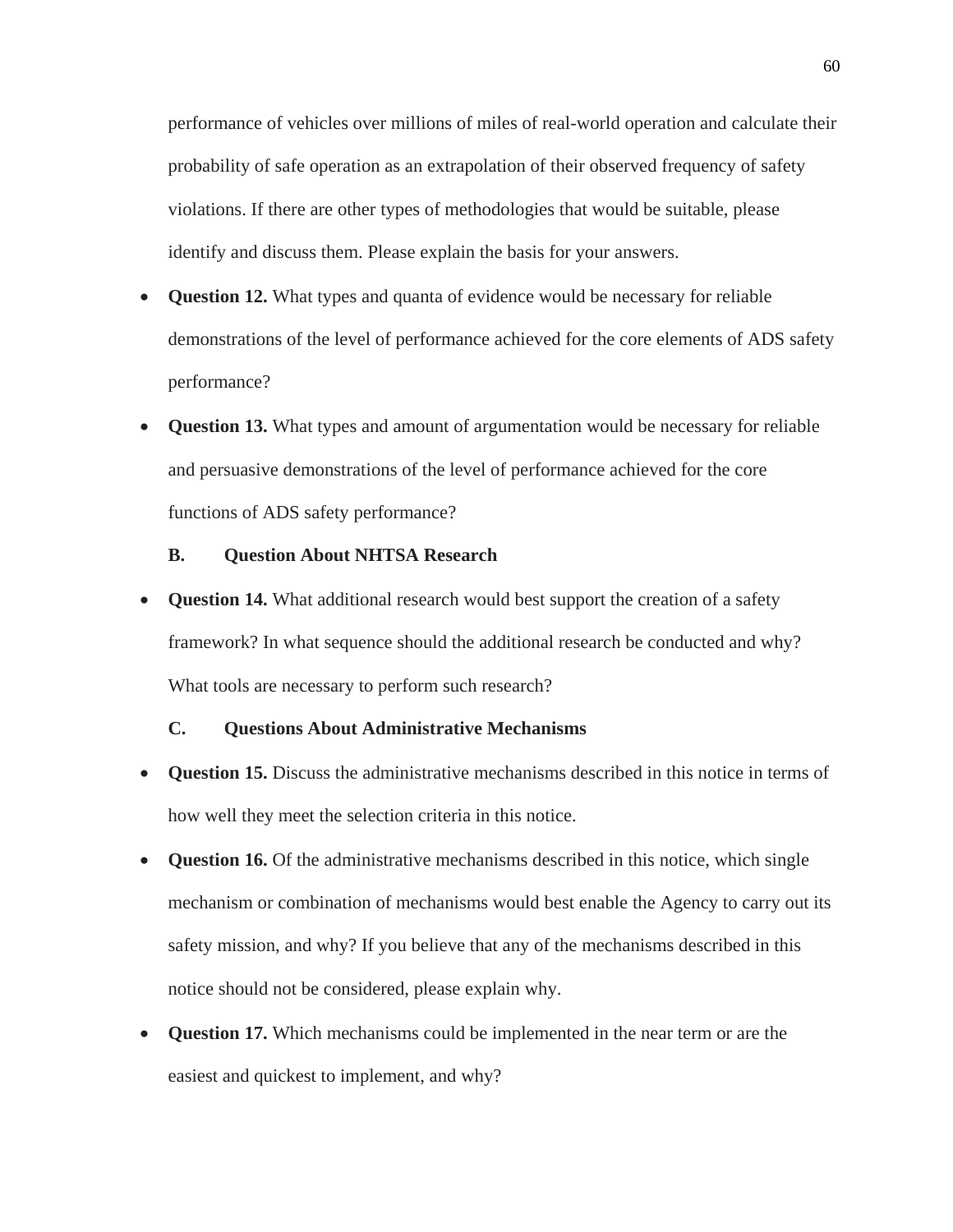- **Question 18.** Which mechanisms might not be implementable until the mid or long term but might be a logical next step to those mechanisms that could be implemented in the near term, and why?
- **Question 19.** What additional mechanisms should be considered, and why?
- **Question 20.** What are the pros and cons of incorporating the elements of the framework in new FMVSS or alternative compliance pathways?
- **Question 21.** Should NHTSA consider an alternative regulatory path, with a parallel path for compliance verification testing, that could allow for flexible demonstrations of competence with respect to the core functions of ADS safety performance? If so, what are the pros and cons of such alternative regulatory path? What are the pros and cons of an alternative pathway that would allow a vehicle to comply with either applicable FMVSS or with novel demonstrations, or a combination of both, as is appropriate for the vehicle design and its intended operation? Under what authority could such an approach be developed?

# **D. Questions About Statutory Authority**

- **Question 22.** Discuss how each element of the framework would interact with NHTSA's rulemaking, enforcement, and other authority under the Vehicle Safety Act.
- **Question 23.** Discuss how each element of the framework would interact with Department of Transportation Rules concerning rulemaking, enforcement, and guidance.
- **Question 25.** If you believe that any of the administrative mechanisms described in this Notice falls outside the Agency's existing rulemaking or enforcement authority under the Vehicle Safety Act or Department of Transportation regulations, please explain the reasons for that belief.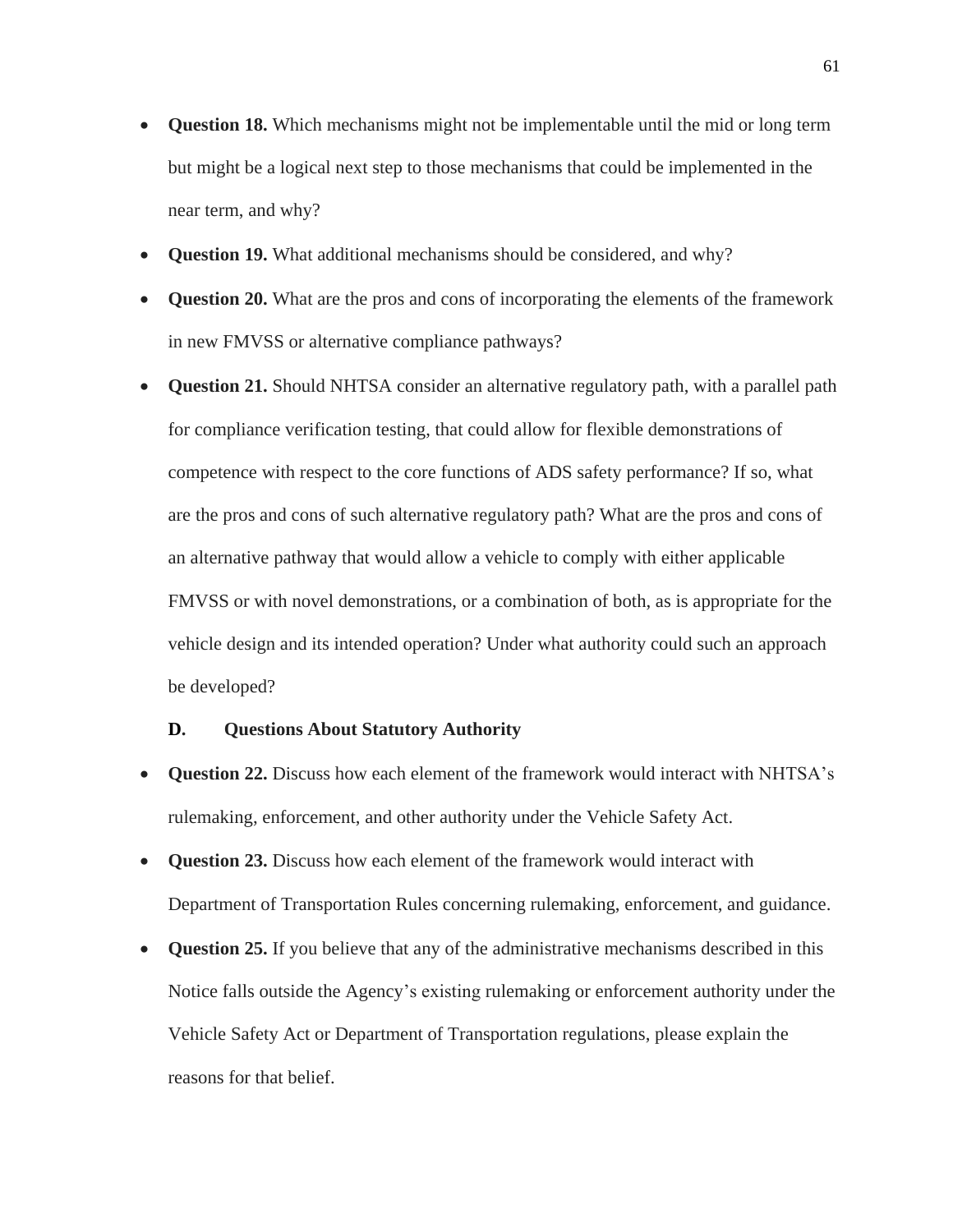• **Question 24.** If your comment supports the Agency taking actions that you believe may fall outside its existing rulemaking or enforcement authority, please explain your reasons for that belief and describe what additional authority might be needed.

### **VI. Preparation and Submission of Written Comments**

#### *How do I prepare and submit comments?*

Your comments must be written and in English. To ensure that your comments are filed in the correct docket, please include the docket number of this document in your comments.

Please submit one copy (two copies if submitting by mail or hand delivery) of your comments, including the attachments, to the docket following the instructions given above under ADDRESSES. Please note, if you are submitting comments electronically as a PDF (Adobe) file, we ask that the documents submitted be scanned using an Optical Character Recognition (OCR) process, thus allowing NHTSA to search and copy certain portions of your submissions. *How do I submit confidential business information?*

If you wish to submit any information under a claim of confidentiality, you must submit three copies of your complete submission, including the information you claim to be confidential business information, to the Office of the Chief Counsel, NHTSA, at the address given above under FOR FURTHER INFORMATION CONTACT.

In addition, you may submit a copy (two copies if submitting by mail or hand delivery) from which you have deleted the claimed confidential business information, to the docket by one of the methods given above under ADDRESSES. When you send a comment containing information claimed to be confidential business information, you should include a cover letter setting forth the information specified in NHTSA's confidential business information regulation (49 CFR part 512).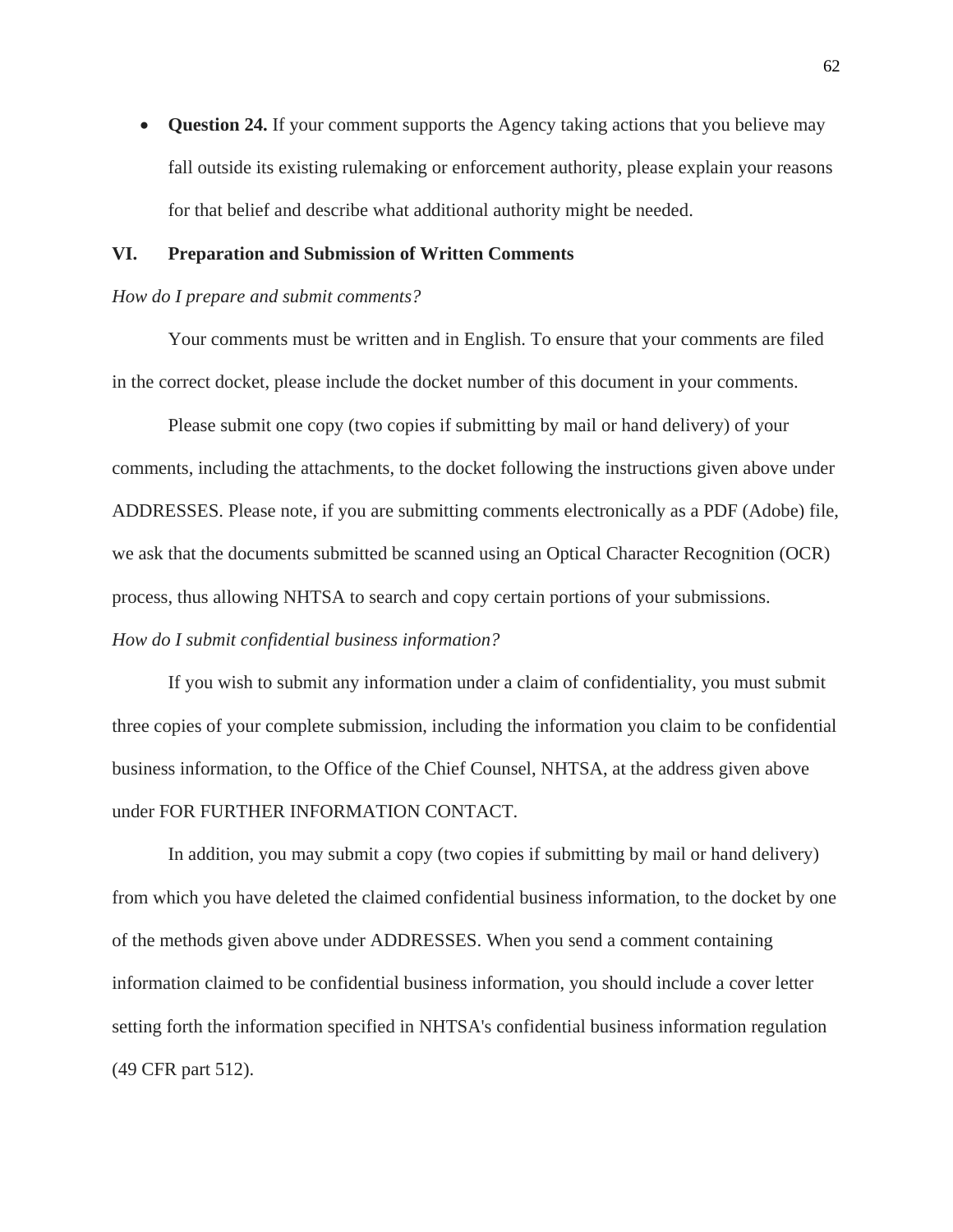### *Will NHTSA consider late comments?*

NHTSA will consider all comments received before the close of business on the comment closing date indicated above under DATES. To the extent possible, NHTSA will also consider comments received after that date.

### *How can I read the comments submitted by other people?*

You may read the comments received at the address given above under ADDRESSES. The hours of the docket are indicated above in the same location. You may also read the comments on the internet, identified by the docket number at the heading of this notice, at *http://www.regulations.gov*.

Please note that, even after the comment closing date, NHTSA will continue to file relevant information in the docket as it becomes available. Further, some people may submit late comments. Accordingly, NHTSA recommends that you periodically check the docket for new material.

### **VII. Regulatory Notices**

This action has been determined to be significant under Executive Order 12866, as amended by Executive Order 13563, and DOT's Regulatory Policies and Procedures. It has been reviewed by the Office of Management and Budget under that Order. Executive Orders 12866 (Regulatory Planning and Review) and 13563 (Improving Regulation and Regulatory Review) require agencies to regulate in the "most cost-effective manner," to make a "reasoned determination that the benefits of the intended regulation justify its costs," and to develop regulations that "impose the least burden on society." In addition, Executive Orders 12866 and 13563 require agencies to provide a meaningful opportunity for public participation. Accordingly, we have asked commenters to answer a variety of questions to elicit practical